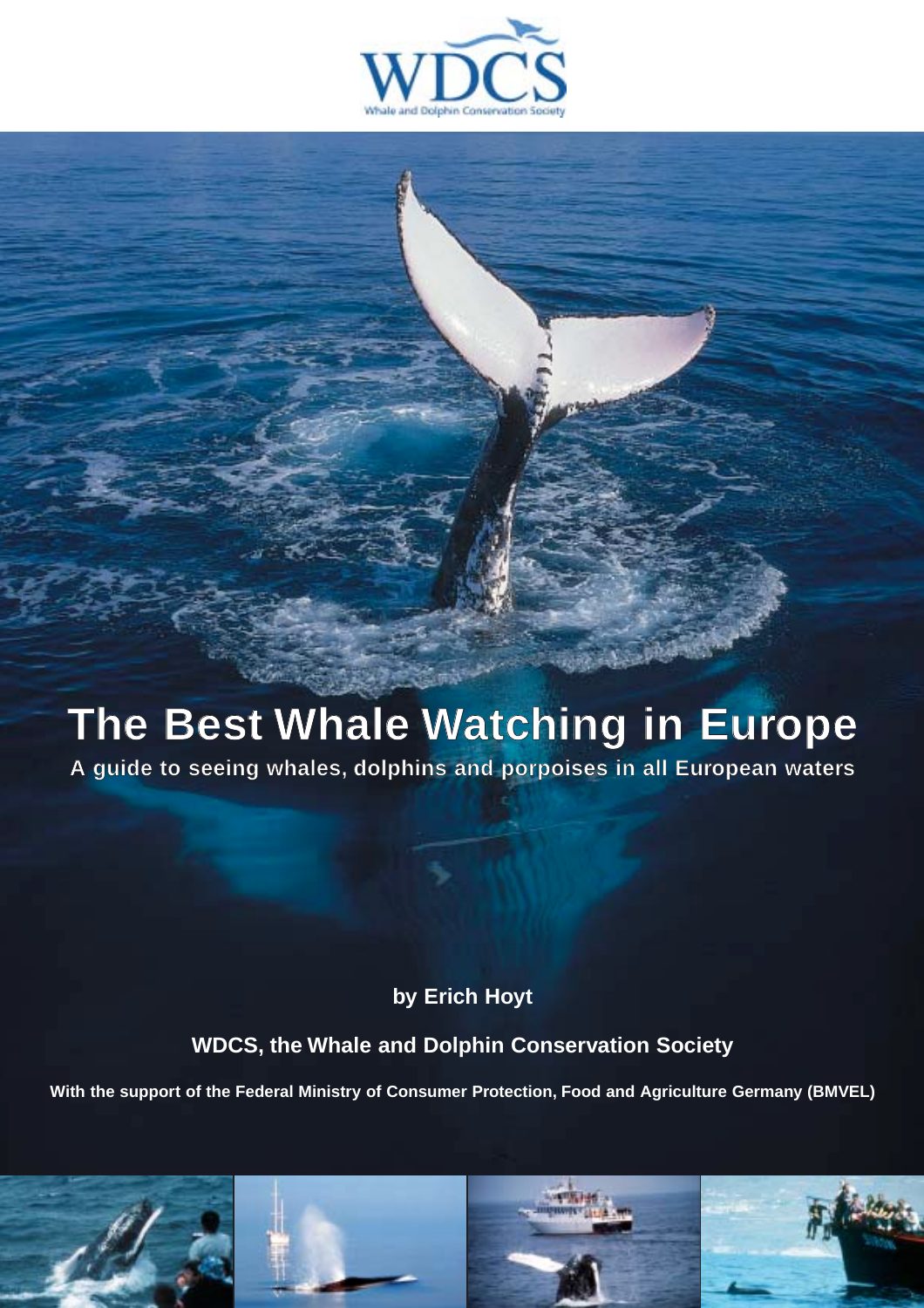The Best Whale Watching in Europe A guide to seeing whales, dolphins and porpoises in all European waters

Researched and written by Erich Hoyt

Published by WDCS, Goerdelerstr. 41, D-82008 Unterhaching, Germany

tel: +49 (0)89 6100 2393 fax: +49 (0)89 6100 2394 email: info.de@wdcs.org web (German): www.wdcs-de.org web (international): www.wdcs.org

Citation: Hoyt, E. 2003. The Best Whale Watching in Europe. A guide to seeing whales, dolphins and porpoises in all European waters. WDCS, Unterhaching, Germany. 60 pp.

ISBN: 3-9808935-0-2

Text: © Erich Hoyt 2003 Foreword: Renate Künast Production: Nicolas Entrup Layout: Roman Richter Photo assistance: George Berry, Jess Feghali and Laura Stansfield Copy editing, checking and proofing: Vanessa Williams, Sue Fisher, Eva Bömelburg, Kate Sweeney, Nicolas Entrup Cover photography: Gordon Liddle (main photo); William Rossiter (2), Tethys, WDCS (small photos)

Special acknowledgement is made to the Federal Ministry of Consumer Protection, Food and Agriculture Germany (BMVEL) for help in funding this publication.

Federal Ministry of Consumer Protection. Food and Agriculture

WDCS is working with tour operators, researchers, fishermen, local communities and governments to protect whales and dolphins by encouraging careful whale watching that is a real learning experience, contributing both to local research and education programmes. We believe that whales and dolphins provide the key to enable people to understand and appreciate the sea and thus to care more about its future.

WDCS, the Whale and Dolphin Conservation Society, is the global voice for the protection of whales, dolphins, porpoises and their environment. The charity was established in 1987 and now has supporters all over the world and offices in Argentina, Australia, Germany, the UK and the USA. For more information on how you can help protect whales and dolphins around the world and to find out more about WDCS's work, please go to www.wdcs-de.org (German) or www.wdcs.org (English).



Erich Hoyt has been an authority on whale watching - writing, speaking and conducting workshops - since writing the first book on the subject, *The Whale Watcher's Handbook*, which was called a 'naturalists' classic' in BBC Wildlife Magazine. He has written more than 300 scientific articles, papers and reports; his other books include *Orca: The Whale Called Killer*, *Creatures of the Deep*, and *The Earth Dwellers*. Currently WDCS Senior Research Associate and Co-Director of the Far East Russia Orca Project, he lives near Edinburgh, Scotland.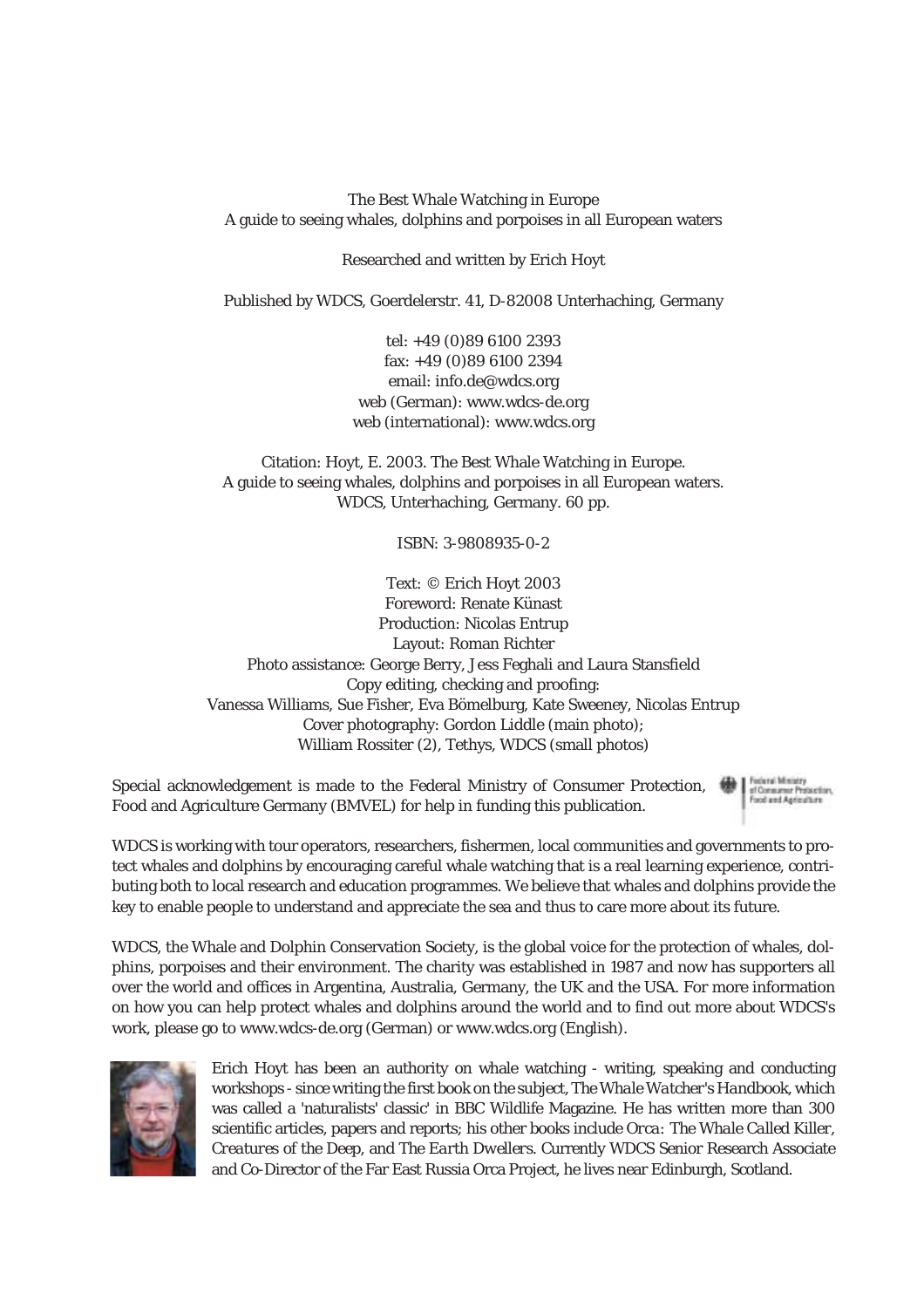

# **The Best Whale Watching in Europe**

**A guide to seeing whales, dolphins and porpoises in all European waters**

**by Erich Hoyt**

**WDCS, the Whale and Dolphin Conservation Society**

**With the support of the Federal Ministry of Consumer Protection, Food and Agriculture Germany (BMVEL)**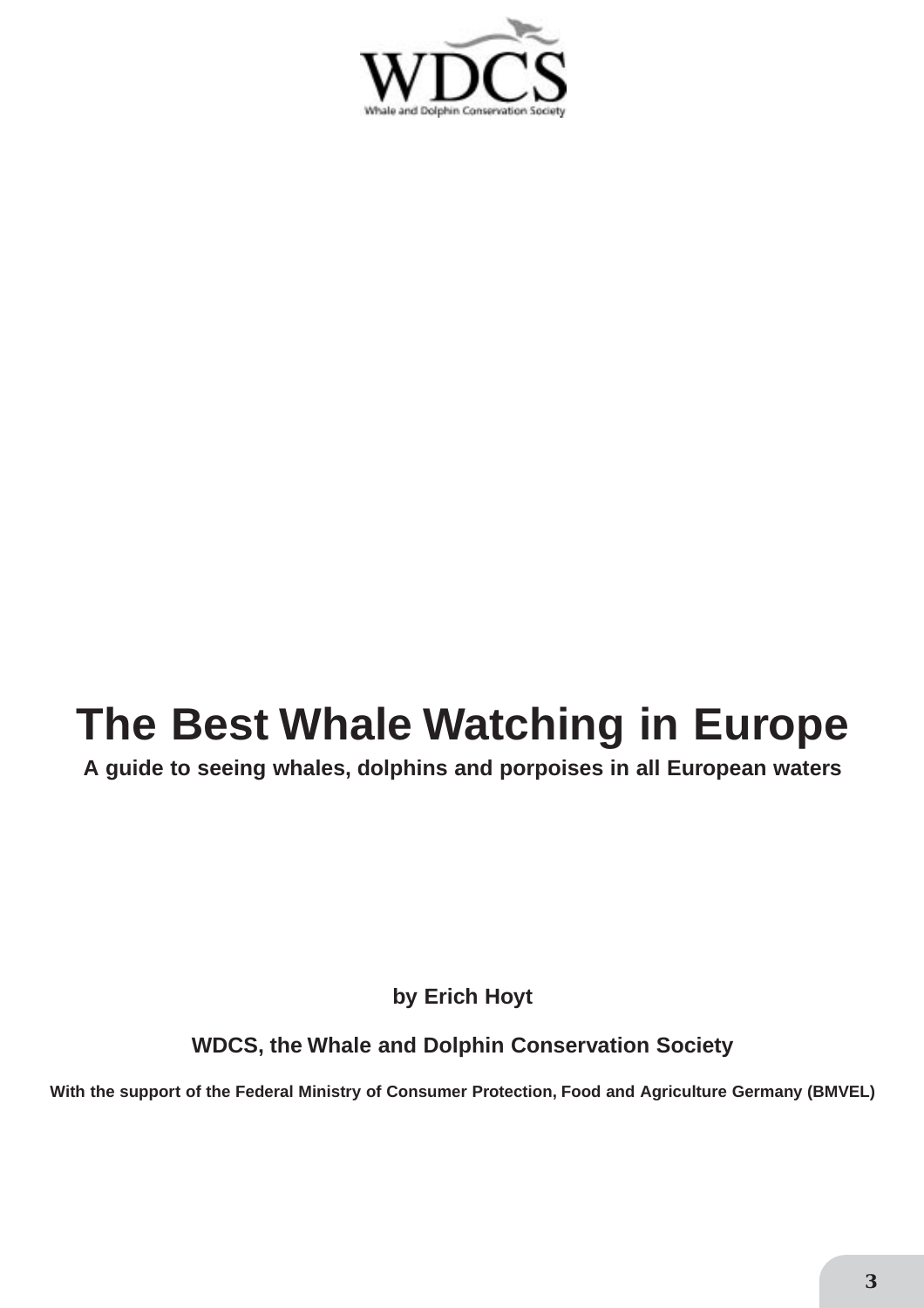

| <b>Foreword</b>                                                                              | 6                     |
|----------------------------------------------------------------------------------------------|-----------------------|
| Whale, Dolphin & Porpoise Watching is taking off all over Europe                             | $\boldsymbol{7}$      |
| Blues, orcas and friendly minkes in the midnight sun                                         | $\boldsymbol{7}$      |
| How it all began                                                                             | $\overline{7}$        |
| Which whales, dolphins and porpoises can be seen?<br>How does whale watching rate in Europe? | 8<br>$\boldsymbol{9}$ |
| <b>Checklist of cetaceans you can see in Europe</b>                                          | 9                     |
| What's the best season for watching cetaceans in Europe?                                     | 11                    |
| How to choose a whale watch tour                                                             | 11                    |
| Land-based whale and dolphin watching                                                        | 11                    |
| <b>Taking photo-IDs of cetaceans</b>                                                         | 12                    |
| <b>Iceland</b>                                                                               | 13                    |
| <b>The Húsavík Whale Centre</b>                                                              | <b>15</b>             |
|                                                                                              |                       |
| <b>Norway</b>                                                                                | 16                    |
| <b>Svalbard</b>                                                                              | 18                    |
| <b>Russia</b>                                                                                | 19                    |
| <b>Denmark</b>                                                                               | 20                    |
| <b>Greenland (Denmark)</b>                                                                   | 20                    |
| <b>Faeroe Islands (Denmark)</b>                                                              | 23                    |
| <b>Germany</b>                                                                               | 23                    |
| <b>ASCOBANS - help for cetaceans in the North and Baltic seas</b>                            | 24                    |
| <b>Ireland</b>                                                                               | 24                    |
| <b>UK: Scotland</b>                                                                          | 28                    |
| <b>Map of Europe</b>                                                                         | 30                    |
| <b>UK: Wales</b>                                                                             | 38                    |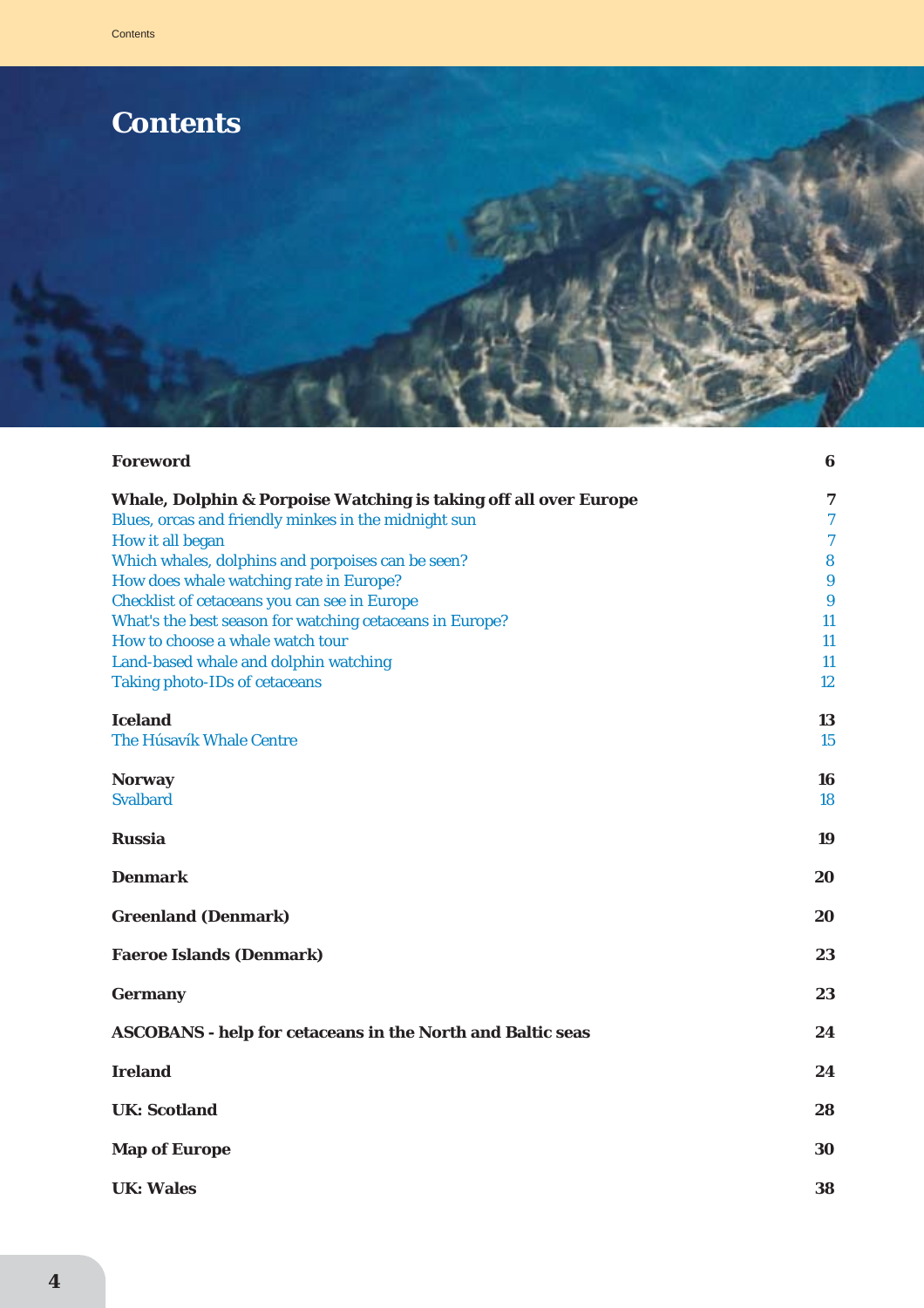

| <b>UK: England</b>                                                                      | 39 |
|-----------------------------------------------------------------------------------------|----|
| <b>UK: Northern Ireland</b>                                                             | 41 |
| Out of the blue - a new kind of whale and dolphin watching company - all for the whales | 41 |
| <b>Bay of Biscay bonanza</b>                                                            | 42 |
| <b>Portugal</b>                                                                         | 42 |
| <b>Madeira (Portugal)</b>                                                               | 43 |
| <b>Azores (Portugal)</b>                                                                | 43 |
| <b>Gibraltar (UK)</b>                                                                   | 46 |
| <b>Spain</b>                                                                            | 47 |
| <b>Canary Islands (Spain)</b>                                                           | 49 |
| <b>France</b>                                                                           | 52 |
| <b>Monaco</b>                                                                           | 53 |
| <b>Italy</b>                                                                            | 54 |
| <b>ACCOBAMS - help for cetaceans in the Mediterranean and Black seas</b>                | 55 |
| The Pelagos Mediterranean Sanctuary for Cetaceans                                       | 55 |
| <b>Croatia</b>                                                                          | 56 |
| <b>Greece</b>                                                                           | 57 |
| <b>Other European Countries</b>                                                         | 58 |
| Books about whales and dolphins especially in Europe                                    | 58 |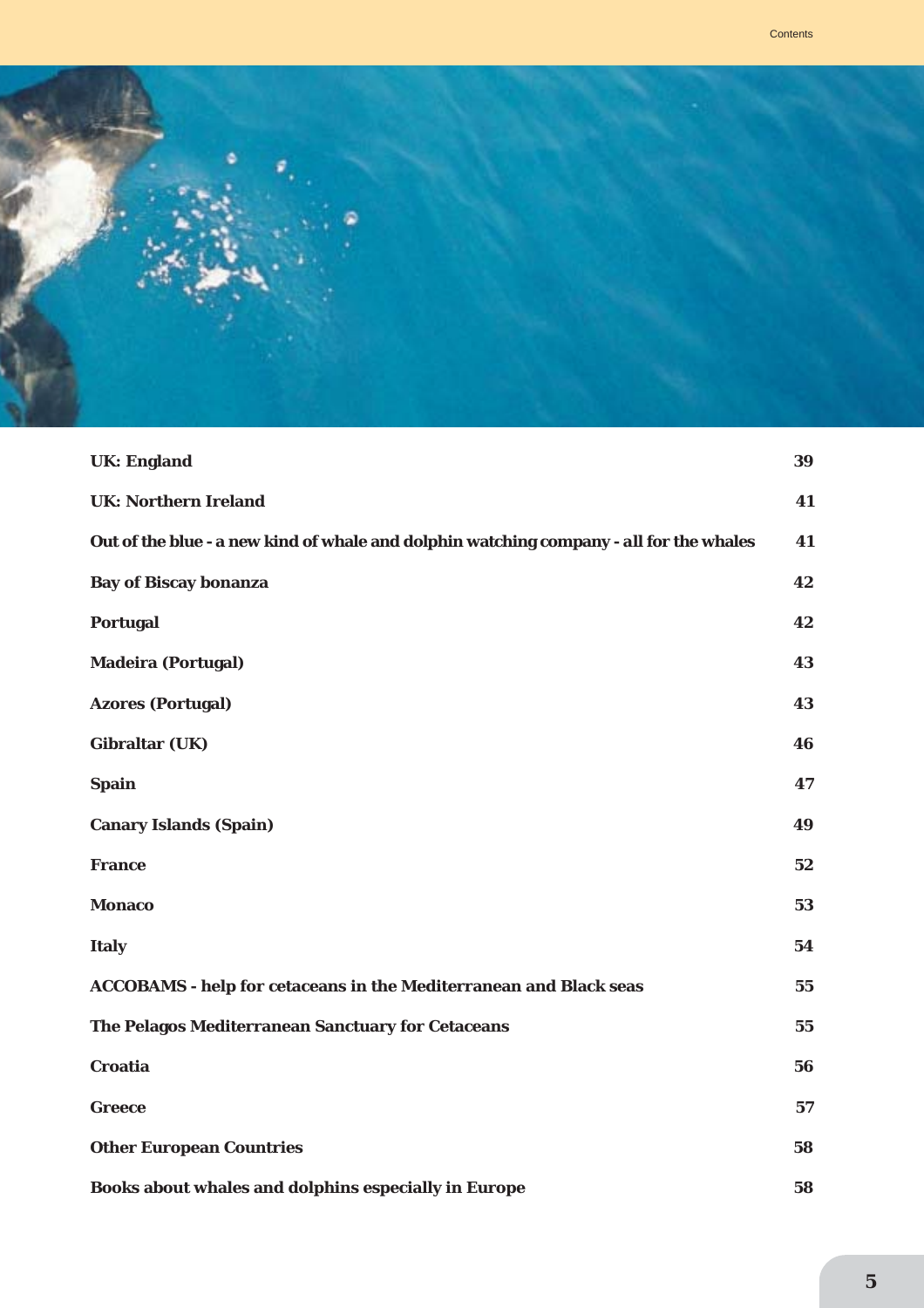# **Foreword**

For as long as I can remember, I have been attracted to and fascinated by whales. I don´t really know whether it is their amazing size, gentle charisma, intelligence or the close bonds to people that make us come under their spell.

Sadly, these peaceful mammals have been hunted with industrial methods over the past century and have become almost extinct. Just in time, the International Whaling Commission (IWC) voted an emergency whaling ban in 1982 which came into force in 1986. This moratorium has helped some whale stocks to avoid extinction and even start to recover. However, we are still a long way from a recovery of all whale stocks.

Nevertheless, some IWC member states believe that commercial whaling should resume. For more than a decade now, they have tried to lift the moratorium. Never mind that such a decision comes much too early, I am convinced that the resumption of whaling is unnecessary and superfluous for another reason.

Those that support the resumption of whaling often argue that the sustainable use of living resources is not just allowed, but recommended, citing the Rio declaration. I follow this argument but question it in relation to whales: Does such sustainable use have to be lethal? Aren't there non-lethal alternatives to using resources - alternatives which are truly sustainable and also linked to economic benefits which could even be higher than the consumptive or other use?

Fortunately, there is such an alternative. It´s whale watching, a robust, expanding part of the tourism industry. Whale watching offers the possibility of observing these magnificent mammals in nature and to meet them at close range. For years, the government has been trying, in association with other likeminded countries, to bring whale watching under the competence of the IWC as an important additional use of whales. Sadly, the countries that support whaling have refused to accept the IWC`s competence over whale watching. This, however, will not discourage the government from continuing to encourage the full recognition of whale watching within the IWC.

Anyone who joins a whale watching trip will never forget it. The excitement of experiencing the unity of people and nature, the encounter between such different creatures, is simply amazing. I encourage everyone to take the opportunity for such an adventure. I am very pleased and thankful to WDCS for adopting the whale watching issue with such passion, to collaborate with Erich Hoyt, such a reputable scientist, and to produce this publication highlighting the best whale watching opportunities in Europe. In the pages that follow, you can discover the most important whale watching sites around Europe. I hope and trust this guide will be in great demand and receive a wide distribution.

Revete Winer

**Renate Künast** Federal Minister of Consumer Protection, Food and Agriculture Germany

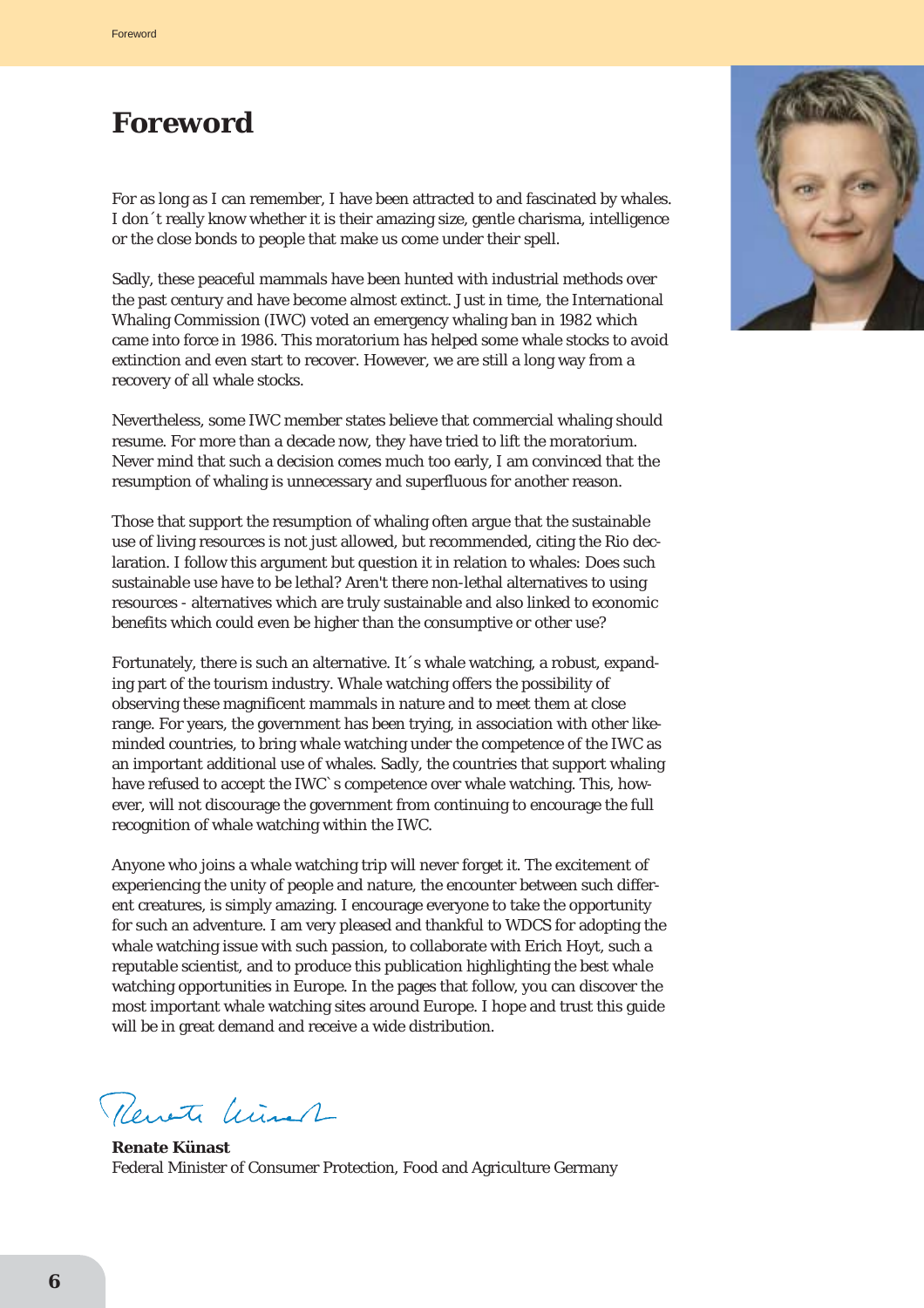# **Whale, Dolphin & Porpoise Watching is taking off all over Europe**

*People don't usually think of whales and dolphins when they travel around Europe, but European waters offer a wide variety of reliable whale watch opportunities in spectacular locations.*

### **Blues, orcas and friendly minkes in the midnight sun**

'Whoosh!' The sound of a whale exhaling in the low midnight sun of north-east Iceland.

The response from people on our ship was instant but extremely varied as some four or five nationalities celebrated the arrival of leviathan with the gasp of 'O!', 'Wow!', 'Merveilleux!', '¡Incréible!', or 'Wunderbar!' Some sounds even drifted toward the profane, or were so spontaneous and guttural that they seemed a coded language of their own: the exclamation of the 'first time whale watcher'.

We were a boat full of 25 people including half a dozen children, not one of us ready for bed. We were cruising across calm Skjálfandi Bay in search of shared adventure, a chance to connect with nature. The icy peaks framing the western side of the fjord reminded us that we were near the Arctic Circle, but the reappearance of the whale, seconds later, brought us back to the moment.

The boat's naturalist or guide told us that this was one of the 'friendly' local minke whales. The skipper was careful to observe a respectful 100 m minimum distance so as not to crowd the whale. But, as often happens, the whale hadn't read the regulations. Seconds later, we had a minke whale raising its head clear of the water beside our boat. More gasps and sighs and an awful lot of cameras quietly snapping, as we treasured the moment. We were all suddenly big fans of wild minke whales, never mind the smell of second-hand herring on its breath.



On Wednesday, it had been blue whales off northwest Iceland - the largest animals ever, seven of them all around the boat. On Thursday, yesterday, we'd seen humpback whales, orcas and thousands of seabirds. It was not yet the weekend and, earlier today, we'd added two species of dolphins and a sei whale. Now here was a friendly minke whale.

This was the new Iceland. Better known two decades ago as a whaling centre, Iceland has become the whale watch capital of northern Europe where last year some 62,050 people went whale watching, approximately 30% of all visitors to the country.

You can watch whales from half a dozen different ports all around Iceland. The visitors who come to the north-eastern outpost of Húsavík find a warm, friendly whale watching community with a stateof-the-art whale centre, book store, inviting restaurants by the sea and choice of whale watch boats and skippers offering 2 or 3 trips a day. Those who arrive around the longest day of the year can go whale watching in the midnight sun and join the annual whale watch festival put on by the Húsavík Whale Centre - one of the highlights of the new whale watch calendar in Iceland.

#### **How it all began**

Whale watching in Iceland really only started in 1995. The first whale watch trips in Europe were boat tours in 1980 to see dolphins resident around Gibraltar. For most of a decade, that was all that was on offer. In the late 1980s, boat-based whale watching directed toward large whales started up in three countries. From Italy, enthusiasts began travelling to a prime fin whale area in the Mediterranean with numerous dolphins; Norway offered sure sightings of sperm and minke whales, as well as orcas, just offshore; and the Azores, about 1500 km west of Portugal, invited whale watchers to meet different groups of sperm whales and a wide variety of other whales and dolphins. Since then, whale and dolphin watching has grown steadily, spreading to most of Europe.

Today, whales and dolphins are proving to have considerable value to people in coastal communities across Europe - in terms of income from whale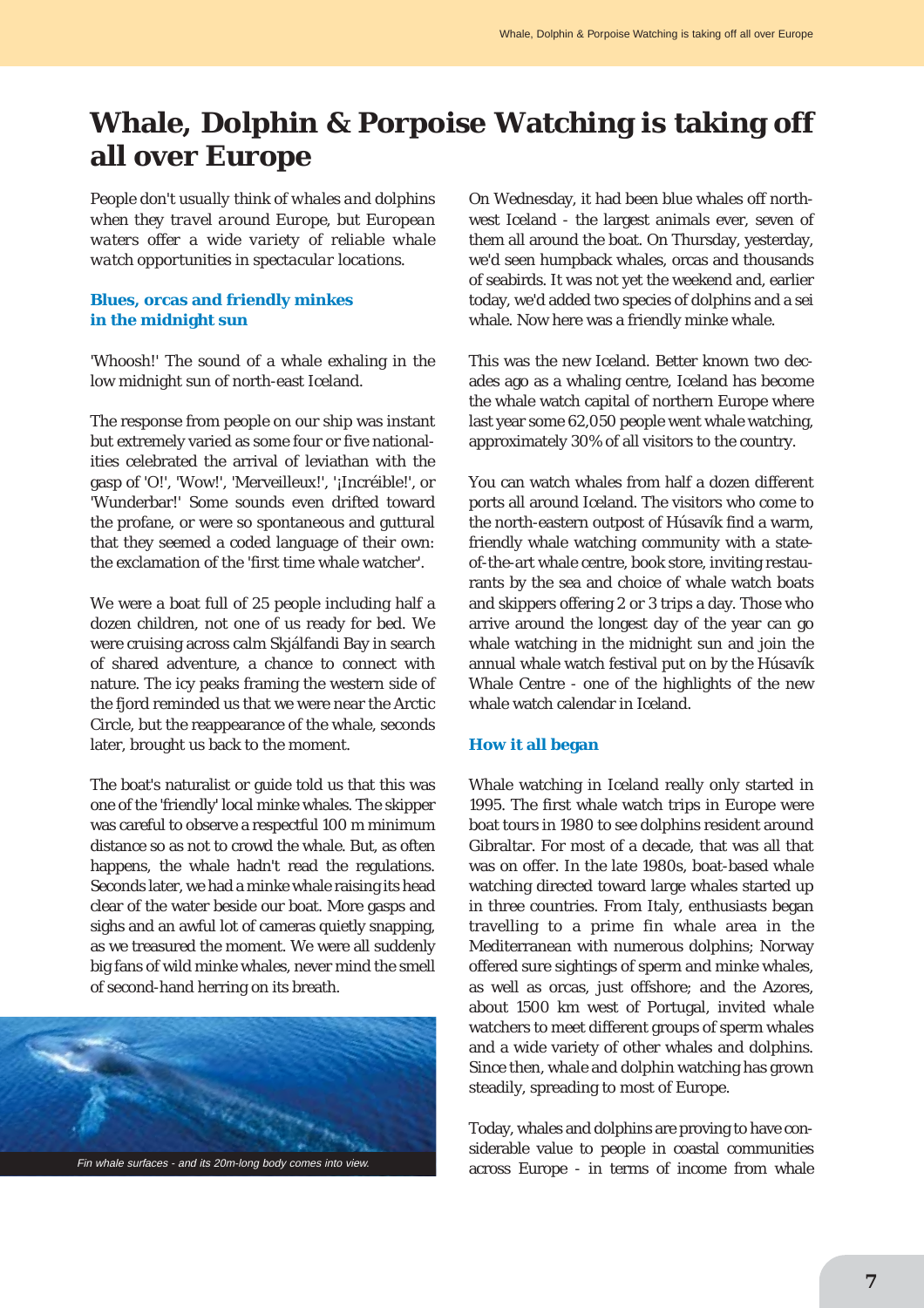watch tours, public education, research, and as symbols of a healthy marine environment which makes communities proud of themselves and attractive to visitors. Yet the hunting of cetaceans persists in some parts of northern Europe. We must not forget that minke, fin and other whales range throughout European waters and know no boundaries. The minke whales that Scotland, Ireland and Iceland watch are the same species and may be from the same populations as those which are hunted off Norway. The pilot whale species that are killed in the Faeroes, although not from the same population, are the basis of an industry in the Canary Islands worth tens of millions of Euros. The sperm and other whales now watched in the Azores bring thousands of visitors to the islands producing much more income and many more benefits than the whaling industry which persisted there until about two decades ago.



Whale watching is still very young in Europe. Compared to other continents, Europe already has the lion's share of the world's tourism - so the overall market is strong. However, as successful as Europe has been with cultural tourism, nature tourism has been slower to catch on. Most tourists planning a trip to Paris, London, or Rome would find it difficult to believe that whales and dolphins live close to shore all over Europe. If marine nature tourism is to continue to expand successfully, the perception of Europe must be expanded. At the same time, those of us living in Europe must all become caretakers of the marine environment, watching what we do and what we dump in our seas. Marine operators must lead the way, keeping to a minimum any disturbance to the whales and dolphins and their habitat.

In this guide you will find an introduction to the operators who are pioneering whale watch tours across Europe, as well as information on land-based cetacean watching and nature tours on which whales can be seen. We are spotlighting the best programmes - those which offer educational, research and conservation opportunities that will provide solid benefits for cetaceans. There are also practical details on when and where to go, how much the tours cost and what you can expect to find. Finally, we provide contact details for whale festivals, whale centres and national phone numbers and websites for reporting cetacean sightings.

### **Which whales, dolphins and porpoises can be seen?**

Some 36 species of cetaceans can be seen in the waters of Europe, from Greenland east to the Russian Arctic and south to the Canary Islands and the Mediterranean Sea.

Sperm whales - the largest toothed whales on Earth - are the basis of whale watching off northern Norway and the Azores, and are also found in the Mediterranean. In northern Greenland, the tusked narwhals can be found, while Iceland is the most reliable area for blue whales. Belugas can be seen in the summer passing along the shore and coming into the river mouths of Greenland, as well as Svalbard and northern Russia. Humpback whales can be seen off south-west Greenland and around Iceland, though even the UK has had a few visits by humpbacks in recent years. Minke whales and harbour porpoises are found throughout the waters of northern Europe, especially during the summer. Fin whales can be seen in many areas but most reliably off southern Ireland and in the new Pelagos Mediterranean Sanctuary for Cetaceans off Italy, France and Monaco. The dramatic orcas can be seen around Norway and Iceland, as well as in the Strait of Gibraltar. Bottlenose dolphins live close to shore as part of resident populations around the UK, Ireland, France, Portugal, Croatia, Greece, Spain and the Canary Islands while farther offshore, Atlantic white-sided, white-beaked, common and other dolphins can be found in northern waters, and Fraser's, striped, and pantropical spotted dolphins are seen in warmer waters. Pilot whales are reliably found in the waters of the Canary Islands. Even beaked whale watching is becoming increasingly popular with the frequent sightings of these species off the Azores and the Canary Islands, as well as in the Bay of Biscay.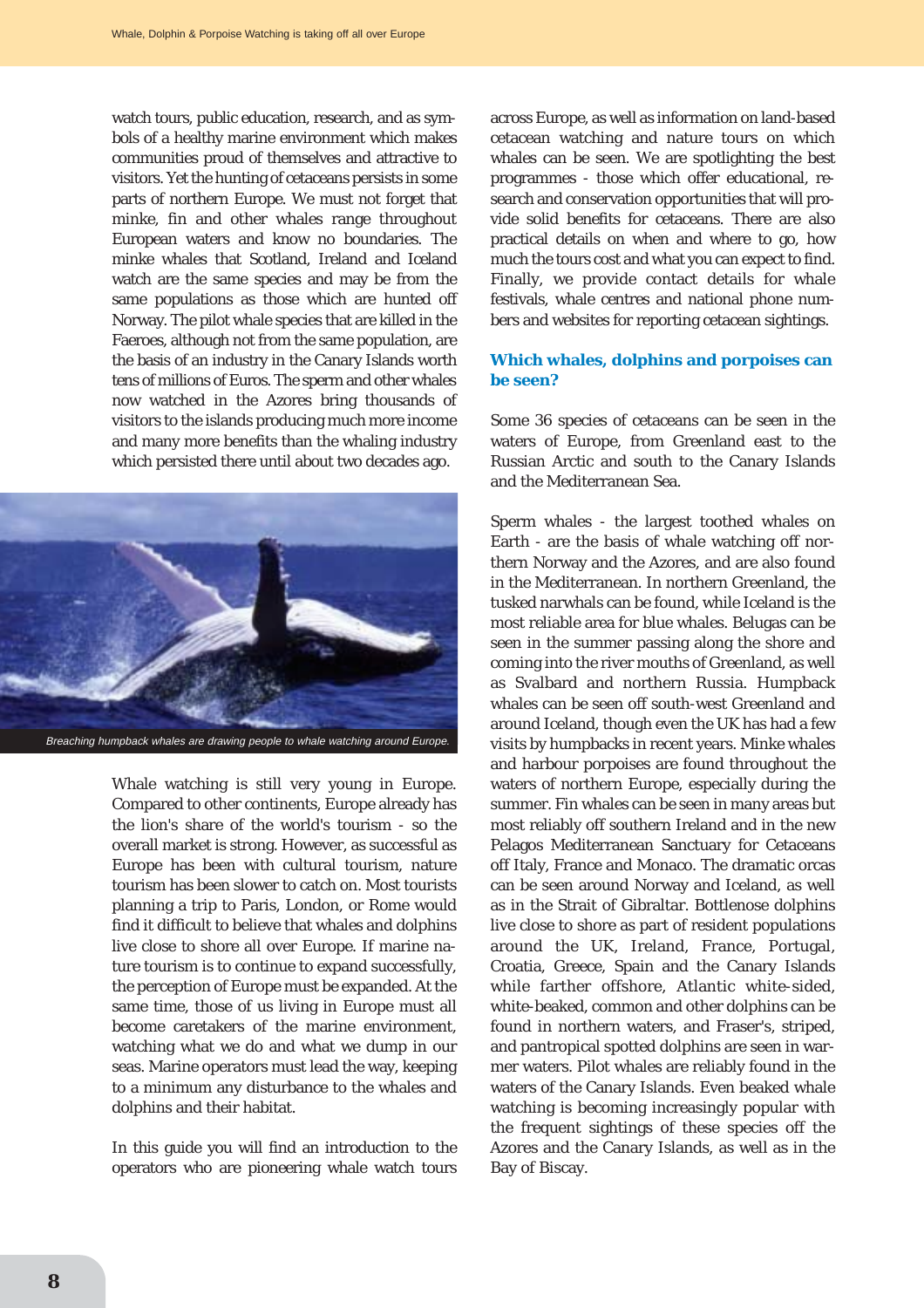#### **How does whale watching rate in Europe?**

In general, European cetacean watch operations are of a high standard, with full attention to safety, and some consideration of education, research, and conservation values. There is still room for improvement on many tours but the cultural diversity of Europe adds considerable value to the experience of whale watching. Icelandic and Norwegian whale watching is sometimes conducted aboard classic Scandinavian sailing ships and fishing boats. In Ireland and Scotland, the European walking tour has been adapted to landbased whale watching along these rugged coasts. Azorean whale watches feature land-based viewing from the vigias, or watch towers, built by the whalers to search for whales.

In many communities across Europe, there is a growing recognition - as in North America, Australia, New Zealand, and a few other places that the best way for whale watching to grow is to enhance its value through creating tours with trained naturalists, by inviting scientists aboard, and through making the visitor care about the conservation of whales and dolphins.

#### **Checklist of cetaceans you can see in Europe**

Some 36 species of cetaceans, 42% of the 86 cetacean species currently known around the world, can be seen in European waters. Here's a checklist to take with you next time you go whale watching, along with some notes about where they are found. With 2 or 3 trips to strategic locations such as Iceland, the Azores and southern Spain or the Bay of Biscay, and some good fortune, one might be able to see about half of these species in a matter of a few days.

### **Baleen Whales**

● North Atlantic right whale, *Eubalaena glacialis*. Extremely rare.

● bowhead whale, *Balaena mysticetus*. Greenland, Svalbard to western Russian Arctic.

● northern minke whale, *Balaenoptera acutorostrata*. Found in the offshore and sometimes inshore waters of Europe.

● Bryde's whale, *Balaenoptera edeni*. Tropical baleen whale sometimes seen around the Canary Islands.

● sei whale, *Balaenoptera borealis*. Found throughout European waters but not in the high Arctic. Seen inshore sometimes around Iceland and the Azores but normally found offshore.

● fin whale, *Balaenoptera physalus*. Found throughout European waters and regularly seen off Iceland, Norway, Scotland, Ireland, western Greenland, around the Azores, and in the Mediterranean.

● blue whale, *Balaenoptera musculus*. Found throughout European waters except the Mediterranean but fairly rare except for around Iceland and sometimes the Azores.

● humpback whale, *Megaptera novaeangliae*. Found off Greenland and Iceland in summer. Less often seen throughout almost all European waters.



#### **Sperm Whales**

● sperm whale, *Physeter macrocephalus*. Observed throughout European waters including the Mediterranean, but usually found offshore. Can be seen off northern Norway, the Azores, Canary Islands and in the Mediterranean off Greece and Italy.

● pygmy sperm whale, *Kogia breviceps*. Fairly rare, usually off the continental shelf in European waters south of Britain to the tropics, sometimes seen in the Azores.

● dwarf sperm whale, *Kogia sima*. Fairly rare, usually on the shelf edge in European waters south of Britain to the tropics.

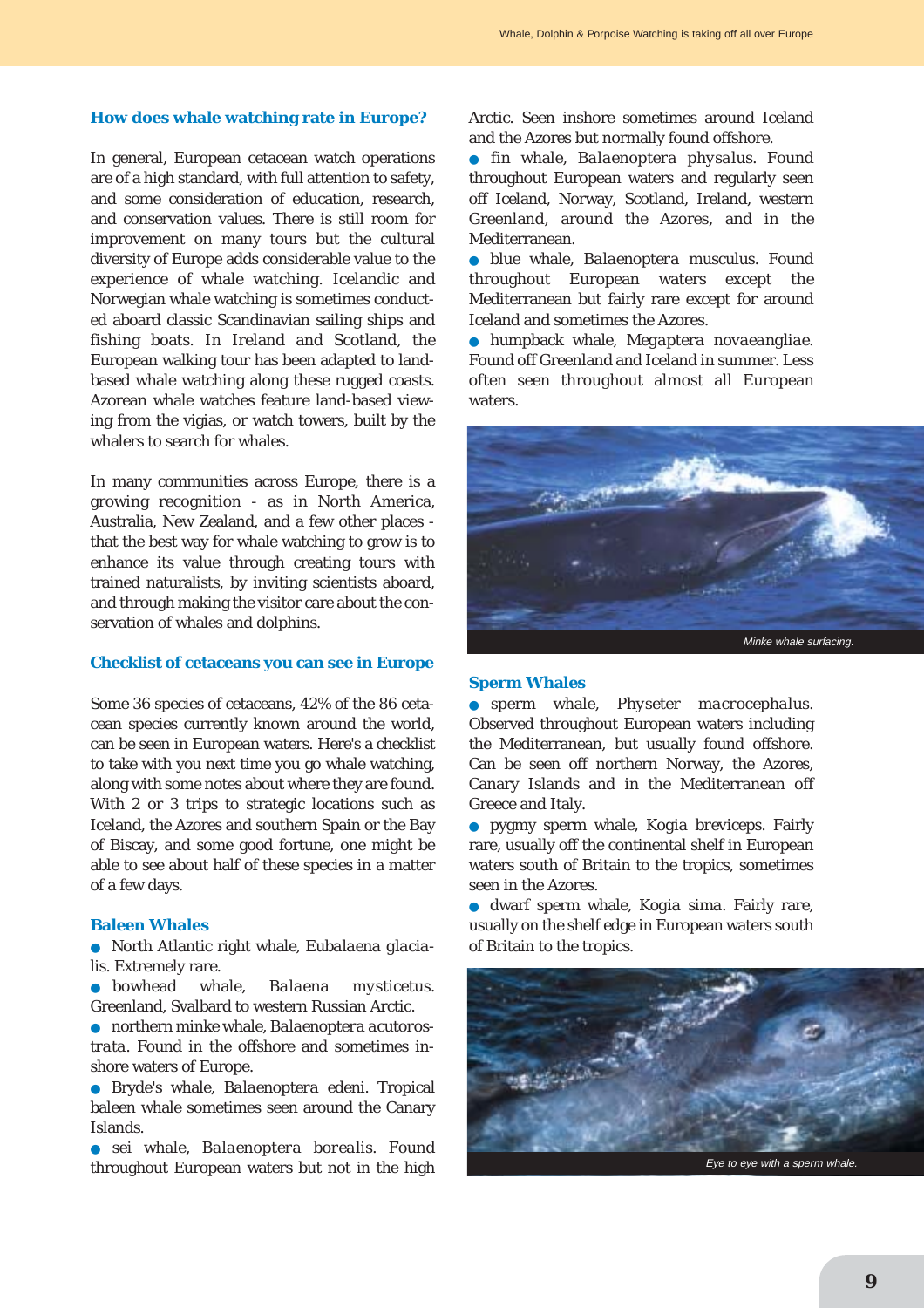#### **Beaked Whales**

● Cuvier's beaked whale, *Ziphius cavirostris*. Found offshore in cool temperate to subtropical European waters including the Mediterranean; it can also be seen in the Bay of Biscay and Azores.

● northern bottlenose whale, *Hyperoodon ampullatus*. Found offshore from Arctic to warm temperate European waters including the Bay of Biscay, Azores, and around Iceland.

● True's beaked whale, *Mesoplodon mirus*. Rare in temperate and subtropical offshore waters of Europe; sometimes seen in the Bay of Biscay and the Azores.

● Gervais' beaked whale, *Mesoplodon europaeus*. Rare in temperate and subtropical offshore waters of Europe.

● Sowerby's beaked whale, *Mesoplodon bidens*. Rare from cool temperate to subtropical offshore European waters; seen in the Bay of Biscay.

● Blainville's beaked whale, *Mesoplodon densirostris*. Rare from warm temperate to subtropical offshore European waters; sometimes seen in the Canary Islands.



#### **Belugas and Narwhals**

● beluga, *Delphinapterus leucas*. Found in western Greenland, Svalbard and Arctic Russian waters.

● narwhal, *Monodon monoceros*. Found off central to northern Greenland, especially west coast, and offshore in Svalbard and Arctic Russian waters.



#### **Oceanic Dolphins**

● rough-toothed dolphin, *Steno bredanensis*. Deep warm temperate and subtropical waters of Europe; sometimes seen in the Azores.

● bottlenose dolphin, *Tursiops truncatus*. Observed in temperate and subtropical waters of Europe including the Mediterranean, from Scotland to the Azores and Canary Islands.

pantropical spotted dolphin, Stenella attenua*ta*. Found in the most southerly subtropical waters of Europe, in the open North Atlantic.

● Atlantic spotted dolphin, *Stenella frontalis*. Found in the warm temperate and subtropical waters of Europe, including the Azores and Canary Islands.

● striped dolphin, *Stenella coeruleoalba*. Seen in the warm temperate and subtropical waters off Europe, including the Mediterranean.

● Fraser's dolphin, *Lagenodelphis hosei*. Found in deep subtropical waters of Europe.

short-beaked common dolphin, *Delphinus delphis*. Found in temperate to subtropical waters of Europe.

● white-beaked dolphin, *Lagenorhynchus albirostris*. Found from edge of ice to cooler temperate waters from British Isles and Norway to Iceland and Greenland.

● Atlantic white-sided dolphin, *Lagenorhynchus acutus*. Overlaps white-beaked dolphin's range but more often found in warmer waters of southern Greenland, Iceland, as well as the British Isles and Norway.

● Risso's dolphin, *Grampus griseus*. Observed throughout temperate and subtropical offshore waters of Europe. Can be seen off western Scotland, west Wales, Ireland, the Strait of Gibraltar, and in the Azores.

● melon-headed whale, *Peponocephala electra*. Oceanic tropical whale rarely found in European waters.

● pygmy killer whale, *Feresa attenuata*. Oceanic tropical whale rarely found in European waters.

● false killer whale, *Pseudorca crassidens*. Found in deep, warm temperate and subtropical European waters. Can be seen in the Azores.

● orca, *Orcinus orca*. Found from Arctic to subtropical waters of Europe with reliable sightings off Norway, Iceland, Scotland's Northern Isles and the Strait of Gibraltar.

● long-finned pilot whale, *Globicephala melas*. Found in cool temperate to subtropical waters of Europe, especially cooler, offshore waters.

● short-finned pilot whale, *Globicephala*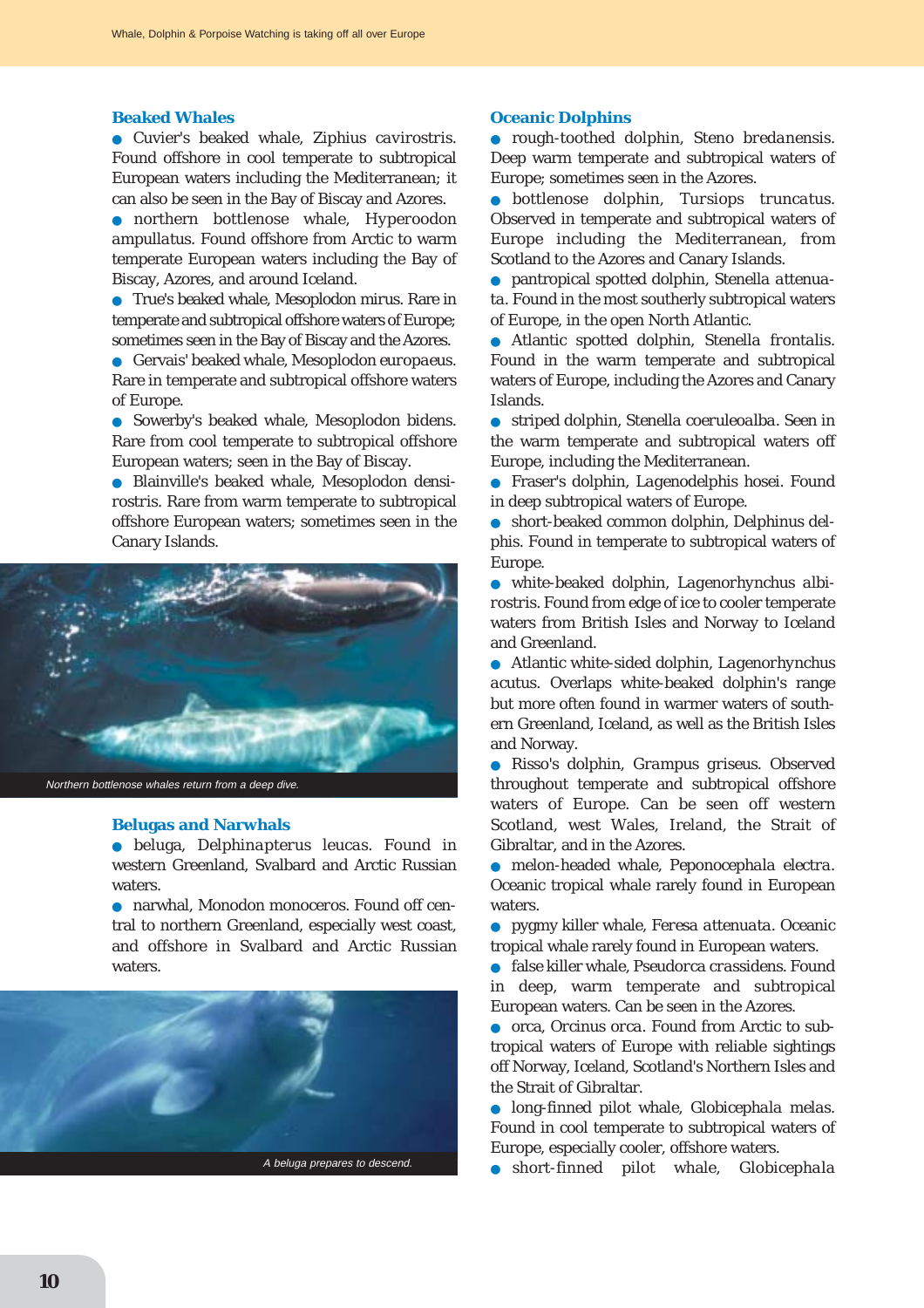*macrorhynchus*. Found in warm temperate and subtropical waters of Europe, regularly around the Canary Islands and in the Strait of Gibraltar, among other areas.



#### **Porpoises**

● harbour porpoise, *Phocoena phocoena*. Found in the coastal waters of Europe, including northern Norway, Greenland and Iceland, and the warmer coastal portions of the western Russian arctic, as well as throughout the North and Baltic seas, including the waters of the UK, Denmark and Germany.



### **What's the best season for watching cetaceans in Europe?**

Throughout most of Europe, the late spring to early autumn months (May to October) are the prime periods for watching cetaceans. In northern and Arctic waters, the season may be even more restricted to between June and August. One exception is Tysfjord in northern Norway where orca watching is conducted every year from October to December when orcas follow the herring schools into the fjords. In the Mediterranean, the season can extend all year round for some species, although winter weather and sea conditions may not be as good for watching whales. In the Canary Islands, located off north-west Africa, which are also included in this guide as they are part of Spain, whale watching is year-round, except when the hot winds from the Sahara produce a thick haze over the water. Still, the Canary Islands can usually boast 300 or more good whale watching days a year.

# **How to choose a whale watch tour**

Look for a tour with an experienced naturalist or guide.

Look for high quality brochures with a strong, accurate educational content.

Try to find a recommendation through an established research group, educational facility or conservation association. Regional associations such as the Dolphin Space Programme in the Moray Firth of Scotland, and the Scottish Marine Wildlife Operators Association on the west coast of Scotland, have professional standards that provide a basic indication of quality. WDCS has a list of some operators on its website: www.wdcs.org.

If you have any doubt or concern at all, do not hesitate to ask about safety features, such as life jackets for each person, life boats, and a mobile phone or radio.

Ask if there is a good cetacean guide book available on board, hydrophones for listening to the whales, and any other special features or equipment.

Before you book a tour, ask the operator to talk about the naturalist on board and describe the tour. Ask how the tour operator contributes to research, education and conservation of the whales. Are there free or sponsored school trips?

If you find an excellent tour operator, please recommend it to others as well as to us. We welcome your further comments and suggestions. Please send us your reports on whale watching trips, positive and negative, in Europe and around the world. Send your comments to: info.de@wdcs.org (in German) or info@wdcs.org (in English).

#### **Land-based whale and dolphin watching**

Whale and dolphin watching from land is becoming ever more popular. It takes more patience, but the rewards can be considerable. Best of all, it's the ideal way to watch the natural behaviour of whales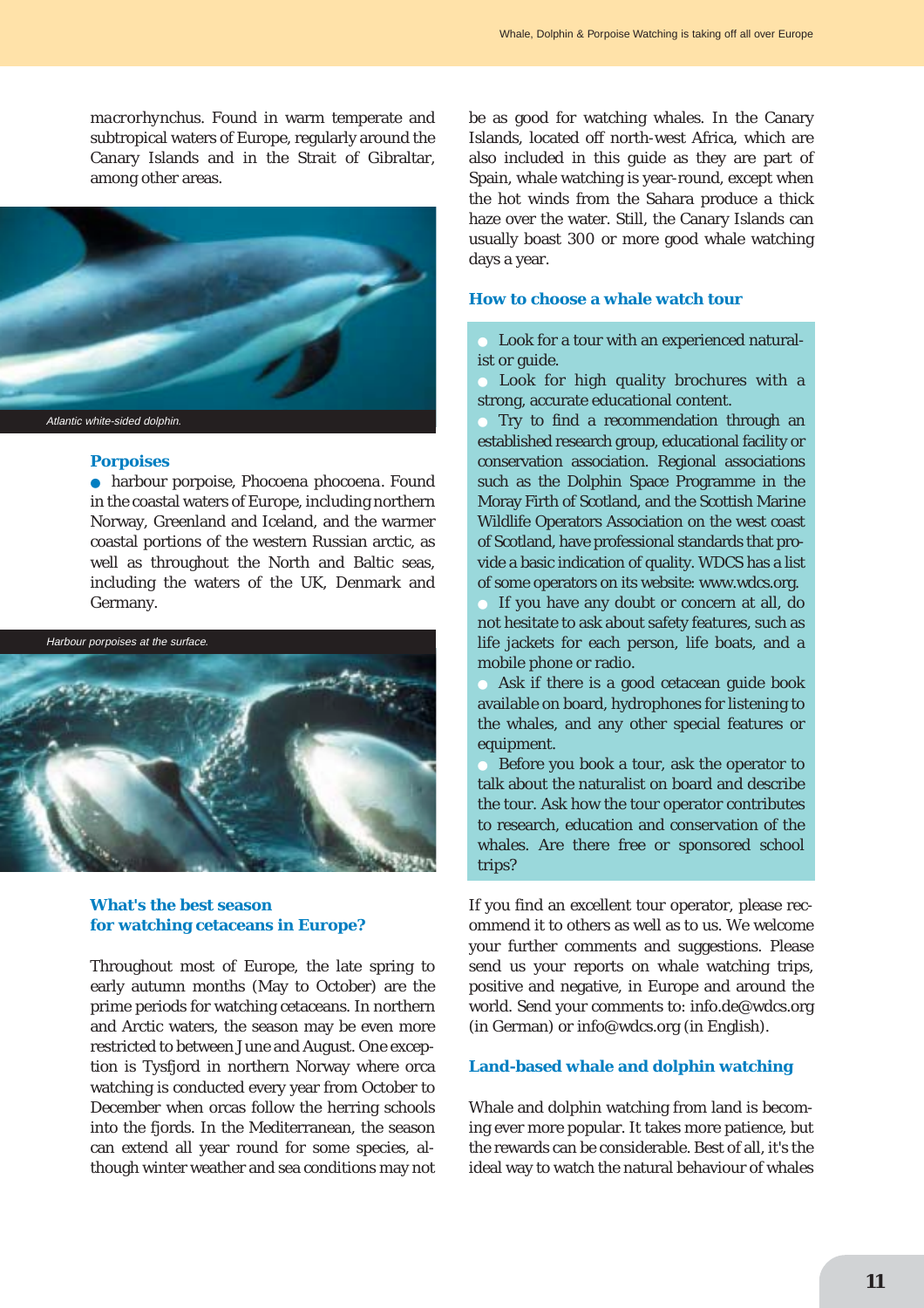without disturbing or influencing them. Look for areas with deep water close to shore. The best spots are at least a few metres above the sea (10-20 m or more is ideal). The platform can be a rocky outcrop or headland, a lighthouse or a building close to shore. Below are some basic tips:

● Bring along good binoculars or a spotting scope.

● Concentrate on one area of the sea for 4 to 5 minutes before moving on. Remember dolphins and many whales stay down for 4 to 5 minutes at minimum so you need enough time to ensure that you have covered a given area.

• Search the sea for something unusual - a strange splash, something dark flashing above the surface, seabirds mobbing a certain area, and so on. Spend a little extra time examining these areas to confirm whether cetaceans might be present.

● Give your eyes a break by stepping back from the telescope or putting down your binoculars and watching with the naked eye from time to time. This also helps to ensure that you're not missing something obvious that's closer or off to one side.

● Bring a friend or two, if possible, to alternate your searching time and/or to cover a wider area. ● Carry a flask with a hot or cold drink, depending on the weather, and a snack.

● If you are watching for more than an hour or two, take breaks. It is difficult to keep your attention sharp for longer than 15-30 minutes. However, there is always something of interest happening on the sea - and it's always different. So even if you don't find cetaceans, there should be lots of interesting things to discover.

#### **Taking photo-IDs of cetaceans**

Amateur photographers with good cameras can help in the study of whales and dolphins. Part of the excitement of whale watch tours is that any participant with a good camera can take a photograph that contributes to scientific work, even an important scientific finding. Many casual whale watch participants - young and old - have taken valuable photo-ID shots in recent years. Who knows, it may even be possible to discover a new species visiting an area, or a species entirely new to science! Over the past decade, two new species of whales have been described. Here are some basic tips for photography - most of these tips will help you take better photographs at sea, even if they're not useful for scientists.

● 35 mm SLR cameras are ideal, with a 300 mm telephoto or a zoom lens that extends to 300 mm.

● Use high-speed colour transparency or black and white negative film - 400-1000 ASA. More and more whale researchers, however, are switching to high quality digital cameras to provide instant access to images, as well as to remove the need for storing and processing film in the field.

● From land, use a tripod; on a boat, brace your camera against a railing or use a 'tucked arm' position, with your elbows braced against your body to help keep the camera steady.

● On a boat, a camera speed of 1/1000th of a second is best, though on calm days 1/500th or 1/250th can be OK. Even on land, minimum shutter speed to photograph moving wildlife should be 1/125th of a second, with faster speeds preferable.

● Take photographs of most whales and all dolphins at right angles to the line of travel, including the dorsal fin and the surrounding back. Ideally, take photographs from both sides of the animal but the best photos are with the sun or brightest part of the sky behind you.

● Try to anticipate and take the photo after the animal spouts and just as it lifts its dorsal fin or back to the highest position above the water. For humpback, sperm, or other fluking whales, you need to photograph them from behind, waiting till the tail is high above the water and at right angles to the camera. Be careful not to crowd or chase the whales. Please inform WDCS if you get sharp, close-up photos so checks can be done to see if researchers have a match. It's important to send a copy of the photograph that you don't need to have returned, not the original. Note the date and time of the photograph, the location (GPS if possible), and your name and contact details.

● The parts of the body to be photographed for photo-ID vary by species:

 $\supset$  all dolphins in European waters (including orcas, pilot whales, and Risso's dolphins) - dorsal fin, saddle patch and flanks, and any unusual markings or injuries;

 $\supset$  humpback whale - the underside of the tail flukes;

 $\bullet$  sperm whale - the tail flukes and the dorsal ridge;

 $\bullet$  right or bowhead whale - the head showing white patches of pigmentation or callosities; and

 $\bullet$  all whales, dolphins and porpoises - any unusual markings, injuries, or tags, on any part of the body should be photographed and noted.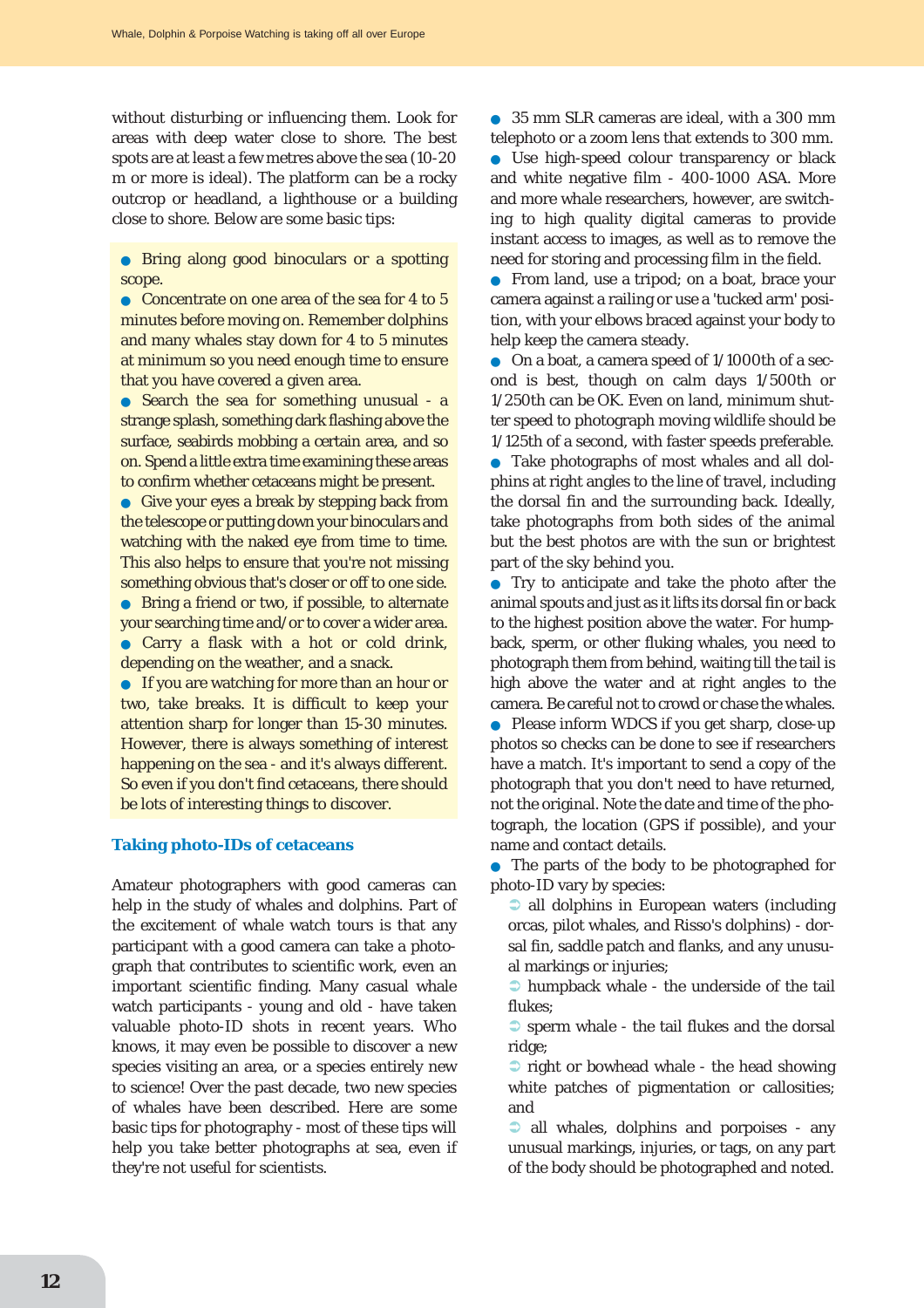# **ICELAND (Lyveldi Ísland)**



Friendly minke and humpback whales, huge pods of orcas and various dolphins, and the most reliable blue whale sightings in

Europe - all combine to make Iceland a magnet for whale watchers from many countries. Since 1995, Iceland has had one of the highest growth rates for whale watching in the world. In 2002, from April to October, some 62,050 people - 30% of all visitors to the country - went whale watching. Húsavík, in the north-east part of the country, has friendly minke as well as other whales and dolphins in a protected bay. It also has the Húsavík Whale Centre - a world class whale museum and whale watch centre with stunning exhibits. On the Reykjanes peninsula near Keflavík airport and easily accessible to Reykjavík, the towns of Keflavík and Hafnarfjördur offer sighting trips for various whales and dolphins. The towns of Stykkishólmur and Ólafsvík - located on the Snæfellsnes peninsula, near the snow-capped volcano that inspired 'Journey to the Centre of the Earth' - have trips mainly May to August; blue and humpback whales are featured. In 2003, at the 3rd Whale Watching Workshop, Icelandic whale watch operators agreed to form the Whale Watching Association of Iceland (WWAI). The Húsavík Whale Centre has been promoting whale watch guidelines with all the operators in Iceland; regulations are being put in place through the Ministry of Tourism.

Yet - a dark cloud hangs over whale watching and the booming tourism industry in Iceland. Iceland's government is considering a return to whaling, with exports to go to Japan. Many Icelanders - and those who visit and love Iceland - do not want a return to whaling. Is Iceland at heart a whaling country? Or is it a pristine, environmentally conscious, northern paradise? Of course, it is not simply an either/or situation, but the perception of Iceland in the world's eyes in the coming decades may partly hinge on the whaling question.

#### **Whale and dolphin watch tours**

**Reykjavík area** - minke and humpback whales, white-beaked dolphins, orcas and harbour porpoises (sometimes fin and sei whales; blue whales rarely).

The fastest way to go whale watching for short-stay visitors to Iceland is 10 minutes from Keflavík international airport, in Keflavík. Here, Dolphin & Whale Spotting excursions aboard the up-to-94 passenger M/S Moby Dick bring regular naturalists and researchers working on white-beaked dolphins to the waters around the Reykjanes peninsula. Hydrophones record the sounds of the dolphins.

- $\rightarrow$  +354 421 7777
- $\boxtimes$  moby.dick@dolphin.is
- $\blacksquare$  www.dolphin.is

From Reykjavík harbour, the Whale Watching Centre offers 3-hour trips daily from April to end October aboard a 25 m catamaran (capacity up to 150). Trips cost ISK 3,500 (EUR 42).

- $\hat{ }$  +354 533 2660
- $\boxtimes$  hafsulan@hafsulan.is
- $\Box$  www.hafsulan.is; www.whalewatching.is

From Reykjavík, Elding Whale Watching offers guided trips aboard 2 ships, carrying up to 38 and 115 passengers.

- $\textbf{R}$  +354 555 3565
- $\boxtimes$  info@elding.is
- $\blacksquare$  www.elding.is

From Hafnarfjördur, 3-4 hour whale watch trips are offered aboard the spacious Húni II, an Icelandic ex-herring boat.

- $\rightarrow$  +354 894 1388
- $\boxtimes$  hunill@simnet is

Sea-Marvels offers trips out of Keflavík.  $\hat{ }$  +354 895 2523  $\boxtimes$  gestur@marine-marvels.com

**Húsavík** - the whale watch capital of Iceland, with friendly minke whales, white-beaked dolphins and harbour porpoises as well as, sometimes, sei, humpback, blue or northern bottlenose whales.

North Sailing in Húsavík works closely with the Whale Centre to bring researchers on their trips and to encourage education. They have good naturalists and use typical Icelandic wooden fishing ships, including the 16 m Knörrinn, Iceland's first regular whale watch boat. The half-day trips will usually encounter friendly minke whales and several other cetacean species.

- $\rightarrow$  +354 464 2350
- $\boxtimes$  info@nordursigling.is
- $\Box$  www.nordursigling.is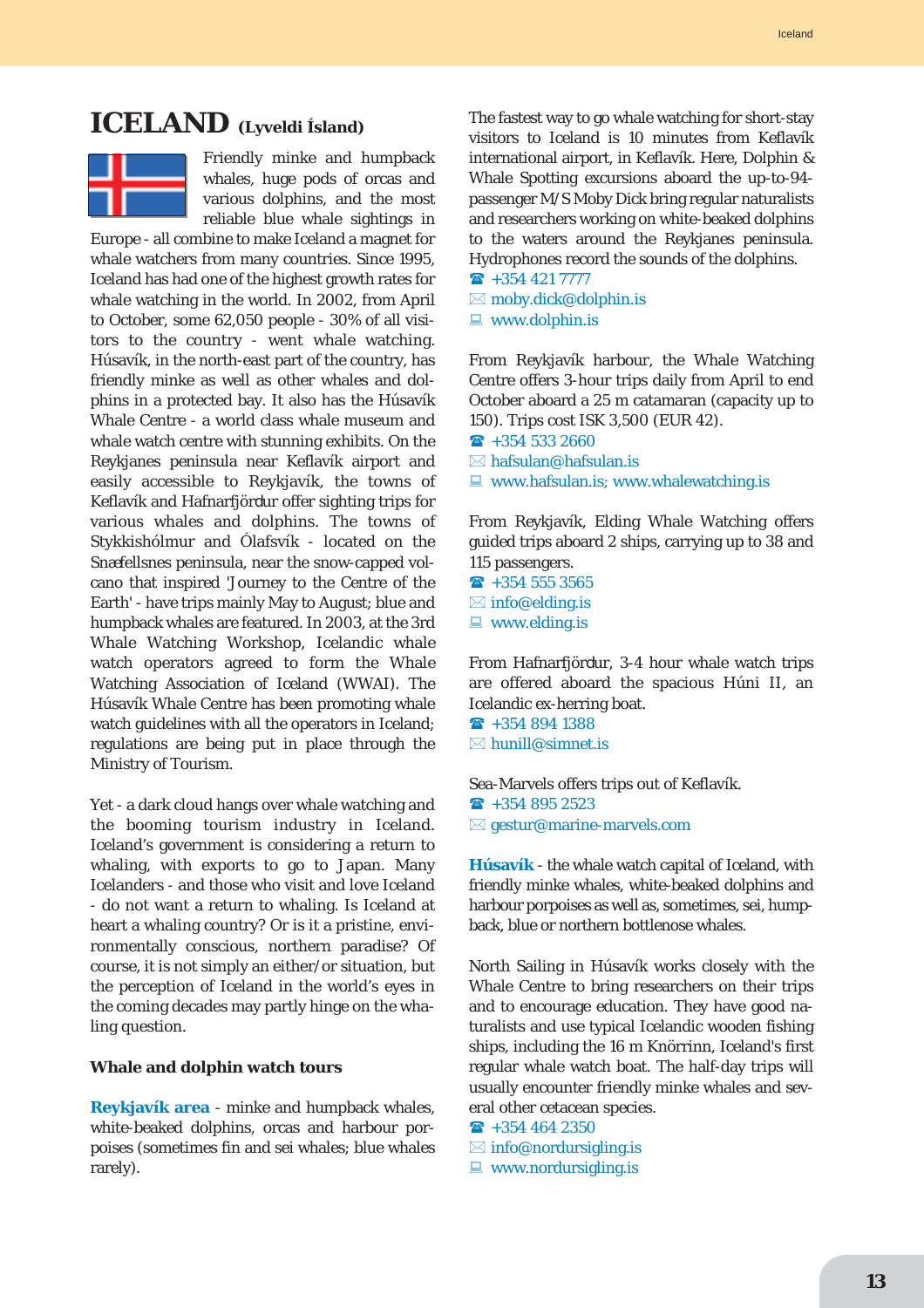Hvalaferdir/ Húsavík Whale Watching, offers 3 hour trips from Húsavík.

- $\hat{ }$  +354 464 2551
- $\boxtimes$  info@hvalaferdir.is, salka@husavik.com
- $\Box$  www.hvalaferdir.is

**Snæfellsnes peninsula** - the best blue whale watching in Europe, plus humpback and minke whales, white-beaked dolphins and harbour porpoises; sometimes orcas, fin and sei whales. Spectacular views of the Snæfellsjökull glacier.

Seatours has trips departing Ólafsvík from 1st June to 15th August aboard a large comfortable catamaran. 4- to 8-hour trips to see blue and other whales and dolphins costs ISK 7,950 (EUR 96). Shorter 3 to 4-hour trips mainly offered for groups.

- $\hat{ }$  +354 438 1450  $\boxtimes$  saeferdir $\textcircled{a}$ saeferdir.is
- 
- $\blacksquare$  www.saeferdir.is

Whale Watching Tours has orca and other whale tours from Ólafsvík.

 $\hat{ }$  +354 436 1471

Snjófell Adventure Tours has whale watch trips from Arnarstapi.

 $\textbf{R}$  +354 435 6783  $\boxtimes$  snjofell@snjofell.is

 $\blacksquare$  www.snjofell.is

**Eyjafjör**d**ur area** - minke and other whales, white-beaked dolphins, and harbour porpoises; sometimes humpback whales and orcas.

From Hauganes, 30 km north of Akureyri, Níels Jónsson offers whale watch tours aboard a traditional fishing boat from June to September.

 $\hat{ }$  +354 466 1690  $\mu$  +354 867 0000  $\boxtimes$  niels@niels.is

 $\Box$  www.niels.is

Seatours, Sjóferdir Dalvík, has daily whale watch trips from 20th June to 20th August, departing from Dalvík.

 $\rightarrow 3548632555$  $\boxtimes$  sjoferdir@isholf.is  $\Box$  www.isholf.is/sjoferdir

**Westman Islands area** - orcas (best May and August), minke and other whales, white-beaked dolphins.

Viking Tours (Viking Bátsferdir) has whale watching from the Westman Islands.  $\textbf{a}$  +354 488 4884  $\boxtimes$  viking@boattours.is  $\Box$  www.boattours.is

#### **International tour operators/ companies**

An excellent trip to Iceland with several guided boat excursions is offered by out of the blue, WDCS's travel arm. The 10-day trips are led by Mark Carwardine, well-known British author and broadcaster. These trips have high educational and research benefits and all profits go to conservation. Price £1,465 (EUR 2,107) not including return flight to Reykjavík.

 $\rightarrow$  +44 1249 449 500 (within the UK: 0870 870 0027)  $\boxtimes$  bluetravel@wdcs.org

 $\blacksquare$  www.wdcs.org/outoftheblue



Whalespot, part of the Discover the World group, has been leading whale watch trips to Iceland longer than anyone and were the first to bring British tourists to see Icelandic whales and dolphins. In June and July, they offer 4-day blue, humpback and other whale tours out of Ólafsvík, with 2 days whale watching on boats, and, May to September, there are 4- to 6-day 'Whales, Fire & Ice' tours that include 2 days of minke and other whale watching on boats from Húsavík. The tours are naturalist-led and can be booked either from the boat's departure point in Iceland or from the UK.

 $\rightarrow$  +44 1737 218 800  $\boxtimes$  sales@whalespot.co.uk  $\Box$  www.whalespot.com www.discover-the-world.co.uk

Naturetrek offers guided, multi-day package trips focusing on nature and culture and follows a 'responsible tourism' policy.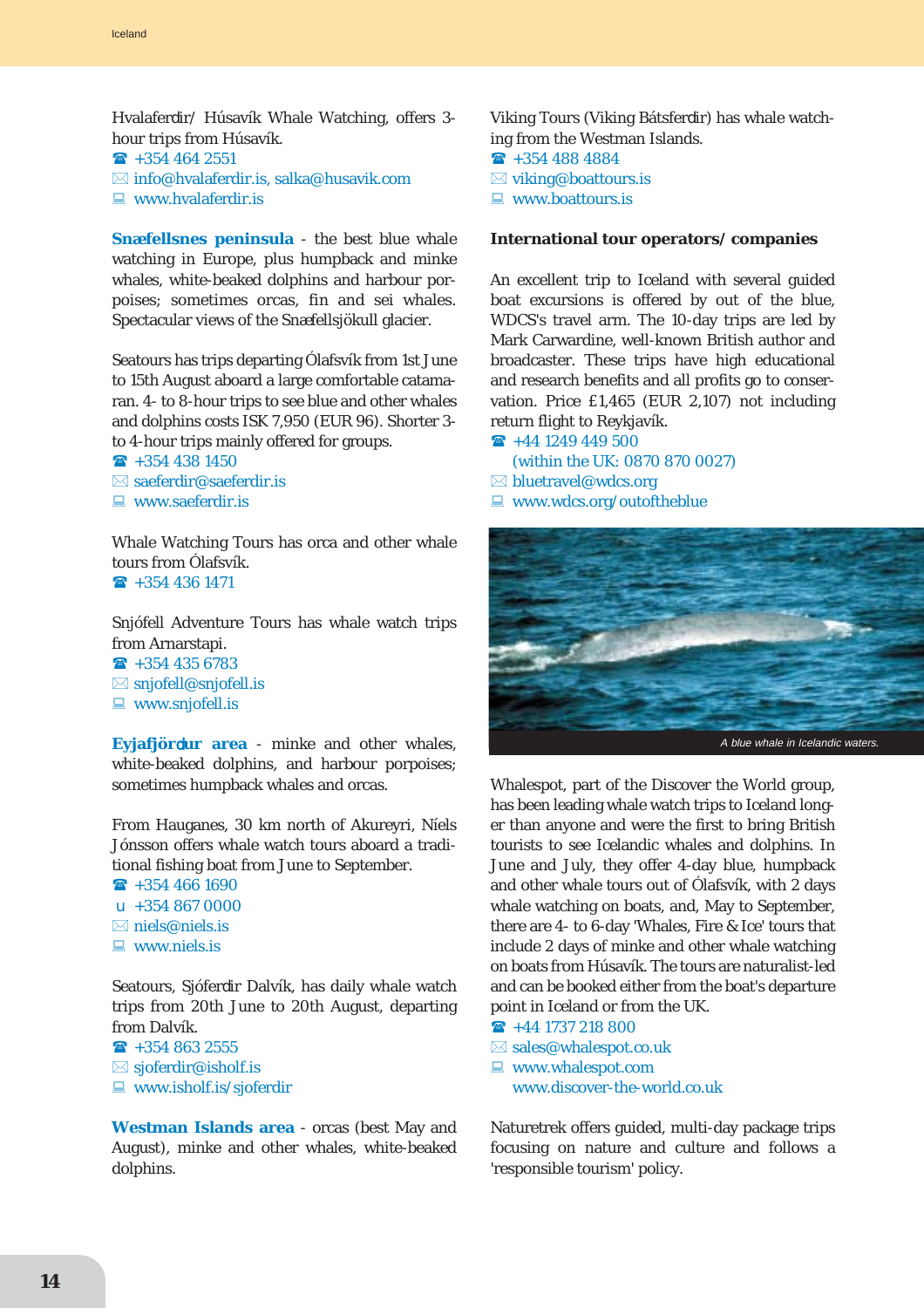$\rightarrow$  +44 1962 733 051  $\boxtimes$  info@naturetrek.co.uk  $\Box$  www.naturetrek.co.uk

Explore Worldwide, which specialises in trekking, adventure and wildlife tours, offers blue whale safaris to Snæfellsnes in Iceland, in June and July, which include some whale watching.

 $\rightarrow$  +44 1252 760 000

 $\blacksquare$  www.exploreworldwide.com

Wildlife photographer and naturalist Annelie Utter leads whale and bird watching trips to Iceland in July, largely with Swedish participants; maximum 15 guests.

 $\hat{ }$  +46 31 12 64 17  $\boxtimes$  annelie.utter@naturresor.com

 $\Box$  www.naturresor.com

#### Kon-Tiki Tours (Finland)

 $\rightarrow$  +358 9 621 2525  $\boxtimes$  kontiki@kontiki.fi

 $\blacksquare$  www.kontiki.fi

### Colibri Umweltreisen (Germany)

 $\rightarrow$  +49 30 28390232

 $\boxtimes$  info@colibri-berlin.de

 $\Box$  www.colibri-umweltreisen.de

#### Abenteuerteam.com (Germany)

 $\rightarrow$  +49 25 11445952

- $\boxtimes$  info@abenteuerteam.com
- $\Box$  www.abenteuerteam.com

#### **Lookouts and marine centres**

**Example 15 From the north-west tip of Snæfellsnes penin**sula, around Hellissandur, minke whales can often seen as well as, sometimes, orcas, humpback and other whales and dolphins.

**EXECUTE:** From Hellnar, on the south side of Snæfellsnes peninsula, watch out for orcas, minke and other whales and dolphins.

**A** Around Vestmannaeyjar, the Westman Islands, orcas and other whales and dolphins can sometimes be viewed from shore.

The Húsavík Whale Centre has wonderful exhibits and provides a great introduction to whales and whale watching all over Iceland. See at right: 'The Húsavík Whale Centre.'

The Nature Centre in Sandgerdi, near Keflavík, has cetacean and other exhibits and is used by 'Dolphin & Whale Spotting' to present lectures, show photographs, and play the sounds of whales and dolphins.

 $\hat{ }$  +354 423 7551

### **Special attractions, events, cetacean hotlines, and other information**

Whale and dolphin sightings and strandings can be reported to the Húsavík Whale Centre.

 $\rightarrow$  +354 464 2520 +354 464 2522  $\mu$  +354 891 9820  $\boxtimes$  abbi@icewhale.husavik.com

### **The Húsavík Whale Centre**

In north-east Iceland, Ásbjörn Björgvinsson is a whale watch guru and guide, helping to organise many workshops and events to promote whale watch tourism all over Iceland. He has opened the first whale watch centre/museum in Iceland - one of the finest of its kind in the world.The centre has displays on all aspects of whales and features a massive outdoor mural by noted Japanese muralist Namiyo Kubo. The centre joins art and science with elegantly designed, eye-opening yet informative displays. It also has news and information on whale watching all over Iceland and helps to coordinate national whale sighting information. The centre sponsors the annual Húsavík Whale Festival, held around the summer solstice, with extended whale watch trips, special lectures and art exhibitions, a 'sand whale' contest with prizes, and other activities for the family. Ásbjörn - Abbi to his friends - is chairman of the Whale Watching Association of Iceland (WWAI). For his efforts in support of whales and whale watching, his name was recently added to the United Nations Global 500 honour roll.

- The Húsavík Whale Centre
- $\rightarrow$  +354 464 2520
- $\boxtimes$  abbi@icewhale husavik.com
- $\Box$  www.icewhale.husavik.com www.nordursigling.is

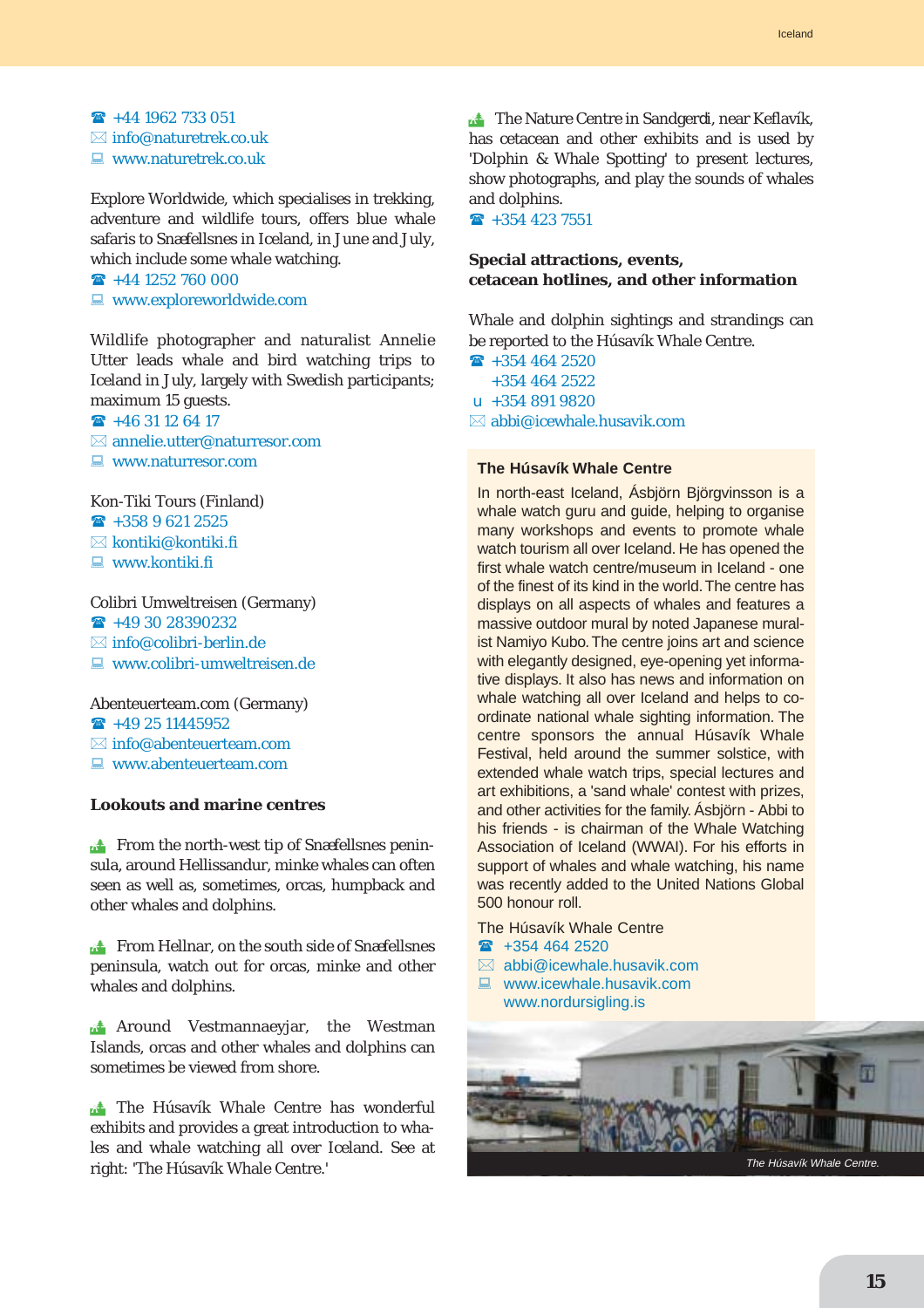# **NORWAY (Kongeriket Norge)**



Since 1988, Norway has offered superb whale watching in a fjordic, mountainous, midnight-sun setting. Andenes is the most nor-

therly place in the world to see sperm whales, and one of the best places to observe them through the long northern summer days. Minke, fin, pilot and other whales and dolphins are also often found. Tysfjord, a few kilometres south, offers one of the easiest and most reliable locales for watching orcas which come in close to Tysfjord in pursuit of herring from October to January. Norway has no legal regulations governing whale watching but operators are encouraged to follow guidelines in Andenes and Tysfjord.

In 1982, Norway announced it would not follow the world-wide whaling ban. It currently allows itself to kill around 700 minke whales a year, conducting hunts off the mainland, Jan Mayen Island and Svalbard. Still, it is noteworthy that, even in Norway, successful whale watching in 2 communities demonstrates a valuable economic alternative to whaling.

#### **Whale and dolphin watch tours**

The world's largest, most successful Arctic whale watching operation is Whalesafari Ltd (Hvalsafari AS) from Andøya, the northernmost part of Vesteralen, some 300 km north of the Arctic Circle. Whalesafari has 2 large ships which make 1-4 times daily trips to look for the sperm whales in the deep offshore waters. The season is from 25th May to 15th September - most of it when Andenes is bathed in midnight sun. The trips take 4-5 hours and cost NOK 685 for adults (EUR 87),



less for children and families. Success rate is 96- 99% and a free additional trip is provided if no whales are seen. Besides sperm whales, orcas and minke whales are sometimes found, as well as pilot whales, harbour porpoises, white-beaked dolphins and even fin whales. One or two multilingual naturalists help guide each trip; besides Scandinavian languages, guiding is usually available in German, English, French, Italian and Spanish. The cost of the trip includes a light meal on board and a guided tour through the Andenes Whale Centre where visitors can learn more about whales and watch videos and an informative slide show.

Hydrophones carried on every trip are used to help find the sperm whales.

- $\mathbf{\widehat{F}}$  +47 76 11 56 00
- $\boxtimes$  post@whalesafari.no
- $\blacksquare$  www.whalesafari.com

Superb orca watching, close to shore, is offered through Orca Tysfjord from 10th October to mid-January, but the peak season is the 6 weeks from 10th October to late November. The orcas, which come to feed on the herring runs, stay until January but, after late November, the days are very short and the light reduced. The guided tours last 4-6 hours aboard inflatable 10-passenger boats, as well as large 90-passenger cruisers. Researchers often accompany participants on the boats. It is also possible to encounter white-tailed sea eagles on the trips.

- $\rightarrow$  +47 75 77 53 70
- $\boxtimes$  post@tysfjord-turistsenter.no
- $\Box$  www.orca-tysfjord.nu (tours) www.tysfjord-turistsenter.no (hotel)

From the harbour in Stø, south of Andenes, whale watch tours are offered by Whale Tours AS.

- $\hat{ }$  +47 76 13 44 99
- $\boxtimes$  whaletrs@online.no
- $\Box$  www.whaletours.no

#### **International tour operators/ companies**

Whalespot, part of the Discover the World group, offers 4- or 5-day orca watching tours to Tysfjord during October and November. The tours are naturalist-led and can be booked either from Tysfjord or from the UK.

- $\textbf{R}$  +44 1737 218 800
- $\boxtimes$  sales@whalespot.co.uk
- $\Box$  www.whalespot.com
	- www.discover-the-world.co.uk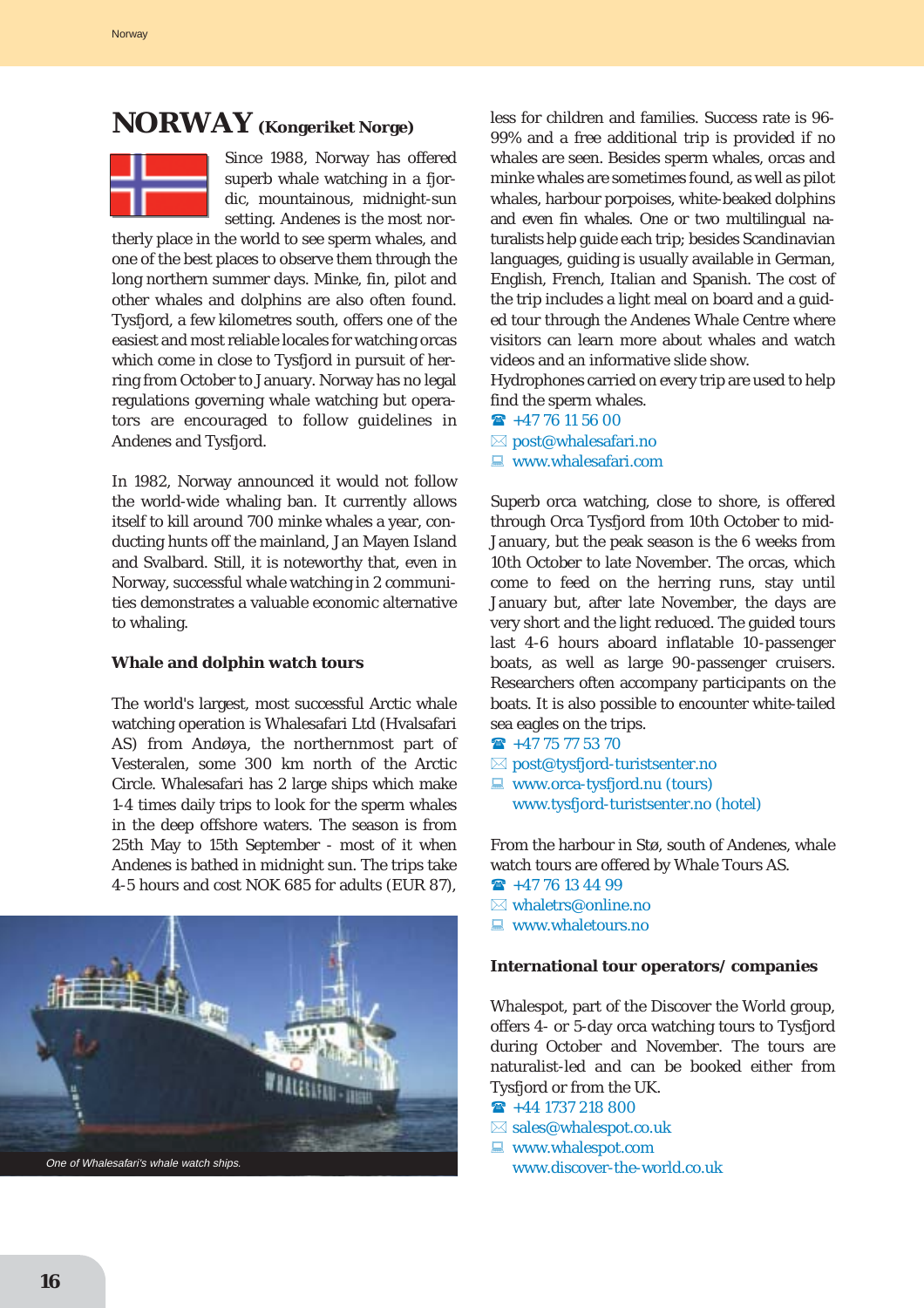Naturetrek, which offers guided, multi-day package trips focusing on nature and culture and follows a 'responsible tourism' policy, has 4-day trips in November to see the orcas at Tysfjord.

 $\rightarrow$  +44 1962 733 051  $\boxtimes$  info@naturetrek.co.uk  $\Box$  www.naturetrek.co.uk

From late October to early December, wildlife photographer and naturalist Annelie Utter leads 11 orca trips to Tysfjord largely with Swedish participants using an old sailing ship; maximum 15 guests.

 $\rightarrow$  +46 31 12 64 17  $\boxtimes$  annelie.utter@naturresor.com  $\Box$  www.naturresor.com

Kon-Tiki Tours (Finland)  $\hat{ }$  +358 9 621 2525

 $\boxtimes$  kontiki@kontiki.fi

 $\Box$  www.kontiki.fi

Sperm whale (Andenes) as well as orca (Tysfjord) excursions are offered by Colibri Umweltreisen (Germany).

 $\rightarrow$  +49 30 28390232  $\boxtimes$  info@colibri-berlin.de  $\blacksquare$  www.colibri-umweltreisen.de

Arcatour SA (Switzerland)  $\boxtimes$  arcatour@arcatour.ch  $\Box$  www.arcatour.ch

Abenteuerteam.com (Germany)  $\rightarrow$  +49 251 1445952  $\boxtimes$  info@abenteuerteam.com  $\Box$  www.abenteuerteam.com

#### **Lookouts and marine centres**

**the Andenes Whale Centre, situated in an old** fish-processing warehouse on the harbour, has a full-scale model of a sperm whale eating a giant squid and a full sperm whale skeleton, recovered from a local stranding in 1996. Multi-media shows introduce people to the whales and their lives at sea. Guided tours are offered through the centre. From the time the centre was set up in 1988, it has collaborated with whale researchers and students from various countries to encourage education and new research into whales. A number of students have done their graduate work based on work conducted from the centre and on the Whalesafari boats.

 $\rightarrow$  +47 76 11 56 00  $\boxtimes$  post@whalesafari.no  $\blacksquare$  www.whalesafari.com

**In the hills above Tysfjord, overlooking the** water, researchers have established land-based lookouts for the orcas. Be forewarned that these are often cold conditions for even fairly short periods of whale watching. Ask specific directions at Tysfjord 'Turistsenter'.

 $\rightarrow$  +47 75 77 53 70  $\boxtimes$  post@tysfjord-turistsenter.no ■ www.tysfjord-turistsenter.no/safari

### **Special attractions, events, cetacean hotlines, and other information**

Whalesafari in Andenes also offers whale watching on the internet through sperm whale researcher Erland Lettevall. Some 370 sperm whale individuals have been catalogued and it's possible to check their IDs and even to participate in the research by submitting ID photos of your own that you may have taken on the whale watching boat. Read the introduction at www.whalesafari.no/news/news1.html, and then go to http://130.241.163.46/spermwhale to check the catalogue.



Visitors to the Andenes Whale Centre can obtain a diploma and badge to remember their whale watch trip by joining the Royal International Whale Safari Club. Membership funds are used to support the research and information activities of the Whale Centre. Subscription is NOK 250 (EUR 32).

# $\bullet$  +47 76 11 5600

- $\boxtimes$  post@whalesafari.no
- $\Box$  www.whalesafari.com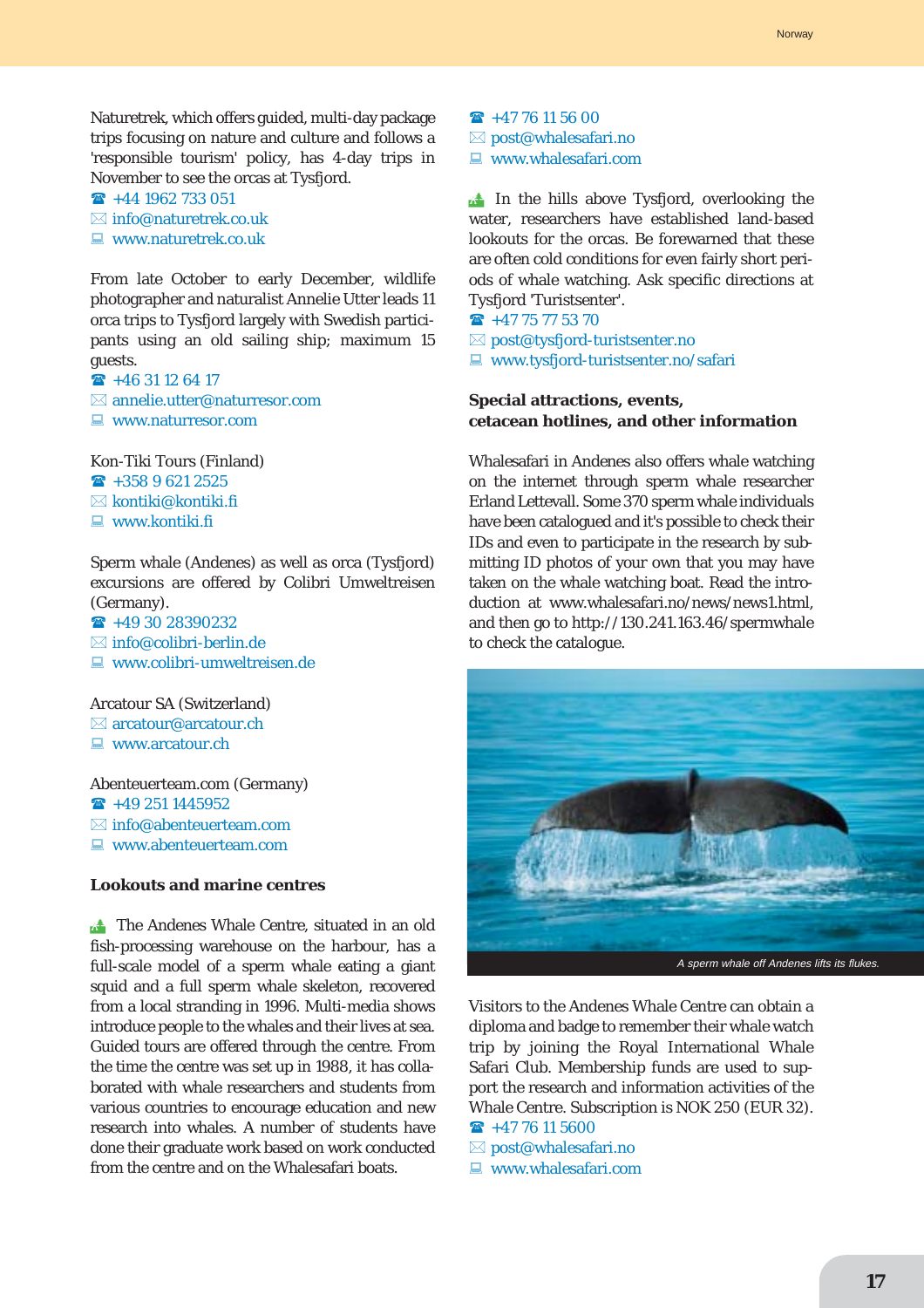### **Svalbard (Norway)**



Centuries ago, far north-west of mainland Norway, the icy Svalbard archipelago was a big whaling centre. Today, in

July and August, it is possible to see a number of cetaceans offshore in the mainly ice-free western and southern parts of the archipelago. Belugas can sometimes be watched even from shore, whilst minke, fin and sometimes humpback whales can be found off the west and south coasts.



### **International tour operators/ companies**

Arcturus Expeditions, specialists in Arctic travel aboard icebreakers, offer naturalist-guided tours of remote areas that feature wildlife, including whales and dolphins. Svalbard trips, out of Longyearbyen, include voyages to North Spitsbergen, circumnavigations of the islands, as well as combined Greenland-Spitsbergen, Faeroes-Jan Mayen-Spitsbergen, and Iceland-Jan Mayen-Bear Island-Spitsbergen trips. Trips last 9 to 16 days from June through August. The ships include the Professor Molchanov, Professor Multanovskiy, and the Grigoriy Mikheev and all carry inflatable boats for near-shore and shore-based excursions. Prices start at £1800 (EUR 2,588).

```
\hat{ } +44 1389 830 204
\boxtimes arcturus@btinternet.com
```
 $\Box$  www.arcturus expeditions.co.uk

Naturetrek offers guided, multi-day package trips focusing on nature and culture and follows a 'responsible tourism' policy. Their cruises to Svalbard aboard the Professor Molchanov, are not cetaceanbased but may include some cetacean sightings.

 $\rightarrow$  +44 1962 733 051

- $\boxtimes$  info@naturetrek.co.uk
- $\Box$  www.naturetrek.co.uk

Wildlife Encounters, one of the Discover the World programmes, offers 'North Atlantic Explorer', a 12-day cruise in June from Oban to Svalbard, which has the chance to see a variety of large whale species and dolphins aboard the Professor Multanovskiy. Trip includes visits to the Shetlands, Hebrides, Faeroes, Jan Mayen and Spitsbergen. Guided by naturalists. Prices start at £1740 (EUR 2,502).

- $\rightarrow$  +44 1737 218 802
- $\boxtimes$  sales@wildlife-encounters co.uk
- $\Box$  www.discover-the-world.co.uk

Wildlife photographer and naturalist Annelie Utter leads polar bear trips that sometimes encounter whales, often minke whales and belugas, sometimes fin whales. Escorting mainly Swedish participants, she allows a maximum of 15 guests on each trip.

- $\rightarrow$  +46 31 12 64 17
- $\boxtimes$  annelie.utter@naturresor.com
- $\Box$  www.naturresor.com

WildWings tours, out of Longyearbyen, feature voyages around Spitsbergen lasting 10 days in late June-early July. The ship is the Grigoriy Mikheev which carries inflatable boats for near-shore and shore-based excursions. Prices start at £1899 (EUR 2,731).

- $\rightarrow$  +44 1179 658 333  $\boxtimes$  wildinfo@wildwings.co.uk
- $\Box$  www.wildwings.co.uk

With Natural Habitat Adventures, you can circumnavigate Spitsbergen, the main island in the Svalbard archipelago, aboard the Professor Molchanov for 10 days in late July-early August. Belugas are seen as well as sometimes bowhead and other whales and dolphins. Also: polar bear, walrus, bearded, ringed and harp seals, reindeer, Arctic fox and extensive seabird colonies, all in a sweeping tundra and rugged ice-capped mountain landscape. Rates for a twin cabin start at USD \$4,795 (EUR 4,368) per person.

 $\hat{ }$  +1 303 449 3711  $\boxtimes$  info@nathab.com  $\Box$  www.nathab.com

#### **Lookouts and marine centres**

**EXECUTE:** From Longyearbyen, on the western side of the Adventdalen river mouth, belugas swim close to shore.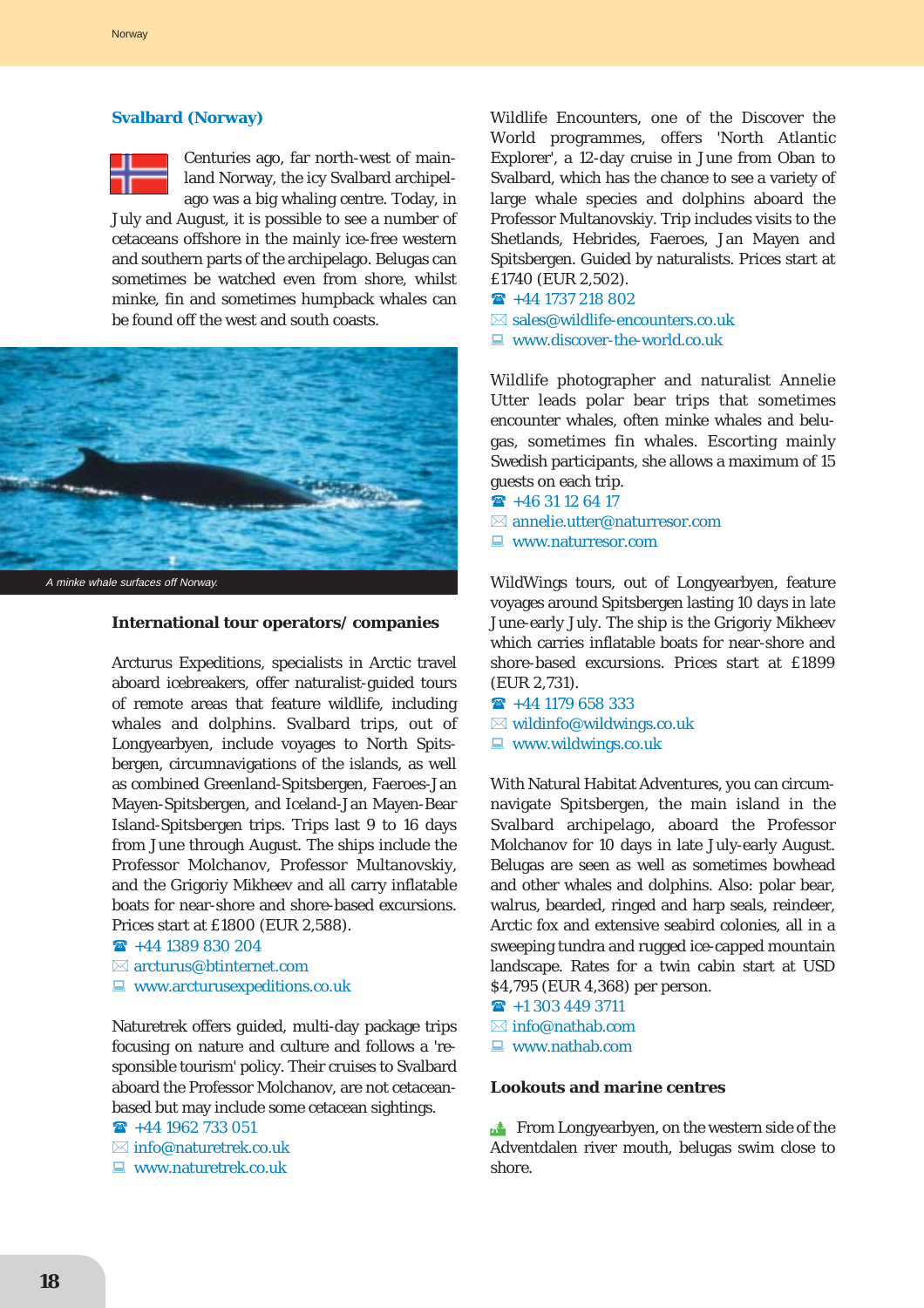**At Sveagruva, on the spit south of the airport,** belugas come into the shallows to chase polar cod and capelin, sometimes getting stuck on the low tide.

**14 The Bellsund - Van Mijenfjorden - Van Keulen**fjorden area of the west coast of Spitsbergen is the best place for belugas in summer.

# **RUSSIA (Rossiskaya Federatsiya)**



The high northern island archipelagoes of Franz Josef Land, Novaya Zemlya and Severnaya Zemlya, and the Taymyr peninsu-

la present a remote, forbidding picture to some. Yet, they were opened to limited tourism in the 1990s following the collapse of the Soviet Union. Trips here, mainly using ice-breakers, offer stark vistas and a wide array of arctic fauna featuring cetaceans such as belugas, narwhals, bowheads and more. Recently, Russian and Finnish whale researchers and enthusiasts have helped open up beluga watch tours, with a strong ecological component and whale watch guidelines, to the Solovetskiy Islands in the White Sea.

#### **Whale and dolphin watch tours**

Since 2000, a joint venture by a Finnish and Russian company, Kon-Tiki Tours of Helsinki and Lukomorie based in Karelia, has offered 6-7 summer trips a year to the Solovetskiy Islands to see beluga whales. These trips are open to the public and cost EUR 640 per person. Well-guided by a marine biologist with high educational, research and conservation components, the trips offer lectures on site by a Russian cetacean scientist, part of a team conducting beluga behavioural research in the area. Hydrophones and binoculars are regularly utilised during these sessions, and films and guide books are available. Participants stay at a B & B in the area.

Kon-Tiki Tours Lukomorie

 $\overline{2}$  +358 9 621 2525  $\overline{2}$  +7 8142 55 24 29  $\boxtimes$  kontiki@kontiki.fi  $\boxtimes$  lukomorie@onego.ru

- 
- $\Box$  www.kontiki.fi  $\Box$  www.lukomorie.ru



Trips to the Solovetskiy Islands to help out on beluga research are also being marketed through Ecovolunteers. 77% of what the participants pay goes directly to the project. Trips are offered June through August with a minimum stay of 2 weeks. Cost for 2 weeks is USD \$727 (EUR 662). The Ecovolunteer programme is directly available in the following countries: Belgium, Brazil, Germany, Spain, Italy, Hungary, Mongolia, the Netherlands, Austria, Russia, Switzerland and United Kingdom. Go to www.ecovolunteer.org and choose 'agents'. **E** www.ecovolunteer.org

An offshoot of the Solovetskiy Islands beluga project is a plan between researchers and the Solovetskiy Cultural Administration to establish a summer school for children and young people. The idea is to have marine biological courses lasting 5- 7 days, taught by cetacean scientists working in field research.

Rauno Lauhakangas, Helsinki Institut of Physics  $\mathbf{\widehat{m}}$  +358 9 191 50590

 $\boxtimes$  Rauno.Lauhakangas@helsinki.fi

#### **Nature tours with some cetacean watching**

Cruises aboard ice-breakers to the Russian Arctic are offered by Quark Expeditions, polar specialists responsible for many landmark expeditions including the first North-east Passage, the first circumnavigation of the Arctic and transpolar voyages to the North Pole, as well as many trips to Antarctica. Trips to the North Pole use the icebreaker Yamal while the Russian Arctic trips use the Kapitan Khlebnikov. Prices start at USD \$7,750 (EUR 7,060) for a 2-week cruise in mid-July. Schedules and destinations vary from year to year. Cetaceans that can be seen include belugas, narwhals, sometimes bowhead whales, as well as polar bears and various seals.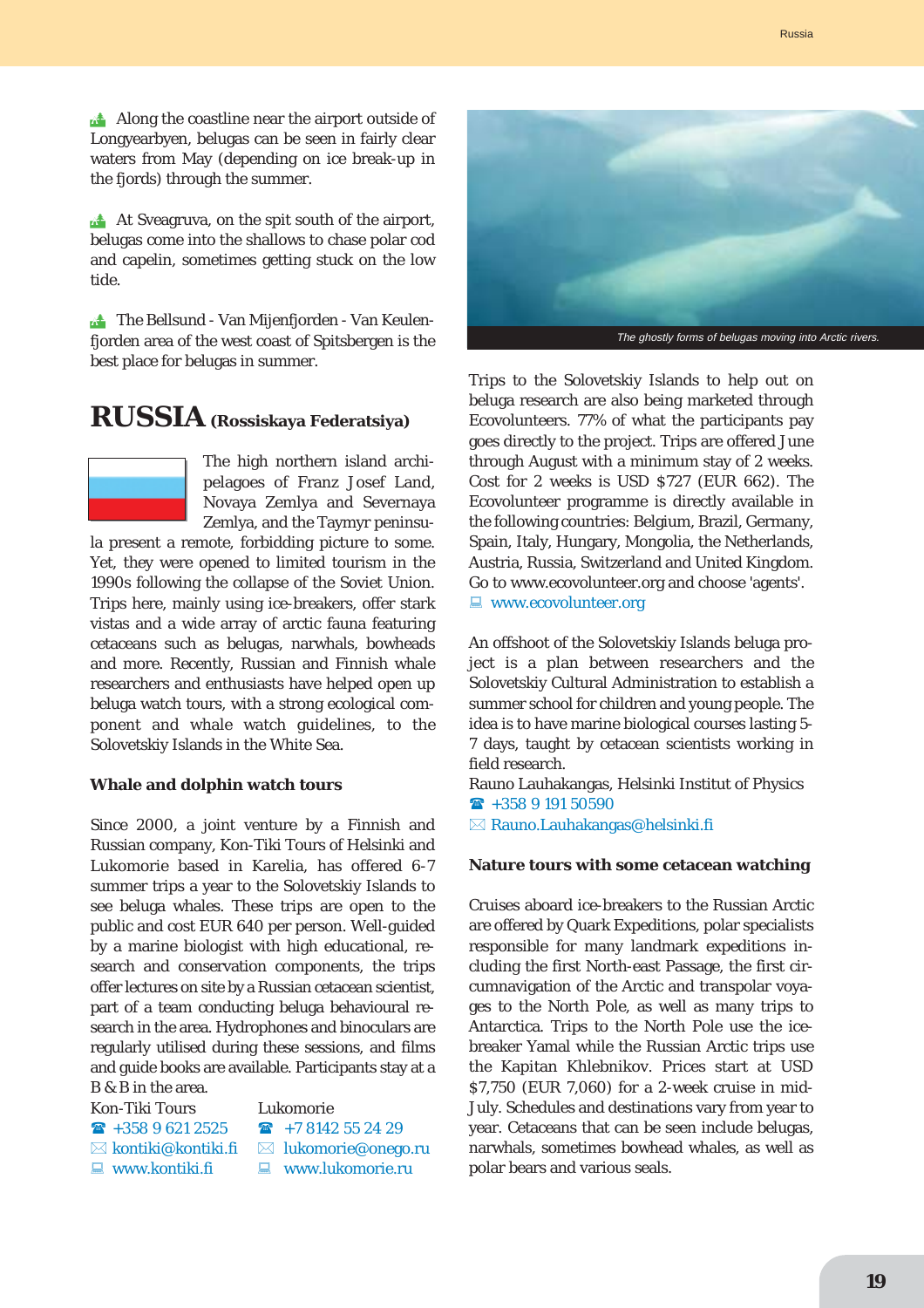$\hat{ }$  +44 1494 464 080  $\boxtimes$  anne@quarkexpeditions.co.uk  $\blacksquare$  www.quarkexpeditions.com

#### **International tour operators/ companies**

Arcturus Expeditions, specialists in Arctic travel aboard icebreakers, offer a naturalist-guided tour of the Solovetskiy Islands in the White Sea.

- $\rightarrow$  +44 1389 830 204
- $\boxtimes$  arcturus@btinternet.com
- $\Box$  www.arcturus expeditions.co.uk

#### **Lookouts and marine centres**

The Solovetskiy Islands have reliable shorebased sightings of belugas. In future, it may be possible to build a cetacean information centre for belugas along the coast.

# **DENMARK (Kongeriget Danmark)**



Kerteminde, on the east side of Denmark, has tours to see harbour porpoises. The porpoises are also seen from land along the

Danish island of Rømø, south-west Denmark, in the North Sea.

#### **Nature tours with some cetacean watching**

From Kerteminde, near Odense, Fjord & Baelt - Go under Water offers 2-hour marine nature tours in July which feature frequent sightings of harbour porpoises. There is always a naturalist on board and research is often part of the trip. Hydrophones and binoculars are carried for the public. (Please note that this wild porpoise watch opportunity is offered through an aquarium that keeps harbour porpoises captive. WDCS believes that the arguments against the confinement of cetaceans are so overwhelming that there is no justifiable reason to keep these animals in captivity.)

 $\rightarrow$  +45 6532 4200

- $\boxtimes$  post@fjord-baelt.dk
- $\blacksquare$  www.gounderwater.com

# **Ferries**

Harbour porpoises can be seen regularly from the Rømø-Sylt Linie GmbH ferry which runs between Havneby on the Danish island of Rømø to List, at the northern end of Sylt, a German island.



#### **Lookouts and marine centres**

**Extra From the south end of Rømø and between the** 2 islands of Rømø and Sylt, porpoises are most often seen on the flood tides especially during the summer months.

 $\triangle$  In flat calm seas, porpoises are often seen around Kerteminde in the county of Funen. Good spots include the tip of Fynshoved, at the mouth of Odense Fjord, and on the east side of the island of Romsø, especially from the lighthouse. Boat trips can be taken from Kerteminde to Romsø.

### **Special attractions, events, cetacean hotlines, and other information**

There is no hotline for cetacean sightings, but strandings can be reported to Zoological Museum, University of Copenhagen, Universitetsparken 15, DK 2100 København Ø, Denmark.

# **GREENLAND**

**(Kalâtdlit-Nunât or Grønland)** (Denmark)

Greenland offers Arctic whale watching in among the calving glaciers, ice floes and sea ice. There is also cetacean hunting. The International Whaling Commission awards subsistence whaling quotas to indigenous hunters to catch minke and fin whales. In addition, there are poorly regulated hunts of small cetaceans including orcas, harbour porpoises, belugas and others. Yet, it is still possible to encounter and enjoy watching tusked narwhals, snowy-white belugas and orcas, especially in northern areas in autumn, as well as humpback, fin and minke whales which come to feed in southwestern Greenland waters in summer. Harbour porpoises, sperm and pilot whales are also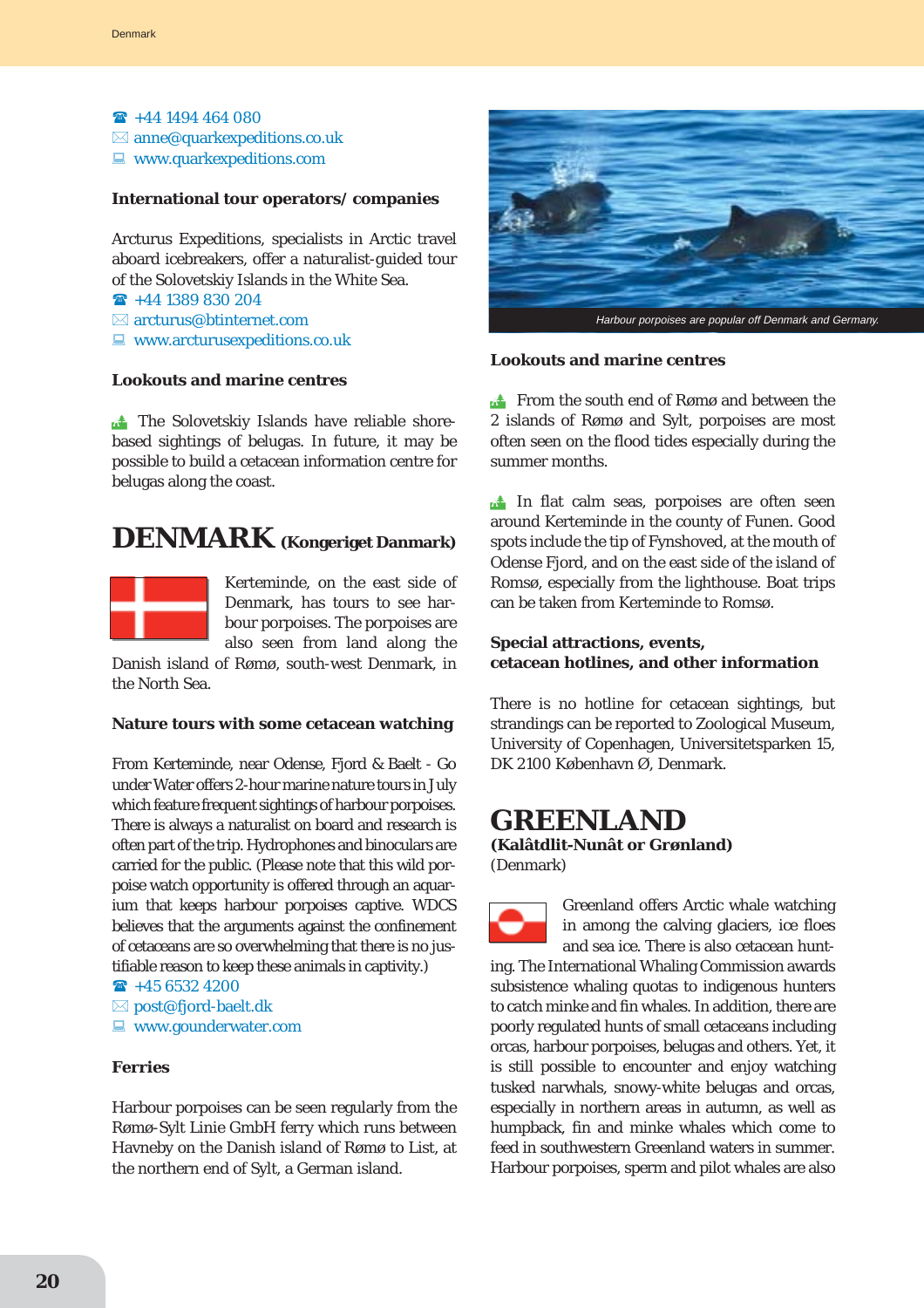sometimes seen. Rare but possible sightings can be made of blue and bowhead whales, especially in west Greenland. Logistics in this vast land, more than a fifth the size of all Europe, can prove difficult with air and sea travel dependent on the unpredictable weather. Best months are usually July and August; days are often lost in September and October due to poor weather or sea conditions. As well, Greenland is expensive for travel, food and accommodation. Still, Greenland offers tremendous potential for the Arctic whale watcher.

#### **Whale and dolphin watch tours**

Whale watch tours - or whale spotting as it is called in Greenland - is offered in a number of areas but can be arranged from nearly any community in Greenland. Best contacts are the local tourist offices (see below). Expect to pay DKK 500 to 900 (EUR 67 to 121) for a half- to full-day tour. It is possible to have a good whale watch experience in Greenland, but there is some risk. Some trips will not have a qualified guide or educational commentary, and there are no whale watch regulations in Greenland. Moreover, many people in Greenland still hunt marine mammals, including seals, polar bears, whales, dolphins and porpoises, and there is a chance you may encounter hunting first hand. Some local tourist offices and tour companies arrange tours to watch the hunters or, in the case of seals, to participate in the hunting. For these reasons, some people will not want to go to Greenland. Many conservationists, however, feel that the tourist to Greenland can play a valuable role simply by signing up for a whale spotting tour. In this way, the tourist's interest in whales and the willingness to pay to see whales and dolphins alive may help the long-term conservation of cetaceans around Greenland. In general, there is less hunting and more chance of having a good whale watch tour in the more southerly locations; as you go north, the level and extent of hunting increases dramatically.



#### **South Greenland**

Nanortalik Tourism Service offers a 4-hour boat trip to the Graphite Mine on Amitsoq in July and August, with a good chance of whale spotting.

- $\hat{ }$  +299 613 633
- $\boxtimes$  nanortalik@greennet.gl
- $\Box$  www.nanortalik.gl

Qaqortoq Tourism Association has a full-day boat trip to Eqalugaarsuit in spring and late summer with a good chance of encountering whales.

- $\bullet$  +299 642 444
- $\boxtimes$  qaqtourist@greennet.gl
- $\blacksquare$  www.qaq.gl

#### **West Greenland**

Paamiut is known for regular sightings of humpback, fin, minke, sometimes orca and other whales very close to the town, especially in late summer and autumn.

 $\hat{ }$  +299 684 077

 $\boxtimes$  paamiut-tourism@greennet.gl  $\Box$  www.paamiut.gl



At Nuuk, 4-hour whale watch trips are offered July to October through Nuuk Tourism.

- $\textbf{R}$  +299 322 700
- $\boxtimes$  info@nuuk-tourism.gl
- 
- $\Box$  www.nuuk-tourism.gl

From Maniitsoq, some whale spotting and nature boat tours are available. Best chances for spotting whales are on the 1-day boat excursion to Ikkamiut and the seafishing trip to Ammaqqoq Sound.

- $\textbf{R}$  +299 813 100
- $\boxtimes$  mantour@greennet.gl
- $\Box$  www.greenland-guide.gl/maniitsoq-tourist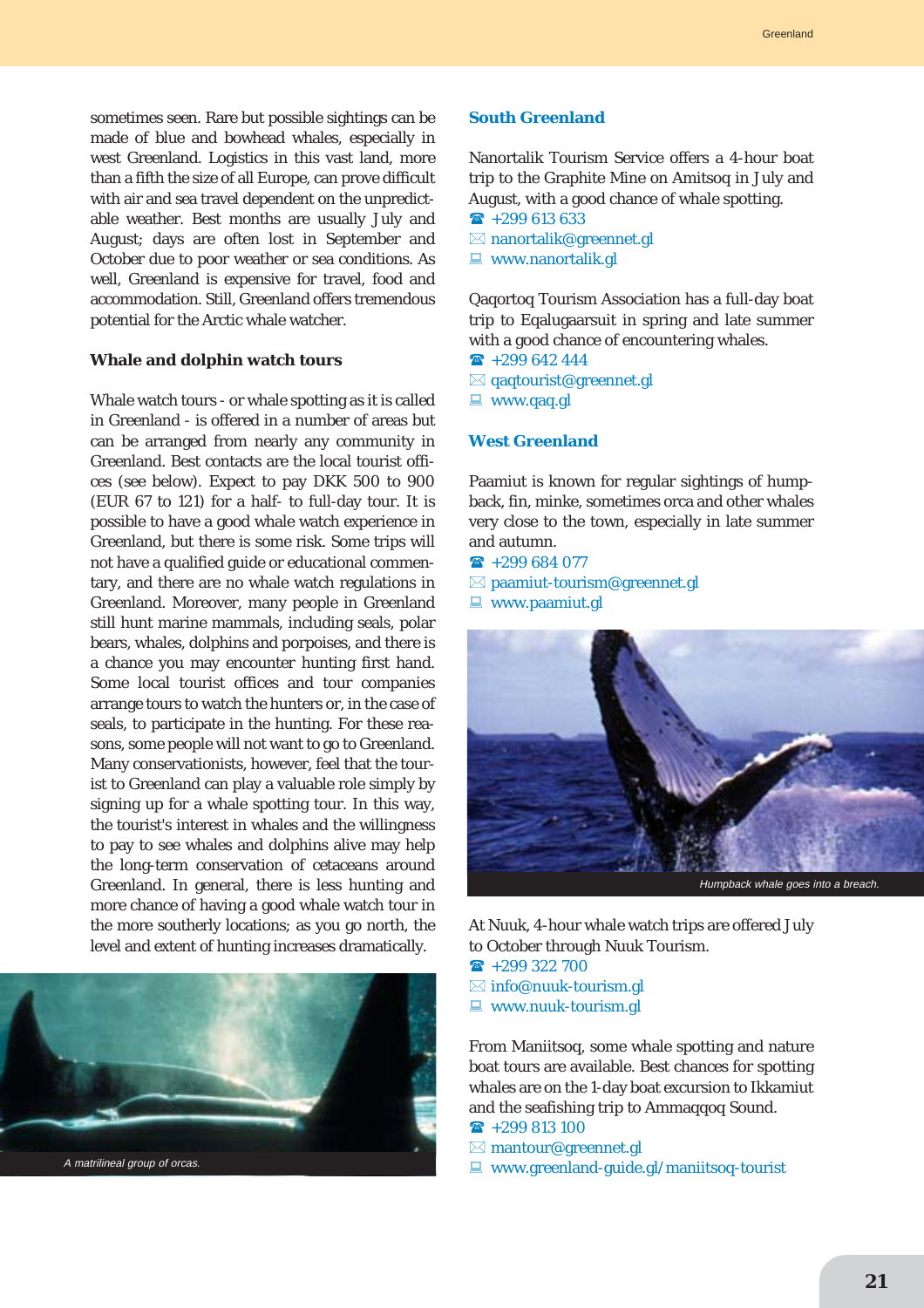Sisimiut, the northernmost town in the west Greenland area (north of the Arctic Circle) and the second largest town in Greenland, has many landbased hunting and even sealing trips, as well as combined trips, so be careful you don't inadvertently find yourself doing more than whale spotting.

(1) Inuit Outfitting  $\textbf{R}$  +299 865 367

(2) Dukes Siunnersuisarfik

- $\textbf{R}$  +299 863 836
- $\boxtimes$  dukescon@greennet.gl
- (3) Sisimiut Tourist Information
- $\textbf{R}$  +299 864 848
- $\boxtimes$  info@info-sisimiut.gl
- $\Box$  www.info-sissimiut.gl

#### **North Greenland**

Boat and kayak tours to see cetaceans can be arranged through Kangaatsiaq Municipality.

 $\mathbf{R}$  +299 871 077

 $\Box$  www.kangaatsiaq.gl

From Aasiaat, on an island at the southern end of Disko Bay, it is possible to see narwhals and belugas, as well as fin whales and others in September and October. 3- to 5-hour whale spotting trips are offered by boat, or multi-day trips by kayak.  $\rightarrow$  +299 892 540

- $\boxtimes$  aasiaat.tourist@greennet.gl
- $\Box$  www.greenland-guide.gl/aasiaat-tourist



Uummannaq, north of Disko Bay, has a full 3 months of midnight sun and offers nearly 100% chance of seeing and hearing whales. Mostly likely are fin and minke whales, but narwhals, belugas, sperm whales, humpback whales and orcas are also sometimes seen. Various tours are offered from 2-hour midnight sun trips to 5-hour excursions from mid-July to November.

- $\textbf{R}$  +299 951 518
- $\boxtimes$  uummannaq@icecaphotels.gl
- $\Box$  www.icecaphotels.gl

# **East Greenland**

Tasiilaq, situated on the island of Ammassalik, is the largest town in East Greenland. Tuning Expedition Service has 2- to 4-hour trips to see humpback, fin and other whales spouting in among icebergs and ice floes.

- $\textbf{R}$  +299 981 650
- $\boxtimes$  tuning@greennet.gl
- $\blacksquare$  www.east-greenland.com

Kulusuk, near East Greenland's international airport, offers whale spotting trips.

- (1) Kulusuk Trading Post
- $\hat{ }$  +299 986 888
- $\boxtimes$  kulusuk@greennet.gl
- $\blacksquare$  www.greenlandtourism.com
- (2) Tobias Ignatiussen, Tuning Incoming
- $\textbf{R}$  +299 981 613

### **Nature tours with some cetacean watching**

For a good overview of Greenland opportunities, including whale watching and other nature trips, contact Greenland Tourism.

- $\hat{ }$  +45 3369 3200
- $\boxtimes$  info@greenland.com
- $\Box$  www.greenland.com Also see: www.greenland-guide.gl

#### **International tour operators/ companies**

Arcturus Expeditions, specialists in Arctic travel aboard icebreakers, offer naturalist-guided tours of remote areas that feature wildlife, including whales and dolphins. East Greenland trips, out of Keflavík, Iceland, include voyages from Spitsbergen to north-east Greenland. Trips last 12-16 days in September. The ships include the Professor Molchanov, Professor Multanovskiy, and the Grigoriy Mikheev and all carry inflatable boats for near-shore and shore-based excursions. Prices start at £1727 (EUR 2,486).

- $\rightarrow$  +44 1389 830 204
- $\boxtimes$  arcturus@btinternet.com
- $\blacksquare$  www.arcturusexpeditions.co.uk

Explore Worldwide, which specialises in trekking, adventure and wildlife tours, offers 15-day trek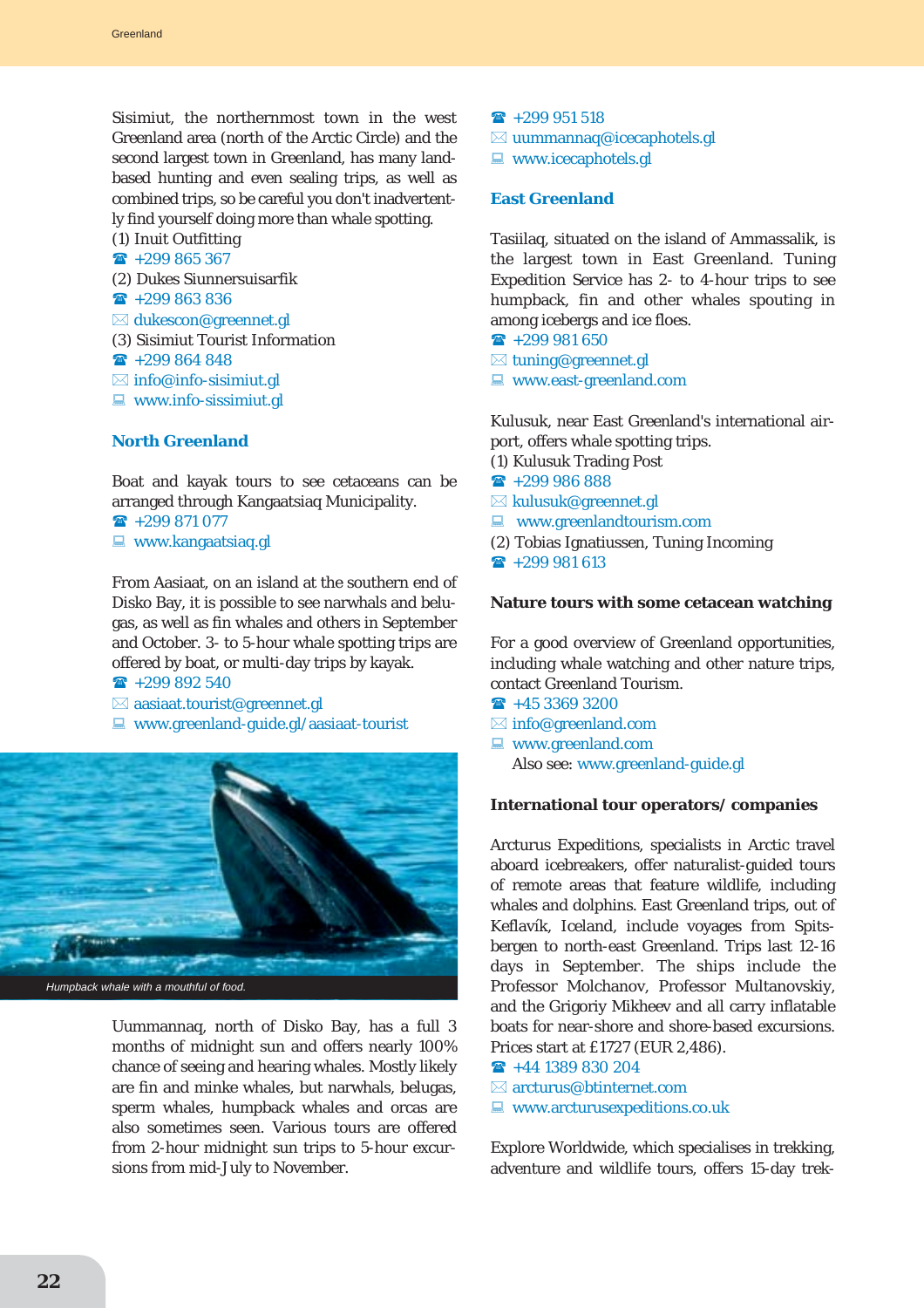king and boating trips to East Greenland, in July and August, which include some whale watching.

 $\mathbf{R}$  +44 1252 760 000

 $\Box$  www.exploreworldwide.com

Discover the World/ Arctic Experience also arranges trips to Greenland, either as part of their Icelandic trips, or separate trips to Greenland.

- $\rightarrow$  +44 1737 218 800
- $\boxtimes$  sales@discover-the-world.co.uk
- $\Box$  www.discover-the-world.co.uk

# **Lookouts and marine centres**

**A** Whales can sometimes be seen from local communities, among them Aasiaat, Uummannaq, Ammassalik, and even from the capital, Nuuk. As all communities are represented by tourist services, it's best to inquire on the spot about whale presence which will depend on ice and weather conditions as well as seasonal movements of whale prey. The key tourist services' contact details are listed above under 'whale and dolphin tours.'

# **FAEROE ISLANDS**

**(Føroyar)** (Denmark)

In recent years, tourism has grown in the islands, and nature tours, particularly T bird watching, are offered. Some international operators also bring visitors to the islands on marine nature tours or as part of cruises from Scotland to Iceland or Svalbard. Despite the wellknown pilot whale hunt, it is possible, as part of nature tours, to see whales while travelling between the islands to view the superb bird colonies on the cliffs and the seals on the rocks. Besides the pilot whales, other cetaceans can be seen from June through August including Atlantic white-sided and white-beaked dolphins. In addition, there are regular reports of sperm and minke whales, orcas, as well as sometimes fin, blue and northern bottlenose whales. Most sightings are offshore, but orcas, dolphins and pilot whales are sometimes seen close to land, even near the capital Tórshavn. Still, at present, there is no will to expand Faeroes tourism to feature whales and dolphins. Promoting the Faeroes as a whale watch destination will also depend on the cessation of the annual hunts which each year take hundreds of pilot whales as well as various dolphins and sometimes northern bottlenose whales.



Hunted in the Faeroe Islands, pilot whales are watched in the Canary Islands by a million people a year.

# **GERMANY (Bundesrepublik Deutschland)**



Friendly harbour porpoises swim close to popular beaches on the German island of Sylt and the Danish island of Rømø, south-

west of Denmark in the North Sea.

#### **Ferries**

Harbour porpoises can be seen regularly from the Rømø-Sylt Linie GmbH ferry which runs between Havneby on the Danish island of Rømø to List, at the northern end of Sylt, a German island.

#### **Lookouts and marine centres**

Along the beaches of Sylt, porpoises are most often seen on the flood tides especially during the summer months. Harbour seals and grey seals are also seen near the beaches.

# **Special attractions, events, cetacean hotlines, and other information**

Cetacean sightings and strandings in German waters can be reported to Gesellschaft zum Schutz der Meeressäugetiere e.V. (GSM).

- $\mathbf{\widehat{R}}$  +49 41 0662 0601
- $\boxtimes$  info@gsm-ev.de
- $\blacksquare$  www.gsm-ev.de

Cetacean sightings and strandings around the Baltic Sea, and in all European waters, can be reported to WDCS, Goerdelerstr. 41, D-82008 Unterhaching, Germany.

- $\rightarrow$  +49 89 6100 2395
- +49 89 6100 2394
- $\boxtimes$  sightings@wdcs.org
- $\Box$  www.dolphinsightings.org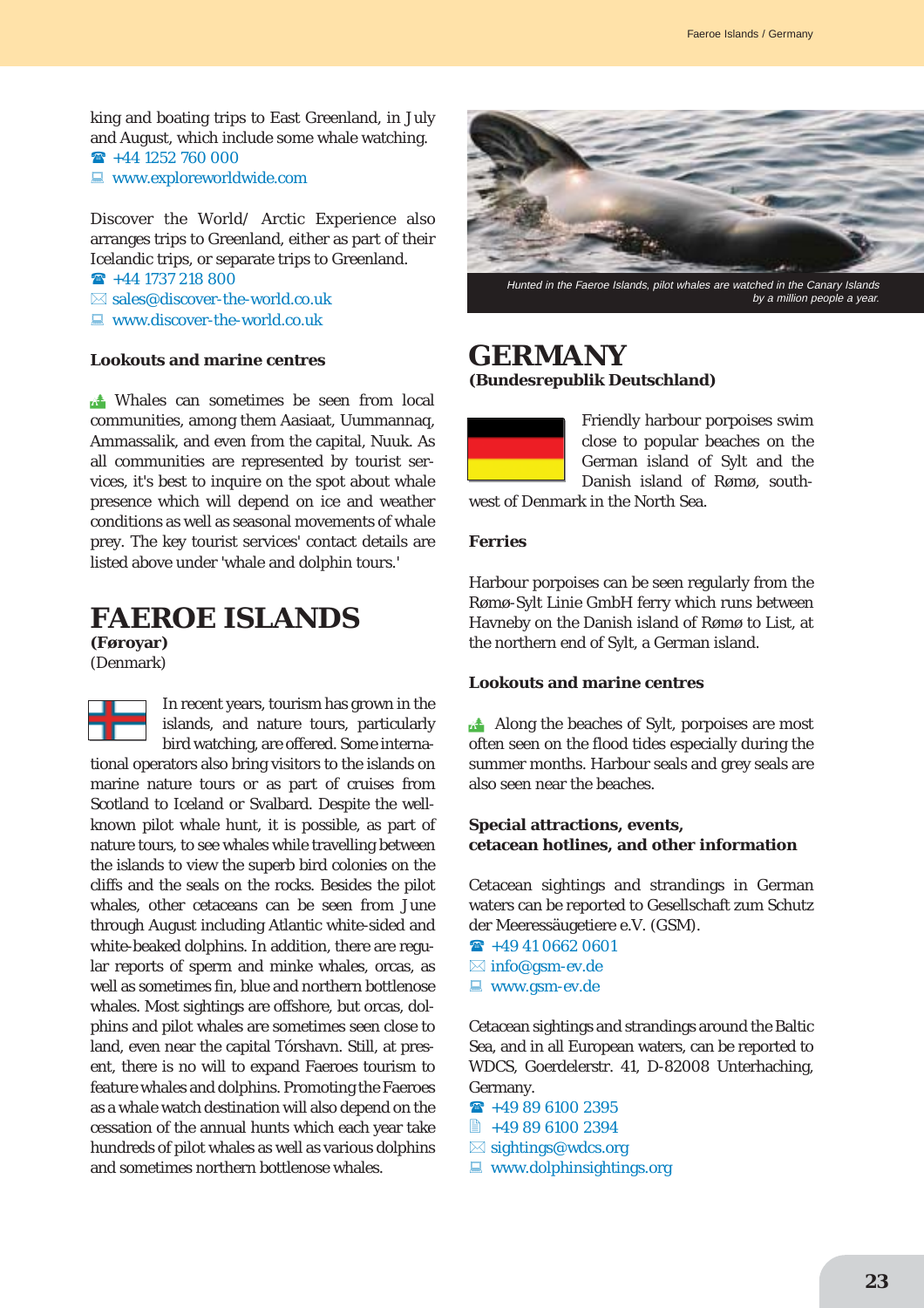# **ASCOBANS - help for cetaceans in the North and Baltic seas**

ASCOBANS covers small cetaceans only - specifically in the North and Baltic seas of northern Europe. Signed in 1991, it came into force in 1994. It has no specific provisions for whale watching, but it is concerned with the conservation of cetaceans and their habitat in this large area of northern Europe and serves as a regional agreement of the Convention on Migratory Species (CMS). web: www.ascobans.org

# **IRELAND (Eire)**



Commercial dolphin watching in Ireland started with the lone bottlenose dolphin, sometimes called 'Fungi', who moved into Dingle

Harbour, County Kerry, in 1984. Since then, he has brought up to an estimated 200,000 people a year to watch on boats and from land.



Risso's dolphins are often seen from Loop Head, Ireland.

The western and southern coasts of Ireland are regarded as the best land-based cetacean watching sites in the British Isles and some of the best in Europe. A resident population of more than 100 bottlenose dolphins offers the chance of reliable dolphin watching in the Shannon River estuary with accredited commercial operators. These operators must follow a code of conduct, demonstrate competence in environmental interpretation, provide monitoring data and abide by the Conservation Plan prepared for the Special Area of Conservation (SAC) recently designated in the Shannon estuary. Outside of the Shannon estuary, from locations such as Loop Head, the most commonly seen species are harbour porpoises; common, bottlenose and Risso's dolphins; and minke whales, with the largest concentrations in autumn.

Through the Irish Whale and Dolphin Group network, news of all cetacean sightings spreads fast. Full details are available on their website at www.iwdg.ie.

#### **Whale and dolphin watch tours**

#### **Shannon estuary**

Dolphin watching has become popular in the Mouth of the Shannon River estuary, out of Carrigaholt, since 1995. The first operator to offer dedicated dolphin trips here, Dolphinwatch Carrigaholt, has a 95% success rate at finding the resident dolphins. Tours last 2 to 2 ½ hours primarily from May to September. This company assists with research and encourages education; hydrophones are carried.

- $\rightarrow$  +353 65 905 8156 +353 88 258 4711
- $\boxtimes$  info@dolphinwatch.ie
- $\blacksquare$  www.dolphinwatch.ie

Dolphin watching tours last 2 to 2 ½ hours from April to October on the Lochin 40 through Dolphin Discovery Kilrush. Research is conducted on every trip with monitoring forms, a hydrophone and often photo-ID work. Trips usually carry a naturalist. Special free guide and information pack on dolphins is offered for school tours. Cost is EUR 16 for adults, EUR 8 for children under 16.

- $\hat{R}$  +353 65 905 1327
- $\boxtimes$  shannondolphins@eircom.net
- $\blacksquare$  www.shannondolphins.ie

### **County Cork**

The Irish Whale and Dolphin Group (IWDG) offers excellent land-based whale watching courses based at Cape Clear.

- $\rightarrow$  +353 23 31911 and +353 86 854 5450
- $\boxtimes$  padraig.whooley@iwdg.ie
- $\blacksquare$  www.iwdg.ie

West Cork Marine Tours offers whale watch tours. No naturalist but operator Colin Barnes is knowledgeable.

 $\rightarrow$  +353 86 327 3226

#### **County Kerry**

At Dingle, various small fishing boats offer trips to see the Dingle dolphin, Fungi.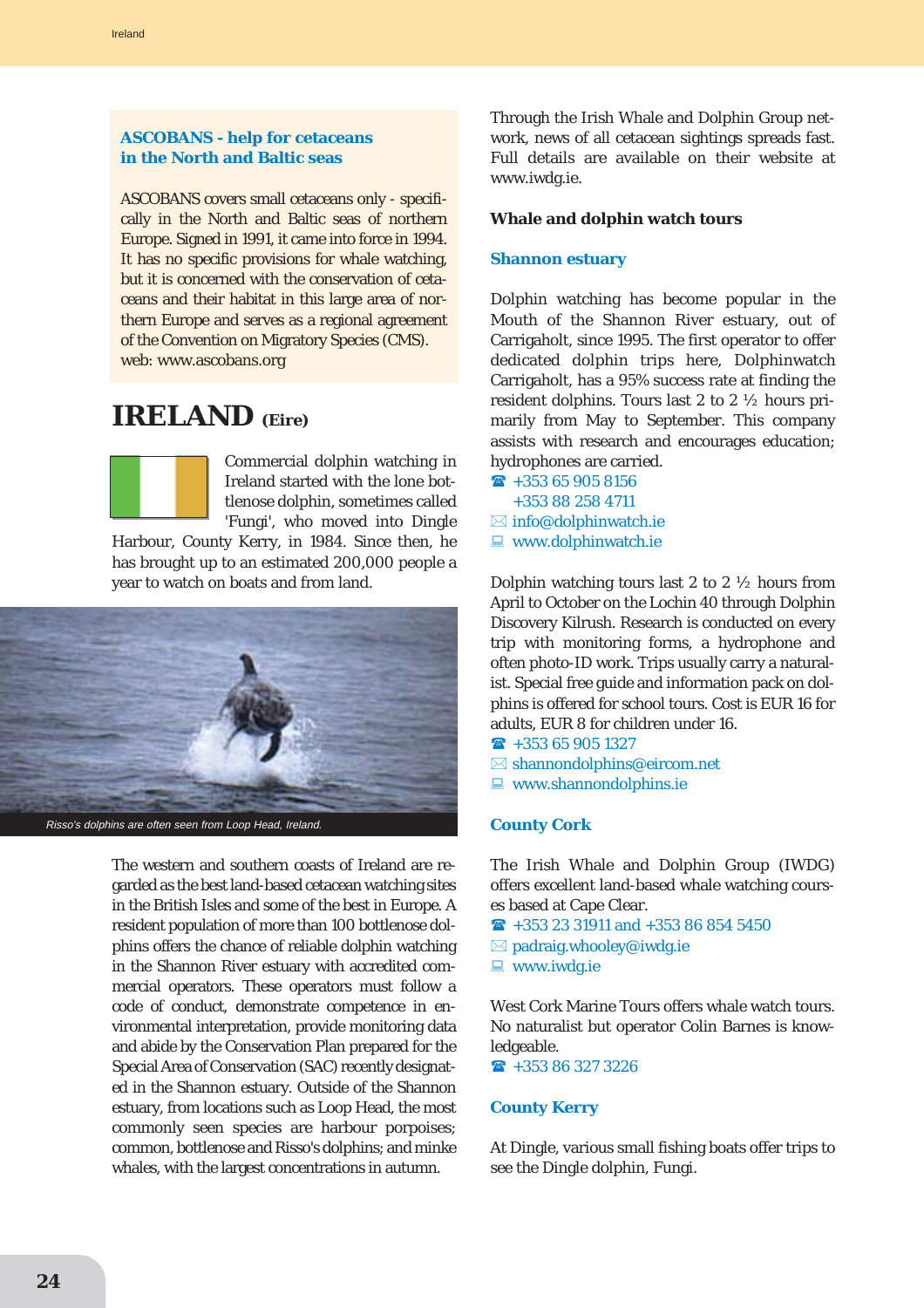Dingle Boatsmen's Association, c/o Harbour Master, Dingle, Co. Kerry, Ireland.

Note: Fungi has resided in and around Dingle Harbour since 1984, but it is not known how long he will stay. He has already stayed much longer than most other resident dolphins. It is also possible to see the dolphin from shore (See under 'Lookouts and marine centres' below.)

#### **International tour operators/ companies**

WildWings tours in south-west Ireland are landand boat-based in late June and late September and cost £499 (EUR 718). This is a walking tour with 2 boat-based excursions, and various cetacean and bird species are possible. Restricted to groups of up to 7, plus 2 naturalist leaders.

 $\bullet$  +44 1179 658 333  $\boxtimes$  wildinfo@wildwings.co.uk  $\Box$  www.wildwings.co.uk

Naturetrek offers guided, multi-day package trips focusing on nature and culture and follows a 'responsible tourism' policy.

 $\rightarrow$  +44 1962 733 051  $\boxtimes$  info@naturetrek.co.uk

 $\Box$  www.naturetrek.co.uk

#### **Lookouts and marine centres**

#### **County Cork**

**Extrace Clear Island, according to the Irish** Whale and Dolphin Group, is one of the premier whale watch locations on the South coast. There are 2 tried and tested vantage points on the island: Blannarragaun and Bullig. Twelve species have been seen: harbour porpoises (year-round); common dolphins and minke whales are regularly observed while Risso's and bottlenose dolphins along with orcas, humpback and fin whales are occasionally seen. A good source for directions and information is the Cape Clear observatory. There is a ferry to the island and a variety of accommodation including a youth hostel, B & B, camping and house rental. The Irish South coast has a winter inshore movement of fin, sei and humpback whales, which has, in the past few years, been best observed from land-based sites from as far east as Hook Head in Co. Wexford, but with more frequent sightings made from the headlands of West Cork, including Sevens Head, Galley Head and Toe Head.



**the cliffs looking down on the lighthouse at** Mizen Head are good for common dolphins, harbour porpoises and sometimes minke whales, with sightings of bottlenose and Risso's dolphins much less common. You can park at the end of the road. Walk toward the lighthouse but turn right before reaching it to get to the cliffs. There is also a sea watching room in the lighthouse which is open daily (11 am to 5 pm) from June to September, less often from October to May, as well as a visitor centre in the light-keeper's house with interpretative cetacean materials.

**. Other locations: Sheep's Head and Dursey** Island.

#### **County Kerry**

**Bolus Head, near Ballinskelligs, is a good spot** for watching harbour porpoises and bottlenose dolphins. At the end of the road, there is parking beside a farm where you can walk to the headland.

Slea Head, at the far south-western end of the Dingle Peninsula, is a superb place to watch for harbour porpoises, bottlenose dolphins and minke whales in the tide rips of Blasket Sound. After parking at Dunmore Head, you can walk down to the point. Boat trips from nearby Dunquin Harbour sometimes see various cetaceans, including orcas, as they cross the sound to the island of Greater Blasket.

**External External Sláidín Beach, at the eastern** mouth of Dingle Harbour, is the best place to try to see the wild solitary bottlenose dolphin, Fungi. Access is on foot along the shoreline from the Skellig Hotel.

**14** Other locations: Valentia Island, Skelligs, Sybil Head, Blasket Islands and Kerry Head.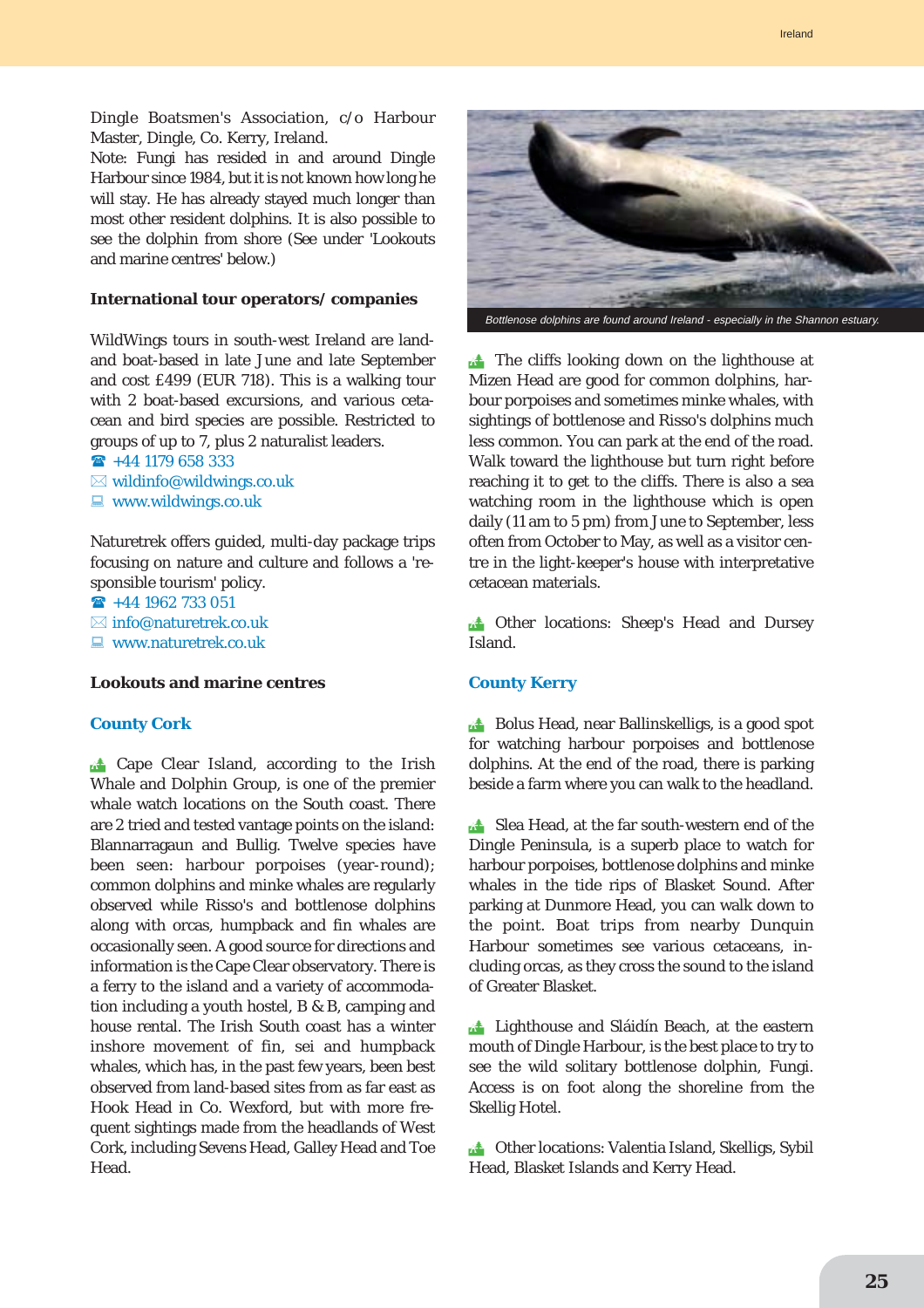#### **County Clare**

**In Kilrush, the Scattery Island Visitor Centre is** setting up cetacean displays and a hydrophone listening station in 2003.

 $\hat{ }$  +353 65 905 1329

! Kilcredaun Point, near Carrigaholt, is one of the best spots to watch the resident bottlenose dolphins of the Shannon estuary. At the end of the lane beside the lighthouse, on the north side of the Shannon, there is parking and, from there, it's a short walk along a Napoleonic battery at Kilcredaun Head to a ruined church at the lookout.

At Loop Head, close to the lighthouse and the road, whale watching possibilities include bottlenose, Risso's and common dolphins, harbour porpoises and minke whales. August to October are excellent months to look for minke whales from Loop Head as they occasionally feed within a stone's throw of the cliffs.

**the Other locations: Kilkerin Point near** Labasheeda and Napoleonic gun battery on the south side of Scattery Island - both for the Shannon dolphins. Also Black Head and Hags Head.

#### **County Waterford**

**External Exercise: Helvick and Ardmore Head** 

#### **County Galway**

**All along the north Connemara coast, from** such spots as Cleggan Head and Renvyle Point, bottlenose dolphins are sometimes seen. The dolphins will enter both Ballynakill Harbour and Killary Harbour. The ferry to the offshore island of Inishbofin also provides a good dolphin watch opportunity.

#### **County Mayo**

**Achill Head, with its high cliffs, used to be a** lookout for the basking shark fishery. With expansive views over Achill Island and the open Atlantic, it is good place to wait for bottlenose dolphins in early summer. There is parking at Keem Strand below the lookout point.

**the cliffs of Benwee Head, opposite Kid** Island, are a prime spot for watching Risso's dolphins, as well as common and bottlenose dolphins. At the end of the bog road north of Kilgalligan, stop and park, then walk to the cliffs.

**. Other locations: Blacksod Bay and Erris Head.** 

#### **County Sligo**

 $\triangle$  The harbour at Mullaghmore is a good place to find harbour porpoises and bottlenose dolphins. Some years, the dolphins stay in Sligo Bay all through the summer. Minke whales are frequently observed in Donegal Bay.

**14 Other locations: Aughris Head, Mullaghmore.** 



#### **County Donegal**

**Extra From Malin Head, at the northern tip of** Ireland, park by the castle and follow the path along the headland to see harbour porpoises, bottlenose dolphins and occasionally other dolphin species. There is some evidence that Malin Head and the Inishowen peninsula may well be seasonal orca hotspots, with several reports of orcas attacking grey seals on the rocks at Dunaldra in November.

**1.4** Other locations: Malinmore, St John's Point, Dawros Head and Inishowen Head.

#### **County Louth**

**Extra From Clogher Head, on the Irish Sea, it is** possible to watch harbour porpoises. Park at the fishing harbour in Clogherhead and walk up to the lookout point.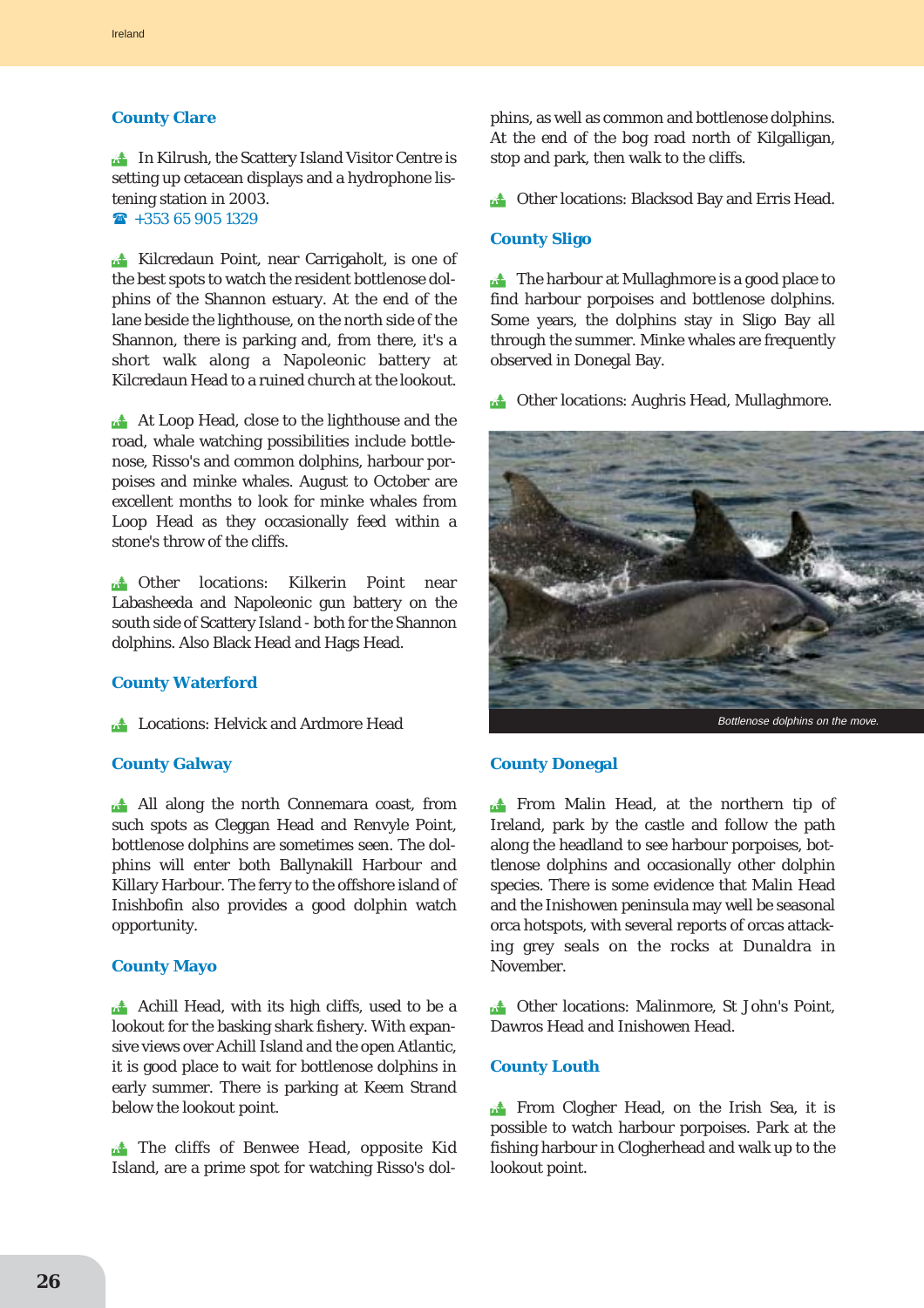#### **County Dublin**

**Ext** From the fishing port of Skerries, north of Dublin, on the Irish Sea, harbour porpoises are sometimes seen among the many grey seals that feed in and around the harbour. Best sightings are sometimes from the Rockabill and Lambay islands just offshore.

 $\triangle$  Other locations for watching harbour porpoises: Howth Head, Dunlaoighre Pier, and Killiney Bay.

#### **County Wicklow**

**Example 18 Bray Head: Regular harbour porpoise and grey** seal sightings can be made on the walk across to Greystones within 100 m of the cliffs on the Bray side of Bray Head.

#### **County Wexford**

The Saltee Islands off Kilmore Quay are important seabird colonies but they also provide a good lookout for harbour porpoises and Risso's dolphins, with occasional sightings of bottlenose dolphins and orcas.

**14 Hook Head Lighthouse in Hook Head, Co.** Wexford, offers interpretative cetacean materials as well as land-based cetacean viewing.

### **Special attractions, events, cetacean hotlines, and other information**

Whale Watch Ireland, a national event held at 9 classic whale watching headlands throughout Ireland every August, attracted 1,500 whale watchers in 2002.

Every summer, the Irish Whale and Dolphin Group runs whale watching weekend courses at Cape Clear, Co. Cork.

- $\hat{ }$  +353 23 31911  $\boxtimes$  padraig.whooley@iwdg.ie
- $\Box$  www.iwdg.ie

The Shannon Dolphin Festival is held in Kilrush, Co. Clare, early summer. Check website for dates.  $\blacksquare$  www.shannondolphins.ie.

Cetacean sightings and strandings can be reported to the Irish Whale and Dolphin Group (IWDG).  $\hat{ }$  +353 23 31911, +353 86 854 5450  $\Box$  www.iwdg.ie

# **UNITED KINGDOM**



Along the Cornish, Devon and Dorset coasts, in England, and in Cardigan Bay, Wales, bottlenose dolphins are resident and harbour

porpoises are seen regularly. Occasionally, other dolphins, such as common and Risso's dolphins, can be seen by boat and from land along the stunning sea cliffs. Some of the most varied and productive cetacean watching in the UK is found in Scottish waters. With its lush islands, varied coastline, mountains and deep lochs, Scotland offers the wildlife tourist nearly everything, including some 24 recorded species of whales, dolphins and porpoises. Sightings range from the North Sea, to the Northern Isles of the Shetland and Orkney Islands to the extensive Western Isles, including the Inner and Outer Hebrides on the open North Atlantic.



Bottlenose dolphins live off southwest England, Wales and Scotland.

The Moray Firth and north-east Scotland offer resident bottlenose dolphins, fairly common sightings of harbour porpoises and sporadic sightings of various other cetaceans, including minke whales. The Northern Isles are home to orcas, minke whales, Atlantic white-sided and white-beaked dolphins, and harbour porpoises, among others.

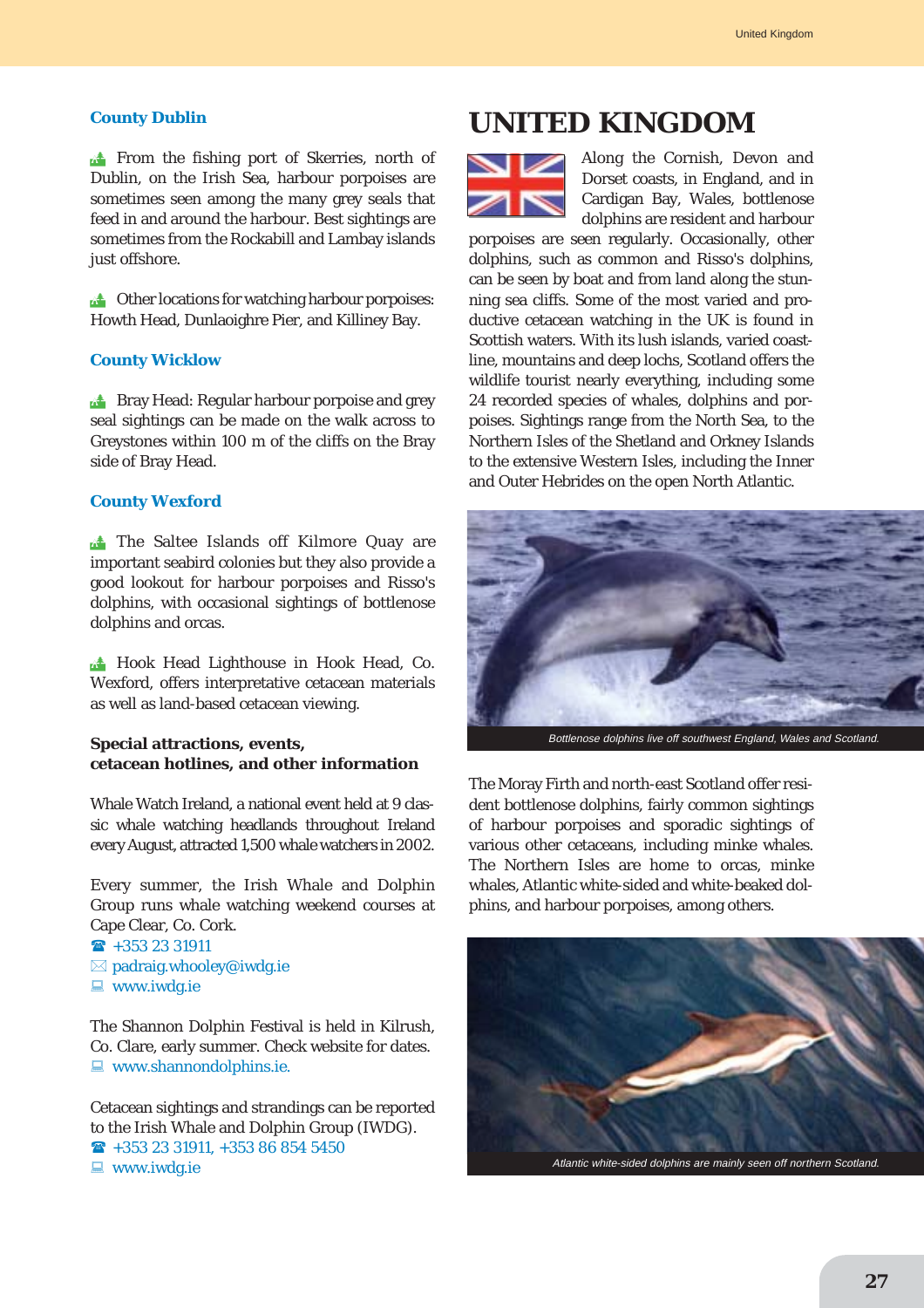

In the Hebridean Islands, from Mull, long-term photo-ID studies of the resident minke whales, and from Lewis, the Risso's dolphins, and Islay, bottlenose dolphins, have produced valuable findings and helped encourage the development of a marine wildlife industry which includes whale watching. You can also see common dolphins, harbour porpoises and sometimes orcas. Scotland has an abundance of good land-based whale watch sites.

Whale watch guidelines, but not regulations, have been instituted in the UK. Local codes are in place in both Cardigan Bay, West Wales, and in Pembrokeshire, and a new marine code covering cetaceans and other marine wildlife in Welsh waters, was launched in 2003. At least 3 codes are used in Scotland, the Dolphin Space Programme, specifically for dolphins in the Moray Firth, a more general wildlife code followed by the Scottish Marine Wildlife Operators Association (SMWOA), and a cetacean and seal code developed by the Hebridean Whale and Dolphin Trust (HWDT) and also used by SMWOA. WDCS has also produced a boat-users' code of conduct.

# **UK: Scotland**

#### **Whale and dolphin watch tours**

**West coast and Western Isles** most below are accredited operators who are members of the Scottish

Marine Wildlife Operators Association (SMWOA) and have a code of practice, recognised by Scottish Natural Heritage (SNH), Visitscotland, Tourism & Environment, Highlands & Islands Enterprise, and Scottish Wildlife Trust (full details at www.SMWOA.org.uk).

Inter-Island Cruises carries a naturalist guide, usually a Hebridean Whale and Dolphin Trust graduate. Their trips are personable and fun as well as education- and research-oriented. Skipper Jeremy Matthews reported 420 sightings in 2002 - mostly minke whales, harbour porpoises and basking sharks, but also common, Risso's and bottlenose dolphins and occasionally orcas. 98% of cruises in 2000-2001 included cetacean encounters. Whale watching trips are £40 per person (EUR 58), or £30 (EUR 43) for under age 10. Trips for up to 12 passengers leave from Croig, near Dervaig, Mull and last about 6 hours. Guide books, leaflets and binoculars are on board, and the SMWOA code of conduct is followed. Co-operates with Hebridean Whale and Dolphin Trust and Sea Watch to report cetacean sightings and on other programmes.

- $\textbf{R}$  +44 1688 400 264
- $\boxtimes$  jenny@mull.com
- $\blacksquare$  www.jenny.mull.com www.whalewatchingtrips.co.uk

Also from the Isle of Mull, Sea Life Surveys offers naturalist-led whale watching boat trips for up to 12 passengers with highly qualified researchers or naturalists guiding the trips. Sea Life Surveys has initiated and assisted with pioneer research into minke whales and harbour porpoises for more than a decade in these waters and knows where to find and how to act around the animals. The trips also encounter common, Risso's and bottlenose dolphins and occasionally orcas and basking sharks. Sea Life Surveys co-operates with Hebridean Whale and Dolphin Trust and Sea Watch to report cetacean sightings and to do other programmes. Sea Life Survey data have been instrumental in more than a dozen published scientific papers. All day whale watch trips start at £45 (EUR 65). Whale watch packages (up to 8 hours at sea per day) cost £58 (EUR 84) per day, often with a slide show for participants in the evening. Family whale watches last 4 ½ hours and cost £32 (EUR 46) for adults, £28 (EUR 40) for children. Prices go up slightly in July and August. Sea Life Surveys has won several big tourism awards.

 $\rightarrow$  +44 1688 302 916, +44 1688 400 223

- $\boxtimes$  info@sealifesurveys.com
- $\blacksquare$  www.sealifesurveys.com

Ecocruz concentrates on taking tourists to see harbour porpoises and seals in the Sound of Mull and Loch Sunart. Naturalist interpretation covers fish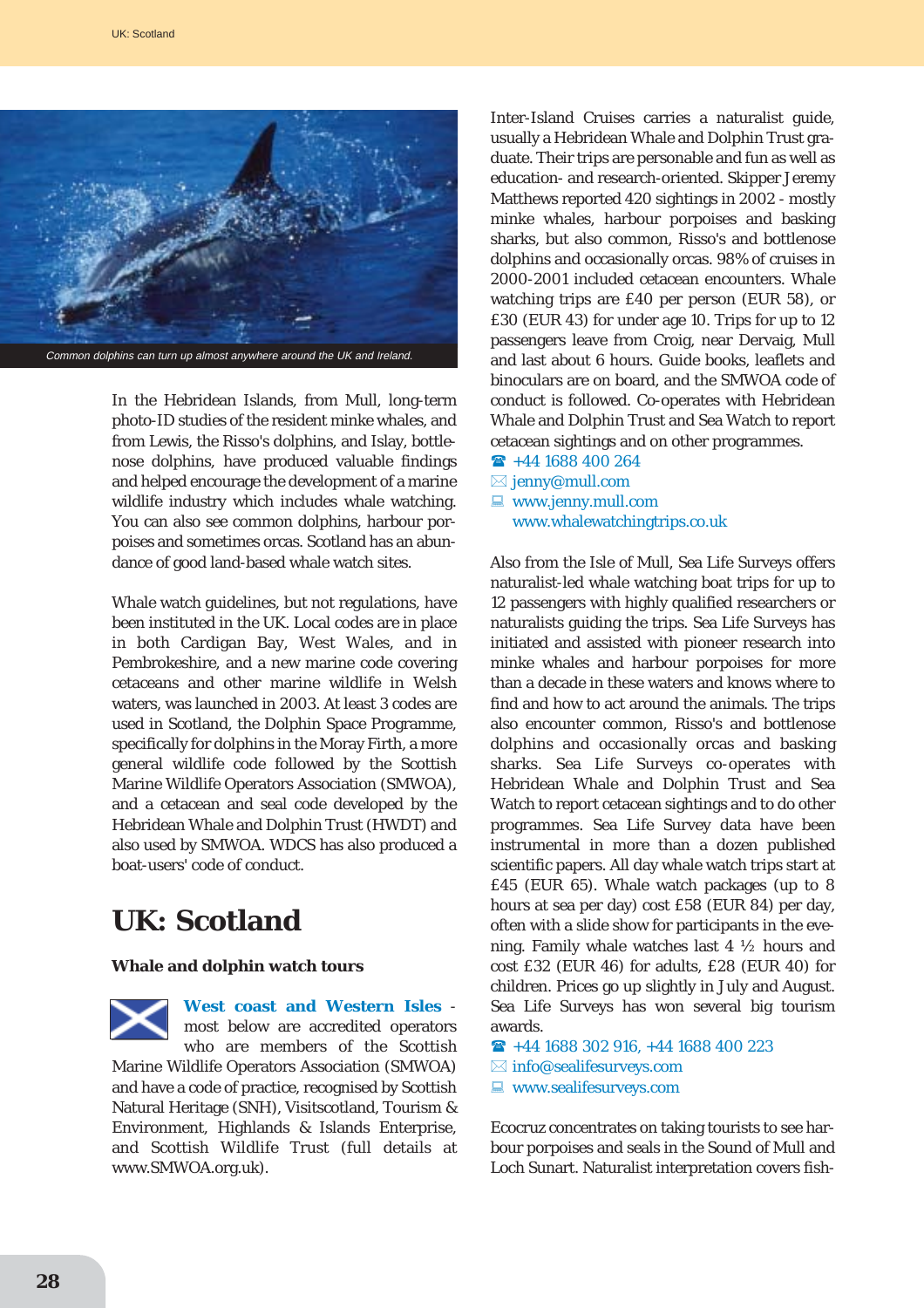ing and history, as well as marine mammals. Ecocruz runs a 3-hour 'porpoise patrol', using a hydrophone to listen to porpoises, and joins with Sea Life Surveys sometimes to conduct more ocean-going whale watch trips lasting 4 hours. They frequently carry onboard scientists. Together with Sea Life Surveys, Ecocruz shares a booking office with various educational displays. Ecocruz is currently working with HWDT to conduct winter surveys to look at what species are around in winter months when there is a gap in knowledge, and they also assist in obtaining photo-ID data. Ecocruz reported 119 sightings in 2002, mostly harbour porpoises and minke whales. A 3-hour tour costs £22 adults (EUR 32), £18 (EUR 26) children.

- $\rightarrow$  +44 1688 302 916
- $\boxtimes$  info@ecocruz.co.uk
- **E** www.ecocruz.co.uk



Sail Gairloch offers trips to see mainly harbour porpoises, followed by minke whales, common and white-beaked dolphins. Cruises are day trips for up to 12 passengers. Sail Gairloch helped to establish the Scottish Marine Wildlife Operators Association (SMWOA) and it has a code of practice. Co-operates with Sea Watch to report cetacean sightings.

 $\textbf{R}$  +44 1445 712 636  $\boxtimes$  mail@Porpoise-Gairloch.co.uk  $\Box$  www.porpoise-gairloch.co.uk

Porpoise Dive Charters, out of Oban, are mainly diving trips but some whale watching is offered in the Firth of Lorn Special Area of Conservation. Harbour porpoises are seen, along with some minke whales and bottlenose dolphins; sightings are sent to HWDT.

 $\textbf{R}$  +44 1852 300 203  $\boxtimes$  jean.ainsley@virgin.net

 $\blacksquare$  www.divescotland.com

Ardnamurchan Charters run fishing, wildlife and whale watch trips from Kilchoan, Ardnamurchan, to the islands of Staffa, Mull, Rhum, Eigg, Muck, Coll and St Kilda which feature minke whales, harbour porpoises and seals, and occasionally other cetaceans especially bottlenose dolphins. Cetacean trips aboard the 16 m Laurenca II are 4-hour to full-day excursions from Easter to October. Sightings are sent to HWDT.

- $\textbf{R}$  +44 1972 500 208
- $\boxtimes$  ArdCharters@aol.com
- $\Box$  www.west-scotland-tourism.com/ ardnamurchan-charters/Whales.html

Ardnamurchan Fishing and Coaching has wildlife and fishing charters which feature minke whales, harbour porpoises and seals, and occasionally other cetaceans especially bottlenose dolphins. Uses small boats, fewer than 12 passengers; sightings sent to HWDT.

 $\rightarrow$  +44 1972 510 212  $\Box$  www.fishingandcoachingscotland.co.uk

From Islay, Gus Newman of Islay Dive Centre has started up dolphin watching of the local bottlenose dolphins. He has worked closely with researchers co-operating with scientific work and offering free boat access.

 $\rightarrow$  +44 1496 302 441  $\boxtimes$  ann@islaydivecentre.co.uk  $\Box$  www.islaydivecentre.co.uk

Out of the blue, the WDCS non-profit travel company, offers 5-night short-break packages to go whale and dolphin watching that include Mull and the Moray Firth. Naturalist-led trips, well-guided, with real enthusiasts. Cost £499 (EUR 718).

- $\rightarrow$  +44 1249 449 500
	- (within the UK: 0870 870 0027)
- $\boxtimes$  bluetravel@wdcs.org
- $\blacksquare$  www.wdcs.org/outoftheblue

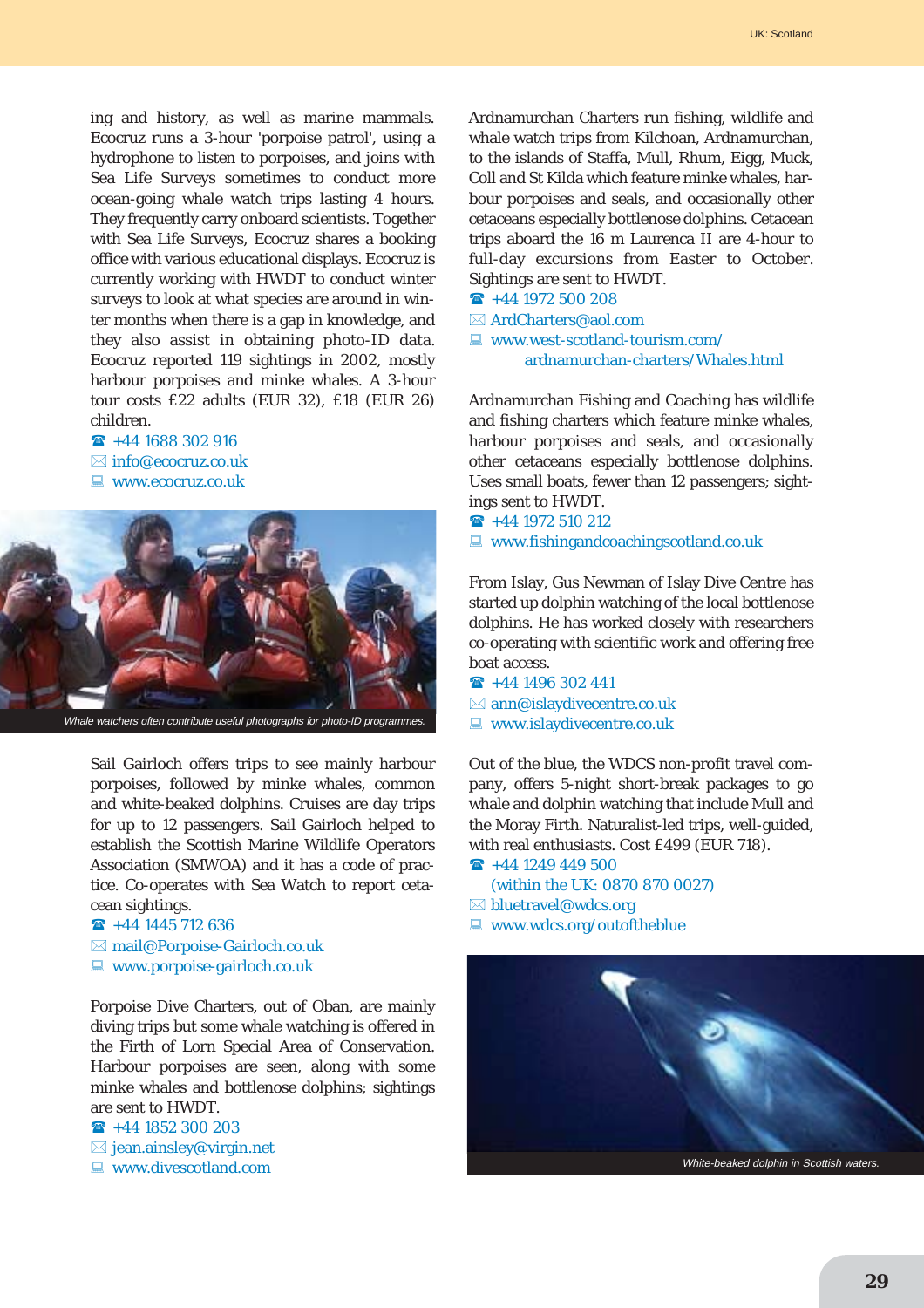# **Map of Europe - Ports and land**

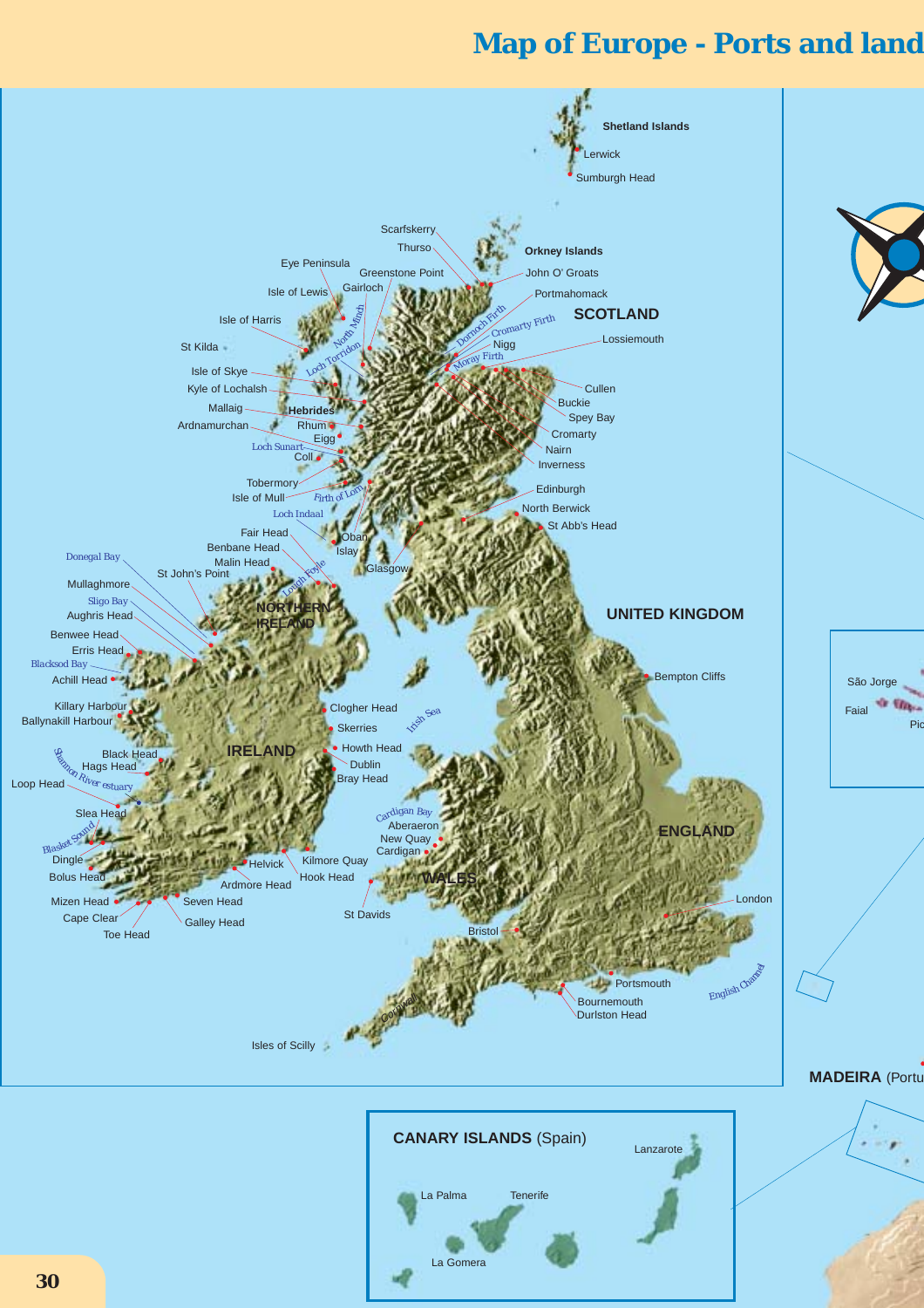# **d-based sites for whale watching**

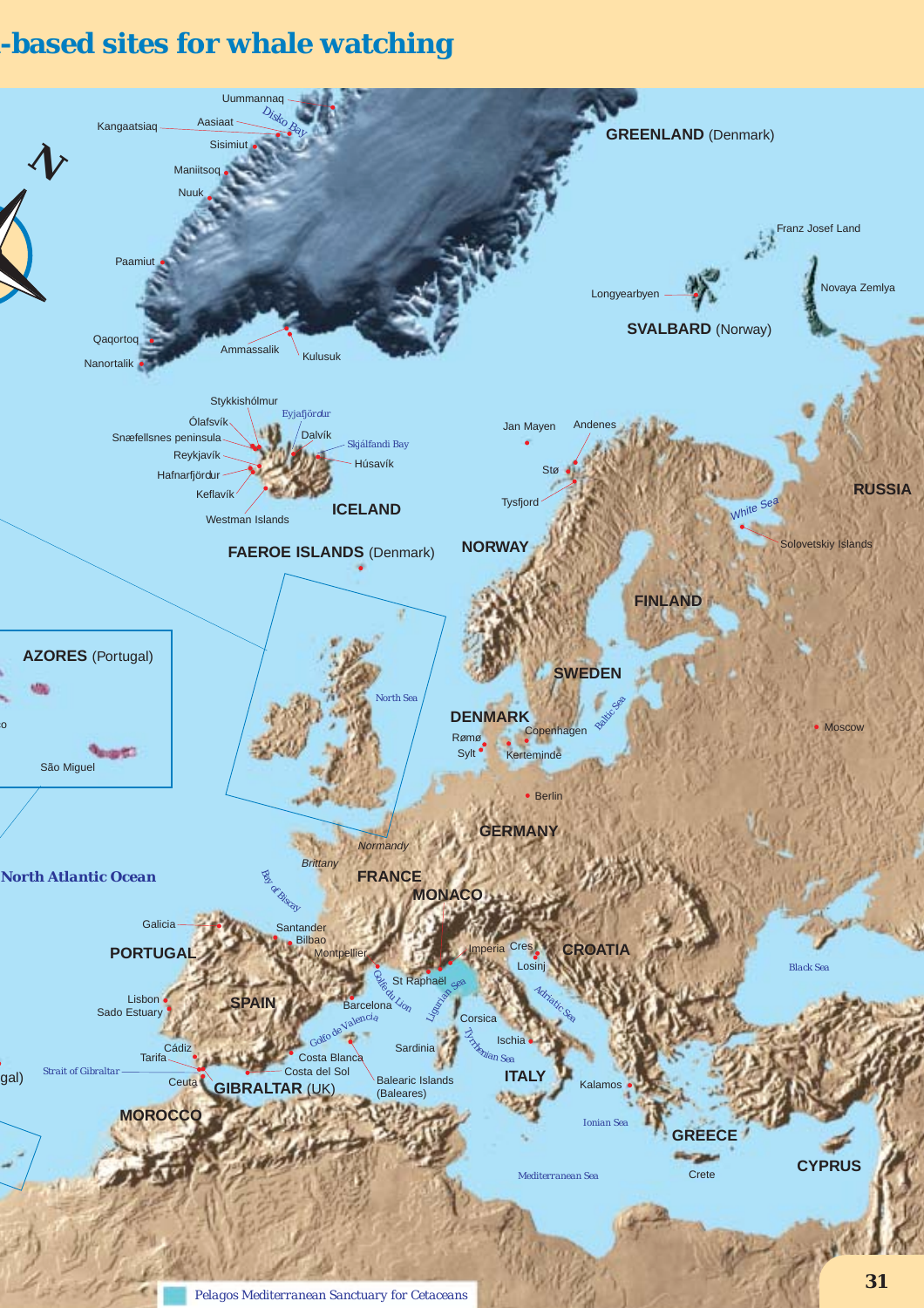Sailing cruises of the Hebrides, aboard the 17 m Sula, feature whale and dolphin encounters, including minke whales, orcas, northern bottlenose whales, harbour porpoises, and Risso's, common, bottlenose, white-beaked and Atlantic white-sided dolphins. These week-long trips from mid-July to end August are offered by the experienced, wildlife-friendly Oceanus, which formerly operated the Marguerite Explorer. Cost £800 (EUR 1,153). Departs from Mallaig, Scotland.

- $\hat{ }$  +44 1273 321 432
- $\boxtimes$  info@oceanus.uk.com
- $\blacksquare$  www.oceanus.uk.com

**Moray Firth area** - the following operators are registered with the Dolphin Space Programme (DSP).



Out of the blue, the WDCS non-profit travel company, offers 3-night short-break packages to go dolphin watching from land and sea in the Moray Firth. Naturalist-led trips, well-guided, with real enthusiasts. WDCS trips use a DSP-registered operator. Cost £299 (EUR 431).

#### $\hat{ }$  +44 1249 449 500

- (within the UK: 0870 870 0027)
- $\boxtimes$  bluetravel@wdcs.org
- $\Box$  www.wdcs.org/outoftheblue

Operating from Cromarty, Dolphin Ecosse offers naturalist-led cetacean watches on an up-to-12-passenger boat. Bottlenose dolphins and harbour porpoises are regularly seen, as well as other marine wildlife. Passengers watch a video before departing on the 2 ½-hour trip. Dolphin Ecosse carries a hydrophone and co-operates with Sea Watch to report cetacean sightings. Cost is £20 per person (EUR 29).

 $\rightarrow$  +44 1381 600 323

- $\boxtimes$  info@dolphinecosse.co.uk
- $\Box$  www.dolphinecosse.co.uk



From Inverness, £10 trips are available from Moray Firth Cruises.  $\textbf{R}$  +44 1463 717 900

From Nairn Harbour, the Phoenix has dolphin trips.  $\rightarrow$  +44 1667 456 078

From Portmahomack ('The Port' near Tain), dolphin cruises aboard the Scorpion travel on the calm waters of the Dornoch Firth.

 $\rightarrow$  +44 1862 871 257  $\boxtimes$  agrimole@aol.com

Dolphinicity, based in Lossiemouth, carries up to 6 passengers on a 10 m yacht, hydrophone listening included. Also does short breaks with passengers living on board.

 $\rightarrow$  +44 1343 820 339  $\boxtimes$  enquiries@mfwc.co.uk

From 1st June to 28th October, the Cromarty Ferry Company offers regular ferry crossings throughout the day between Cromarty and Nigg to encounter dolphins, as well as evening cruises on Wednesdays and Fridays in July and August. (Cruises are £10 (EUR 14); ferry crossings £6 (EUR 9) for car and driver.

 $\textbf{R}$  +44 1381 610 269  $\boxtimes$  info@cromarty-ferry.co.uk

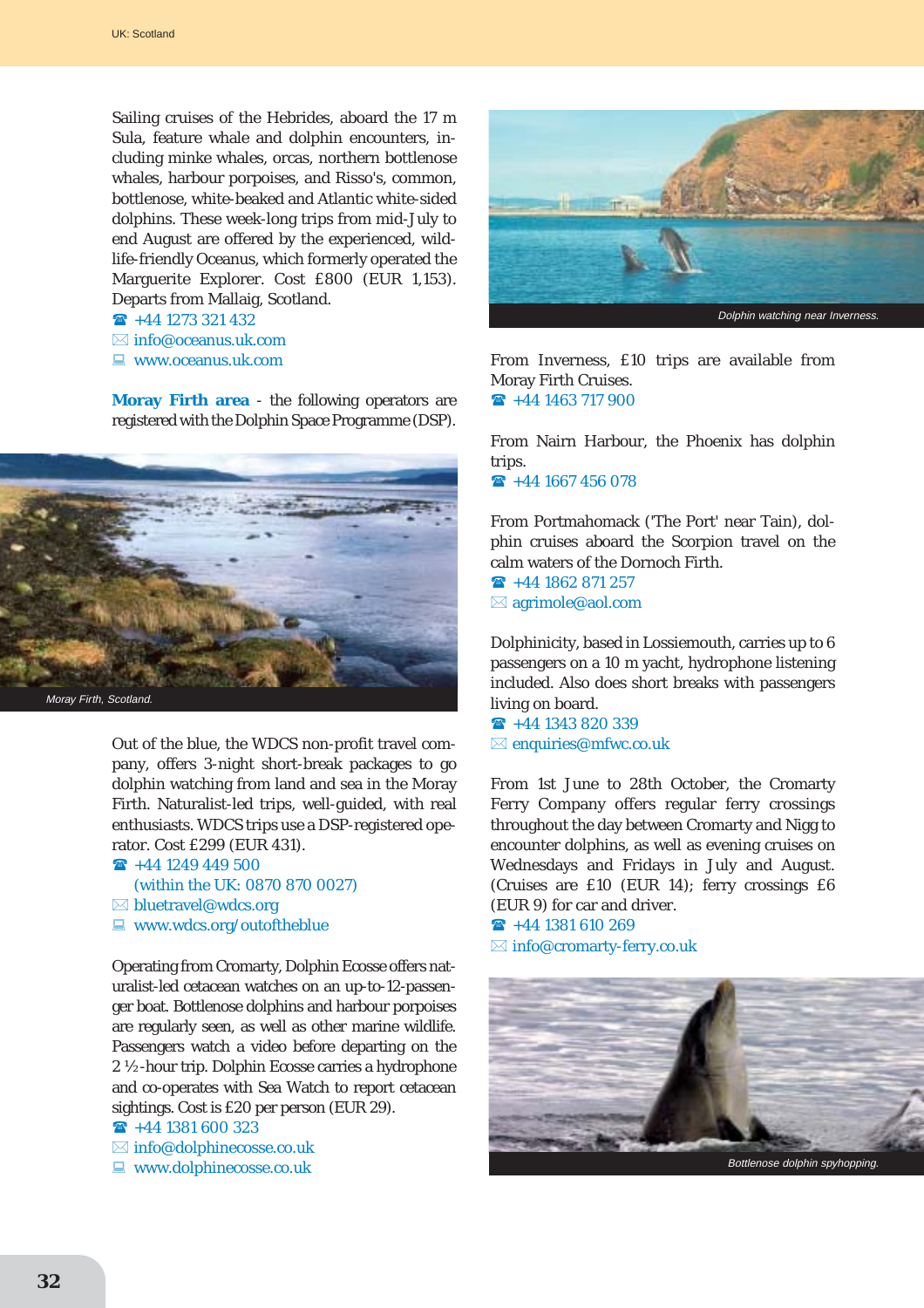From Avoch (Black Isle), Dolphin Trips-Avoch, offer cruises for £9 (EUR 13), with reduced rates for children.

 $\rightarrow$  +44 1381 620 958

In Buckie, dolphin sighting trips are offered aboard an ex-trawler, the BenBola. Before the trip, you can visit the office of the Friends of the Moray Firth Dolphins at the Loup Inn at Buckie harbour for a video and more information (www.loupers.com).  $\rightarrow$  +44 1542 832 289

 $\boxtimes$  benbola@bushinternet.com

#### **Nature tours with some cetacean watching**

Isle of Mull Wildlife Expeditions is a land-based operator who invites visitors to see seals, otters and cetaceans as part of the trip. Good interpretation is offered by David Woodhouse, an operator active in local conservation.

 $\bullet$  &  $\bullet$  +44 1688 500 121

- $\boxtimes$  info@scotlandwildlife.com
- $\Box$  www.holidaymull.org/members/wildlife/main.htm



Island Encounters is run by Richard Atkinson, a land-based operator who introduces visitors to seals, otters and cetaceans as part of wildlife and birding trips. Good interpretation and conservation too.

 $\rightarrow$  +44 1680 300 441  $\Box$  www.mullwildlife.co.uk

Discover Mull has land-based trips to see seals, otters and cetaceans as part of its programme. Good interpretation is offered by the operator.

```
\rightarrow +44 1688 400 415
\boxtimes enquiries@discovermull.co.uk
\blacksquare www.discovermull.co.uk
```
From Armadale Pier on the Isle of Skye, Sea.fari Adventures has wildlife cruises on a rigid inflatable boat for up to 12 passengers. General wildlife sightings include regular appearances by harbour porpoises, dolphins and minke whales; hydrophones are carried. Sea.fari co-operates with Hebridean Whale and Dolphin Trust and Sea Watch to report cetacean sightings and is an accredited SMWOA member.

- $\hat{R}$  +44 1471 833 316
- $\boxtimes$  Skyeseafari@aol.com
- $\Box$  www.whalespotting.co.uk

From Kyle of Lochalsh, Seaprobe Atlantis has 1- 2 hour boat trips to see marine nature from Easter to October. The trips, which carry hydrophones and a remote operated vehicle, sometimes encounter harbour porpoises, dolphins and minke whales.

- $\rightarrow$  +44 1471 822 716  $\boxtimes$  seaprobe@msn.com
- 
- $\blacksquare$  www.seaprobeatlantis.com

On the Isle of Lewis, Sea Trek offers marine wildlife cruises that include Risso's and white-beaked dolphins, harbour porpoises and minke whales. The trips travel aboard a rigid inflatable boat. Sea Trek co-operates with Sea Watch to report cetacean sightings and is an accredited SMWOA member.

■ & ■ +44 1851 672 464  $\boxtimes$  murray@seatrek.co.uk  $\Box$  www.seatrek.co.uk

From Scarfskerry, by Thurso, in north-east Scotland, North Coast Marine Adventures takes up to 12 passengers on rigid inflatable boats to see seabirds and seals and cetaceans (white-beaked dolphins, harbour porpoises, minke whales) are sometimes seen. Co-operates with Sea Watch to report cetacean sightings.

 $\rightarrow$  +44 1955 611 797

 $\boxtimes$  mcexplorer@northcoast.fsnet.co.uk

 $\Box$  www.northcoast-marine-adventures.co.uk

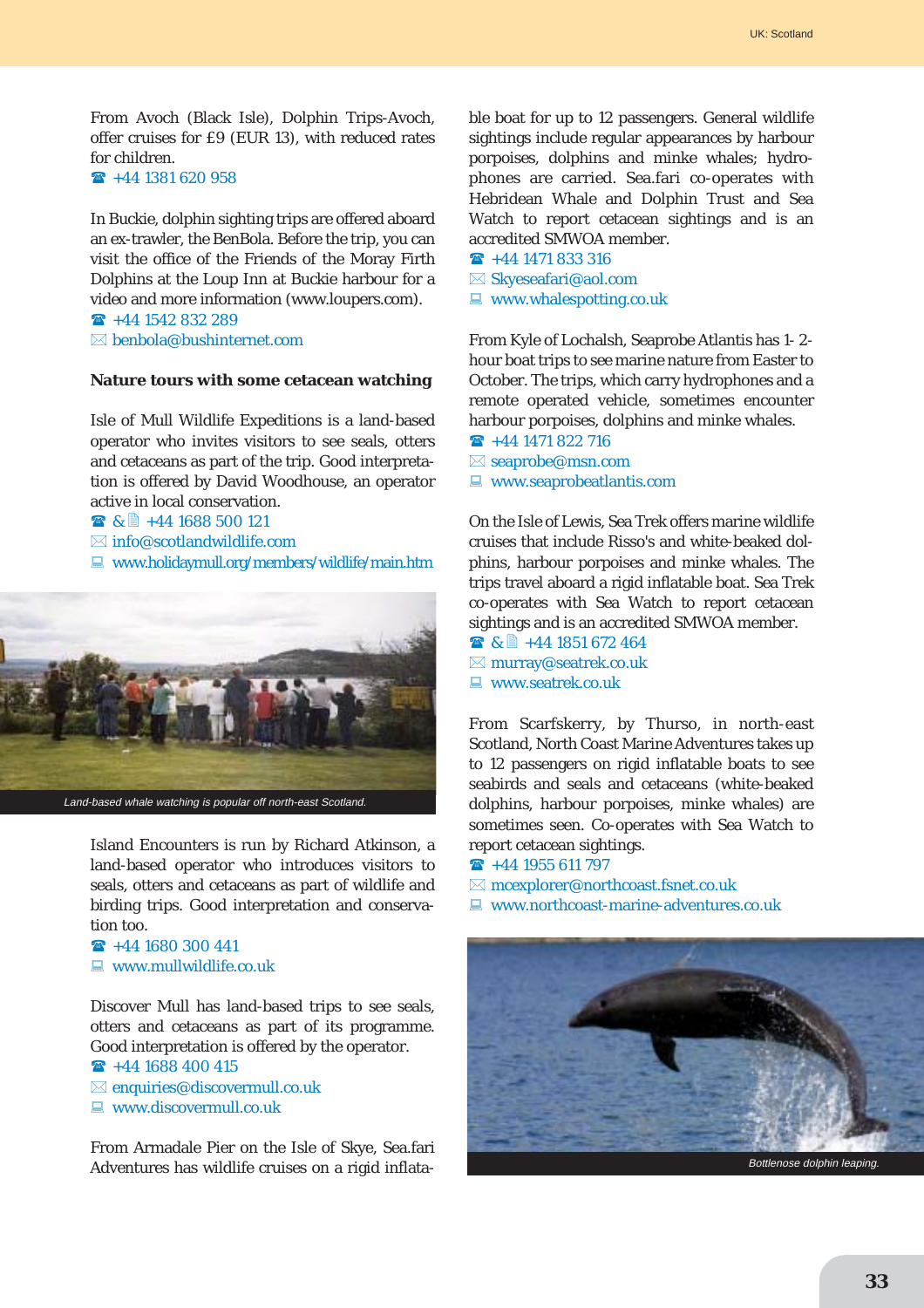From John O' Groats, near Wick, in northern Scotland, wildlife day-trip cruises are offered on a 250 passenger ferry. Trips focus on seals and seabirds but harbour porpoises, minke whales and whitebeaked dolphins are sometimes seen. Co-operates with Sea Watch to report cetacean sightings.

- $\rightarrow$  +44 1955 611 353  $\boxtimes$  David@jogferry.co.uk
- $\Box$  www.jogferry.co.uk

Marine nature cruises on the MV Cuma, owned by Island Cruising, run as far north as North Rona and Sula Sgeir and west to the Flannan Isles and St Kilda with frequent cetacean sightings.

 $\rightarrow$  +44 1851 672 381  $\boxtimes$  cuma@sol.co.uk, info@island-cruising.com  $\Box$  www.island-cruising.com

Rua Reidh Lighthouse offers hiking holidays that include marine wildlife and cetacean sightings from land. Trips are based out of the lighthouse itself which has been converted for accommodation.  $\rightarrow$  +44 1445 771 263

Brigadoon Boat Trips (Isle of Skye)  $\rightarrow$  +44 1478 613 405

South Skey Boats (Isle of Skye)  $\rightarrow$  +44 1471 844 321

Arisaig Marine Ltd (Arisaig Harbour)  $\rightarrow$  +44 1687 450 224  $\boxtimes$  info@arisaig.co.uk

Doune Marine (Mallaig)  $\rightarrow$  +44 1687 462 656  $\boxtimes$  andydoune@clara.net  $\Box$  www.doune-marine.co.uk





Loch Etive Cruises  $\boxtimes$  lochetive@aol.com  $\blacksquare$  www.oban.org.uk

Yacht Corryvreckan has sailing holidays with bird and whale watching out of Oban from April to October. Member SMWOA.

- $\rightarrow$  +44 1631 770 246
- $\boxtimes$  yacht.corryvreckan@virgin.net
- $\blacksquare$  www.corryvreckan.co.uk

Scenic Cruises (Isle of Harris)  $\rightarrow$  +44 1859 530 310  $\boxtimes$  Hamish@scenic-cruises.co.uk  $\Box$  www.scenic-cruises.co.uk

Strond Wildlife Carters (Isle of Harris)  $\rightarrow$  +44 1859 520 204  $\boxtimes$  aj@erica.demon.co.uk

Badnaban Cruises  $\rightarrow$  +44 1571 844 358

In Shetland, 3-hour Shetland Wildlife cruises travel from Lerwick to Noss National Nature Reserve promising outstanding seabird sightings, along with harbour porpoises and the chance to see orcas and minke whales.

- $\rightarrow$  +44 1950 422 483
- $\boxtimes$  info@shetlandwildlife.co.uk
- $\Box$  www.shetlandwildlife.co.uk

#### **International tour operators/ companies**

Week-long dolphin trips to the Moray Firth are also handled by the Whale and Dolphin Conservation Society in Germany. A Germanspeaking member of staff will be on all trips.

 $\rightarrow$  +49 89 6100 2395

- $\boxtimes$  jneider@wdcs.org
- $\blacksquare$  www.wdcs-de.org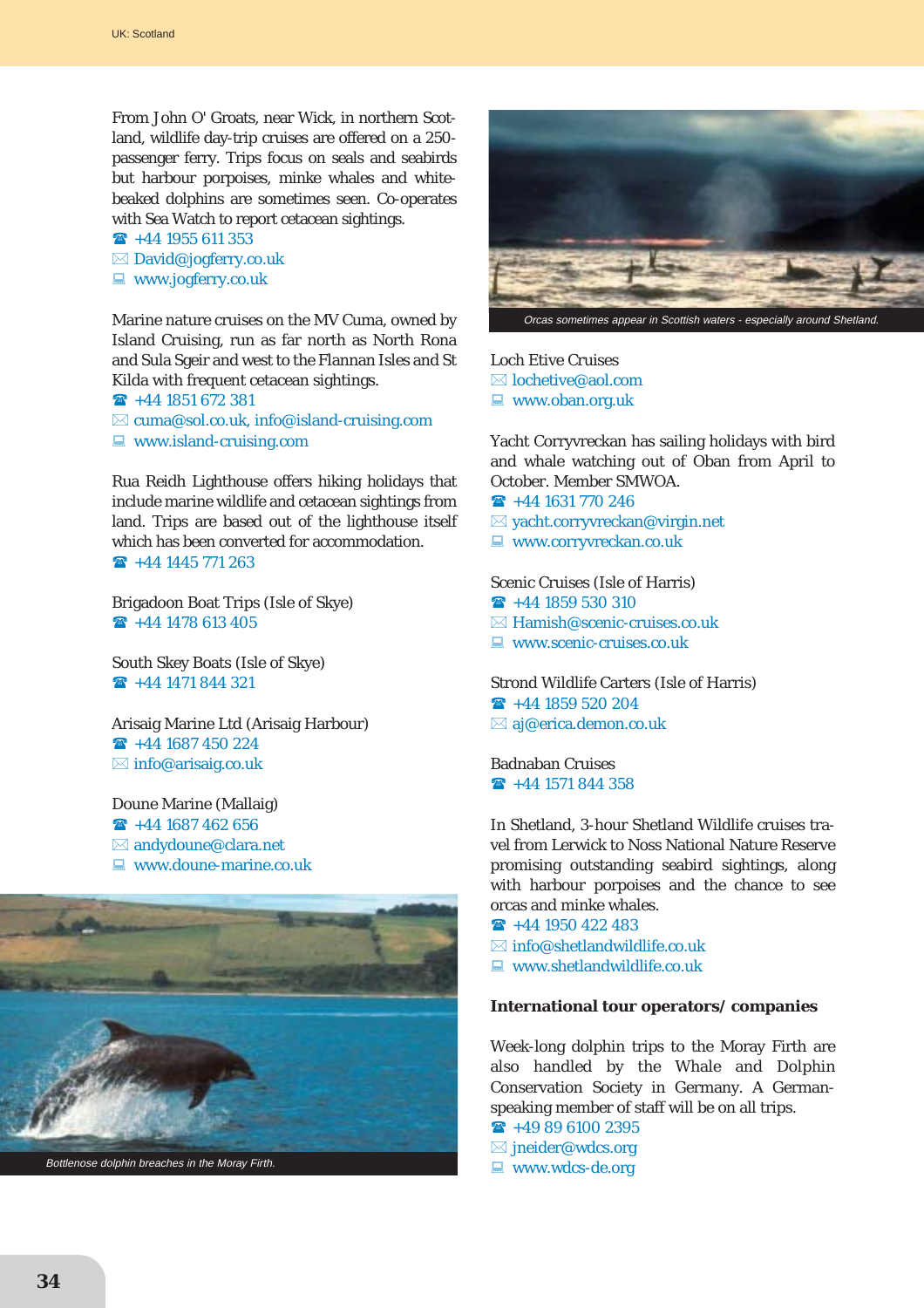Research study trips from May to October to work with the Cetacean Research and Rescue Unit are offered through Ecovolunteers. Please note that this operator is not registered with the Dolphin Space Programme. The Ecovolunteer programme is directly available in the following countries: Belgium, Brazil, Germany, Spain, Italy, Hungary, Mongolia, the Netherlands, Austria, Russia, Switzerland and United Kingdom. Go to www.ecovolunteer.org and choose 'agents.' In Britain, the agent is WildWings based in Bristol.

```
\rightarrow +44 1179 658 333
```
 $\boxtimes$  wildinfo@wildwings.co.uk

 $\Box$  www.wildwings.co.uk

From May to September, Whalespot, part of the Discover the World group, offers 6-day boat tours out of Tobermory, Mull, to see minke whales; common, bottlenose and Risso's dolphins; harbour porpoises; and, occasionally, orcas. The tours are naturalist-led on research boats doing minke whale work. They also offer the 'North Atlantic Explorer', a 12-day cruise in June from Oban to Svalbard, which has the chance to see a variety of large whale species and dolphins.

 $\rightarrow$  +44 1737 218 800  $\boxtimes$  sales@whalespot.co.uk  $\Box$  www.whalespot.com www.discover-the-world.co.uk

Whaqua, The Dolphin Experience, based in Germany, hosts week-long 'dolphin camps' to the Moray Firth.

- $\mathbf{R}$  +49 471 9418857
- $\boxtimes$  the-dolphin-experience@freenet.de
- $\blacksquare$  www.the-dolphin-experience.de



#### **Ferries**

Various whales and dolphins are regularly seen from the 8-hour ferry between the Orkneys and the Shetlands, departing from South Ronaldsay.

#### **Lookouts and marine centres**

### **West coast and Western Isles**

**The Marine Discovery Centre in Tobermory on** the Isle of Mull, has cetacean exhibits, videos, interactive displays and hosts special events every year on local cetaceans. Run by the Hebridean Whale and Dolphin Trust (HWDT), it is a base for cetacean research and education on the Isle of Mull. The centre works closely with the local community and has hosted researchers and volunteers.

 $\rightarrow$  +44 1688 302 620  $\boxtimes$  hwdt@sol.co.uk  $\blacksquare$  www.hwdt.org

**The Gairloch, the Gairloch Marine Centre is a** ticket office for Sail Gairloch and has displays and information on local sightings and provides a lookout for cetaceans.

- $\rightarrow$  +44 1445 712 636
- $\boxtimes$  mail@Porpoise-Gairloch.co.uk
- $\Box$  www.porpoise-gairloch.co.uk

**Extra From Greenstone Point, looking out on North** Minch, north of Loch Ewe, it is possible to see harbour porpoises especially April to December and, less often, minke whales and dolphins.

**EXECUTE:** From the Eye Peninsula on the Isle of Lewis, you can watch Risso's and white-beaked dolphins, along with harbour porpoises and minke whales, with some sightings year-round depending on weather and sea conditions.

! Ardnamurchan Lighthouse (near Kilchoan, Ardnamurchan, Lochaber) has excellent cetacean, especially minke whale viewing. The Hebridean Whale and Dolphin Trust has conducted valuable land-based cetacean research at the lighthouse in recent years. The lighthouse visitor centre has displays on whales and dolphins.

**the Islay**, overlooking Loch Indaal, it is possible to watch regularly a group of about 10 resident bottlenose dolphins. The Islay Natural History Trust has an education centre overlooking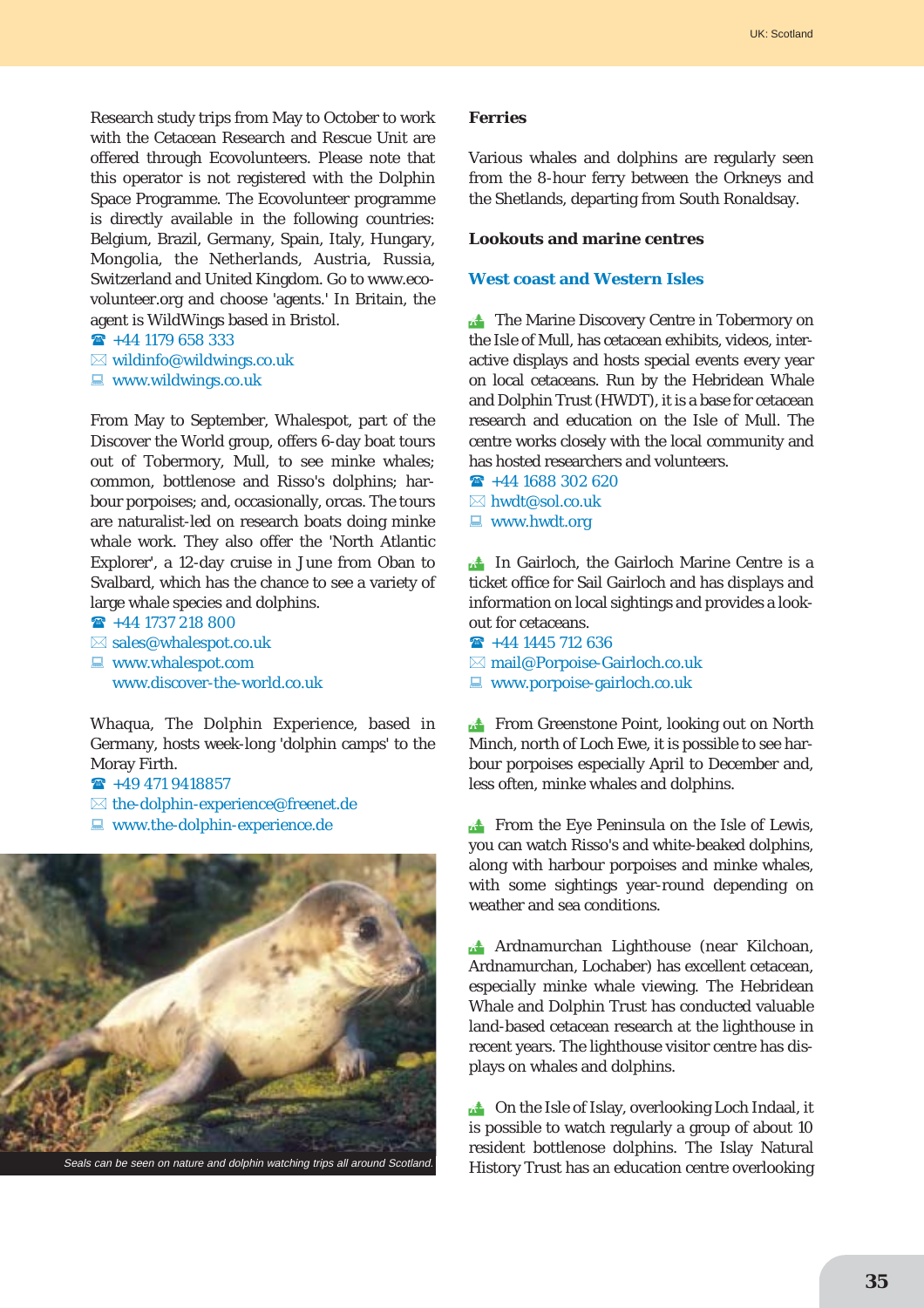the loch which acts as an information centre for the best marine wildlife tour operators in the area.

**The Eilean Ban Visitor Centre in Kyleakin** (near the Skye Road Bridge) has excellent displays on coastal and marine wildlife, including cetaceans and especially otters. It also has displays on the life of the famous naturalist Gavin Maxwell (*Ring of Bright Water*). This children-friendly centre is run by the Born Free Foundation.

**13 Other locations: around Gairloch including** Carn Dearg Youth Hostel on the coast road to Rubha Réidh, just west of Lonemore, where the road turns inland; the southern entry point to Loch Gairloch, Sron na Carra, just off the coast road south of Gairloch; the high ground at Red Point looking out over North Minch, as well as south to Loch Torridon; and on the other side of Loch Torridon, where the south entry point at Rubh na Fearn allows a wide view of the Loch and the open North Minch.

#### **Northern Isles**

 $\mathbb{R}^*$  Sumburgh Head, at the southernmost tip of the Shetlands, is a good lookout for harbour porpoises, various dolphins, as well as minkes, orcas and sometimes humpback whales, among the 22 cetacean species recorded in Shetland waters.

 $\triangle$  Other locations for watching harbour porpoises include Mousa, Boatsroom Voe, Quendale Bay (particularly between November and April) East Yell Sound, Out Skerries, Whalsay and between Noss and Sumburgh Head (all 4 sites also good for Risso's dolphins), as well as, on the west coast, Scalloway and West Burra Isle. Risso's dolphins have also frequently been sighted, mainly between April and September, at Balta Sound. Also sometimes sighted from shore are white-beaked dolphins, pilot whales, orcas and minke whales.



# **North-east coast, Moray Firth and Grampian**

**The Moray Firth Wildlife Centre (MFWC),** located at Spey Bay, is the best place to start learning about the Moray Firth dolphins. It features shore-based dolphin watching from the centre itself, along with seals, otters, ospreys, and many other bird species. Teaming up with WDCS, the Whale and Dolphin Conservation Society, the MFWC has developed an excellent series of programmes to aid awareness and understanding of cetaceans, other local wildlife and the environment. Besides the exhibition (admission free), there are outreach programmes such as school visits and mobile exhibits at wildlife fairs.

 $\rightarrow$  +44 1343 820 339  $\boxtimes$  enquiries@mfwc.co.uk

 $\Box$  www.mfwc.co.uk

**At the Dolphin and Seal Centre, North Kessock** (near Inverness at the mouth of Beauly Firth), it is often possible to see the dolphins from shore, and there is an exhibition area. Sightings can be yearround but it's best from late May to September with the 2-3 hours before high tide offering almost guaranteed dolphin watching.

**1.4** Opposite North Kessock, on the north edge of Inverness, where the bridge crosses the Kessock Channel, there is a good viewpoint.

**External Chanonry Point, near the mouth of the Firth of** Inverness, is one of the best land-based sites. The dolphins often pass enroute to and from the open Moray Firth.

**At Fort George, opposite Chanonry Point and** accessible by road, is another spot.

! At the mouth of the Cromarty Firth (the Sutors), one of the best year-round lookouts for bottlenose dolphins is along the coast outside of the town of Cromarty. An old lighthouse cottage here is the base for research into the bottlenose dolphin and seal populations of the area.

 $\triangle$  At the harbour, in Cromarty, the whale watch operator Dolphin Ecosse has a small exhibition centre for cetaceans.

- $\rightarrow$  +44 1381 600 323
- $\boxtimes$  info@dolphinecosse.co.uk
- $\Box$  www.dolphinecosse.co.uk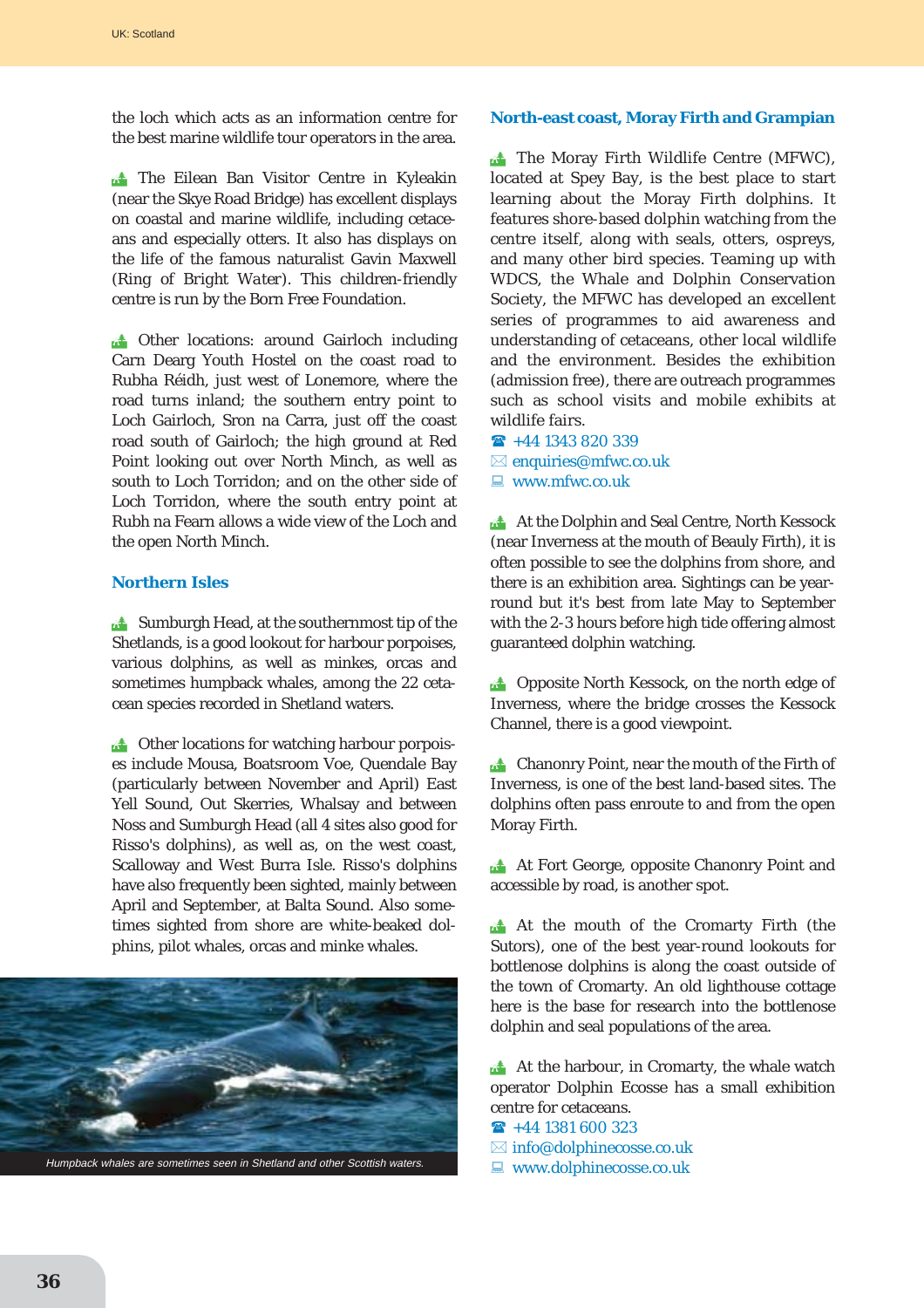**the north (opposite) side of the mouth of** Cromarty Firth, a good lookout can be found at the end of the road, south of Nigg.

**Extra From Tarbat Ness, near the lighthouse beyond** Portmahomack, walk to the point where there is a superb view of the open Moray Firth, North Sea and parts of the Dornoch Firth, and, sometimes, sightings of dolphins and even harbour porpoises.

**At Burghead, accessible by road, the point** sticks out into the Moray Firth, and is close to deep water, making it a good year-round viewpoint for the bottlenose dolphins as well as minke whales in late summer and autumn.

**Extra Cullen is a good place for seeing bottlenose** dolphins and harbour porpoises, as well as minke whales, later in the season (August to October).

 $\mathbb{R}^*$  Other locations: Lossiemouth, on the coast north of Elgin; Buckie; Portknockie; headlands north of Banff; Kinnairds Head, near Fraserburgh; and Rattray Head.

#### **South-east coast**

**The Scottish Seabird Centre (SSC), at the har**bour, in North Berwick, has solar-powered remote control cameras on nearby islands for watching seabirds, seals and other wildlife, and various exhibits, some of which feature cetaceans. There are also excellent spotting scopes on an outdoor deck overlooking the Bass Rock (world's largest gannet colony) and other islands at the mouth of the Firth of Forth. The gannets and puffins are reliable through the spring and summer, while dolphins and minke whales are occasionally seen from the deck.

 $\rightarrow$  +44 1620 890 202

 $\boxtimes$  info@seabird.org

 $\blacksquare$  www.seabird.org

**Ext** St Abb's Head has paths along stunning cliffs with views over the North Sea. Harbour porpoises are common and dolphins are occasionally sighted. Nature centre is open April to October (May to July is best for seabirds).

 $\rightarrow$  +44 1890 771 443

**13** Isle of May - accessible via boat from Anstruther, Fife  $(\mathbf{E}+44\ 1333\ 310\ 103)$  - has occasional sightings of minke whales, bottlenose and common dolphins, sometimes pilot whales. Seals pup on the island. Best for breeding seabirds in June and July. The island is open to the public April-September.

 $\textbf{R}$  +44 1334 654 038



#### **Special attractions, events, cetacean hotlines, and other information**

Every summer, the Marine Discovery Centre, in Tobermory, Mull, hosts talks on whales and dolphins and offers guided coastal walks and children's activity days. In addition, there is an annual environmental fair with games, stalls, music and children's activities. The Hebridean Whale and Dolphin Trust also presents talks to local schools and community groups on cetaceans and has developed activity packs, books, posters, and mobile displays, including a 20 m yacht converted into a floating education centre. Cetacean sightings and strandings in the Hebrides can be reported here.

- $\hat{ }$  +44 1688 302 620  $\boxtimes$  hwdt@sol.co.uk
- $\blacksquare$  www.hwdt.org

In North Berwick, at the mouth of the Firth of Forth, the Scottish Seabird Centre has summer dolphin sighting workshops and talks on cetaceans. Cetacean sightings and strandings in the Firth of Forth and adjacent North Sea can also be reported.  $\rightarrow$  +44 1620 890 202

- $\boxtimes$  info@seabird.org
- $\Box$  www.seabird.org

An annual Environmental Festival is held at the Moray Firth Wildlife Centre. The festival is held early in June (to coincide with World Oceans Day), 6-13th June 2004. WDCS and the Wildlife Centre team up with local ranger services and wildlife and environment organisations to put on various family-oriented events - guided walks, slide talks, a life-size blue whale model (30 m long), a wildlife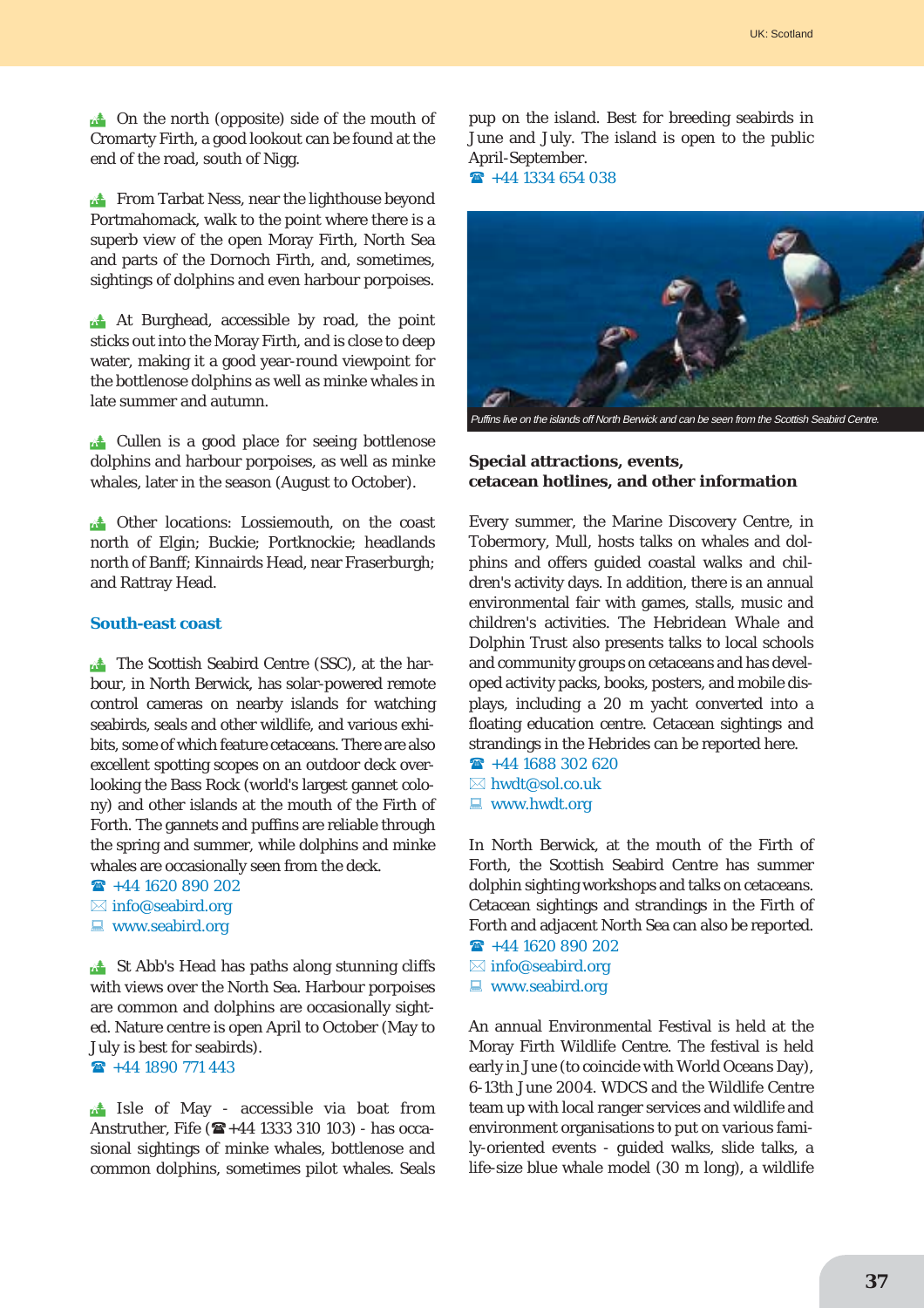art exhibition, wildlife watching (otters, badgers, dolphins, ospreys), and boat trips.

- " +44 1343 820 339
- $\boxtimes$  enquiries@mfwc.co.uk
- $\Box$  www.wildlifefestival.co.uk

Whale watchers are encouraged to report cetacean sightings in Shetland. The records will become part of the annual Shetland Sea Mammal Report and are displayed on a website.

 $\boxtimes$  cetaceannews@nature.shetland.co.uk

 $\blacksquare$  www.nature.shetland.co.uk

Cetacean sightings in Scotland can also be reported to WDCS and Sea Watch (see under UK: England, below).

# **UK: Wales**

### **Whale and dolphin watch tours**



West Wales Chartering Company offers daily trips through most of the year to see bottlenose dolphins and other ma-

rine wildlife, including harbour porpoises and common dolphins. Trips on board the Sulaire last 2, 4 and 8 hours, with the longer offshore trips offering the chance of turtles and cetaceans found in deeper waters. Trips cost £6 an hour (EUR 9). Owner-operator Steve Hartley is very knowledgeable about local wildlife including cetaceans and, with recent funding from the Countryside Council for Wales, a researcher will be present on every trip. Whale watchers on the boat are encouraged to help with sightings.

 $\rightarrow$  +44 1545 560 032

 $\Box$  www.marine.wildlife.centre.freeservers.com



Out of the blue, the WDCS non-profit travel company, offers 3-day short-break packages to go whale and dolphin watching from New Quay, West Wales. Naturalist-led trips, well-guided, with real enthusiasts. Trips use West Wales Chartering Company. Cost £299 (EUR 431).

 $\rightarrow$  +44 1249 449 500 (within the UK: 0870 870 0027)  $\boxtimes$  bluetravel@wdcs.org  $\Box$  www.wdcs.org/outoftheblue

Between April and September, Voyages of Discovery in St Davids, offers its 2 ½- to 3-hour 'offshore islands voyage' (sometimes up to 4 hours) to see harbour porpoises, various dolphins and minke whales in the Irish Sea aboard a rigidhull inflatable. Grey seals, gannets, basking sharks and other wildlife are also seen. Trips depart from St Justinian, 3 km from St Davids. Cost is £40-60 (EUR 58-86), depending on length of trip, half price for children. Observation reports are made available to research groups.

 $\hat{ }$  +44 1437 721 911

 $\boxtimes$  john@ramseyisland.co.uk

 $\blacksquare$  www.ramseyisland.co.uk

#### **Nature tours with some cetacean watching**

Winston Evans Boat Trips offers marine nature excursions that include dolphin and porpoise sightings. The 1- to 2-hour guided trips, with these long-time operators in New Quay, run from April to October.

- $\textbf{R}$  +44 1545 560 800, +44 1545 560 375
- $\boxtimes$  newquayboattrips@euphony.net
- $\Box$  www.cardiganshirecoastalandcountry.com/ newquayboat.htm

Marine nature trips which include dolphin sightings operate out of Aberaeron from Easter to October aboard a 10 m aluminium catamaran.  $\hat{ }$  +44 1545 570 142

#### **Lookouts and marine centres**

**Extra Cardigan Bay Marine Wildlife Centre, located** on the waterfront at New Quay, Dyfed, Wales, offers exhibits and good dolphin sighting opportunities with its superb view over the harbour. Best sighting times tend to be early morning and evening and immediately after high tide, but all times are possible. Dolphins are sighted in all months of the year, though number of sighting days rises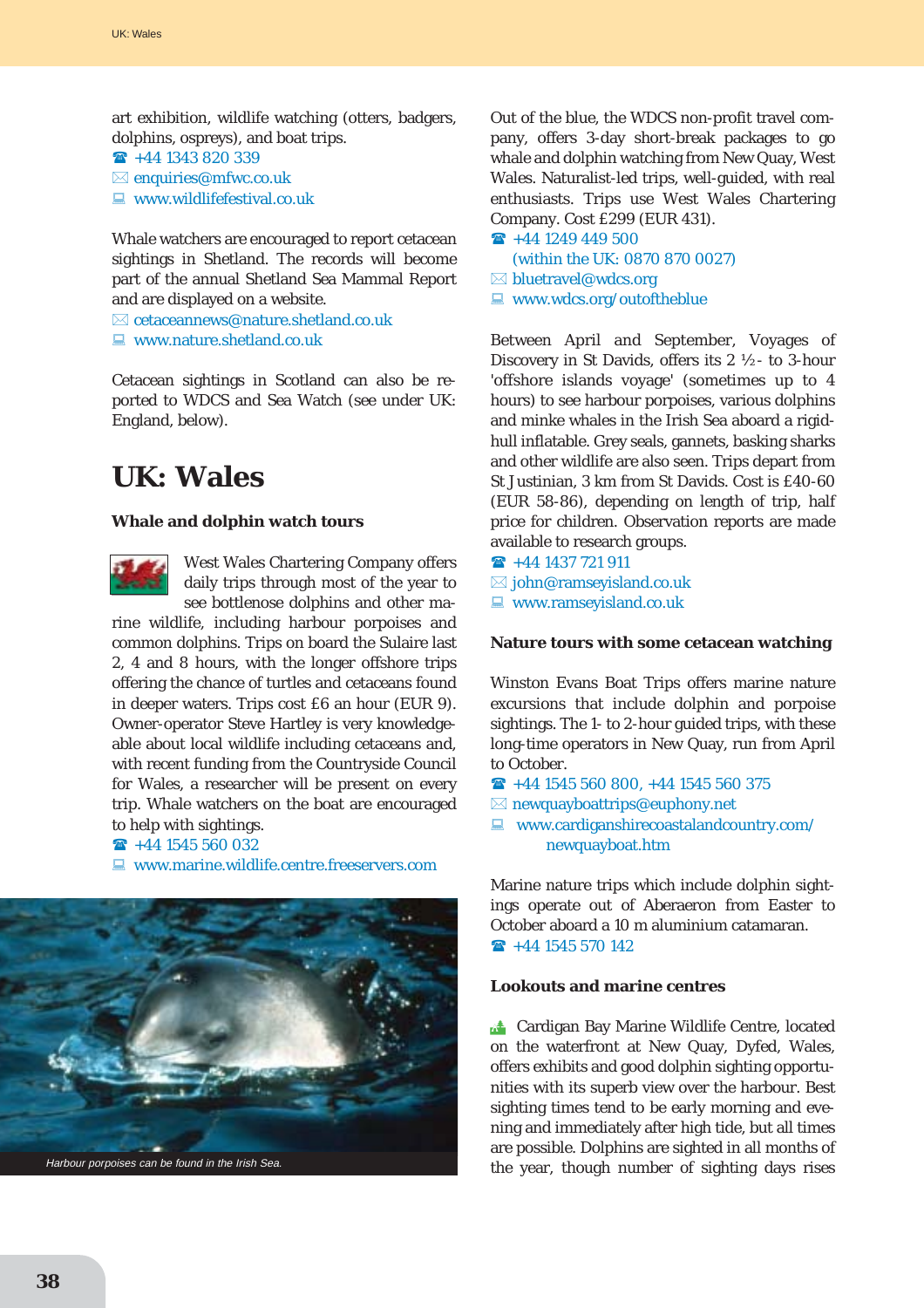sharply from April through October. Dolphin watch boat tours can be arranged at the centre. Expansion and new programmes are planned over the next 3 years.

#### $\rightarrow$  +44 1545 560 032

 $\Box$  www.marine.wildlife.centre.freeservers.com



The Cardigan Bay Marine Wildlife Centre.

**12 Cardigan Island and Cardigan Island Coastal** Farm Park, 5 km from Cardigan near Gwbert, is home to thousands of seabirds and a colony of grey seals which breed below the cliffs and give birth September and October. The Cardigan Bay dolphins can often be seen from the cliffs, especially during calm seas.

```
\rightarrow +44 1239 612 196
```
 $\blacksquare$  www.cardiganshirecoastandcountry.com/ cardiganisland.htm

**At Mwnt, South Cardigan Bay, from the hills** around Mwnt beach and even from the beach itself, bottlenose dolphins can be seen.

**The Ynys Lochtyn offers good sighting chances for** the Cardigan Bay bottlenose dolphins.

**EXECUTE:** From St Davids Head, it is sometimes possible to see harbour porpoises close to shore.

### **Special attractions, events, cetacean hotlines, and other information**

West Wales Chartering Company, owned and operated by Steve Hartley, offers volunteers a chance to stay at the Cardigan Bay Wildlife Centre and contribute to the upkeep of the centre, selling tickets for the dolphin cruises, showing people around the centre and helping with research. There is no charge, as the labour of the participants contributes to the project. Volunteers get a chance to go out on the research and tourism boats to see dolphins. Some volunteers come to the centre to do specific university research projects on the dolphins or other species or ecological aspects.

 $\rightarrow$  +44 1545 560 032

 $\Box$  www.marine.wildlife.centre.freeservers.com

Cetacean sightings in Wales can be reported to WDCS and Sea Watch (see under UK: England, below).

# **UK: England**

#### **Nature tours with some cetacean watching**



Dorset Belles has general wildlife and scenic cruises for up to 12 passengers to see seabirds and occasionally dolphins

out of Bournemouth on the Dorset coast.

 $\rightarrow$  +44 1201 558 550

 $\boxtimes$  info@dorsetbelles.co.uk

### $\blacksquare$  www.dorsetbelles.co.uk

MER has marine wildlife research cruises which include bottlenose and common dolphins, harbour porpoises, and basking sharks, and sometimes whales. 5-day trips go from 1st May to end September. Cruising area centres on the waters of Devon and Cornwall out to the Isles of Scilly but extends up through Wales, Northern Ireland and Scotland.

- $\bullet$  **+44 1326 373 360 (Colin Speedie)** +44 1326 378 588 (David Marshall)
- $\boxtimes$  colin.speedie@mer.org.uk david.marshall@mer.org.uk
- $\Box$  www.wisescheme.org

#### **Ferries**

Ferries crossing the deep waters of the Bay of Biscay allow for the possibility of seeing a wide variety of whales and dolphins. See also 'Bay of Biscay bonanza', below, for naturalist and researcher-led tours across the Bay of Biscay to Spain. To arrange your own trip from Plymouth, England, to Santander, Spain, contact Brittany Ferries.  $\Box$  www.brittanyferries.com

For trips aboard the P&O ferry from Portsmouth, England, to Bilbao, Spain, contact P&O.

 $\Box$  www.poportsmouth.com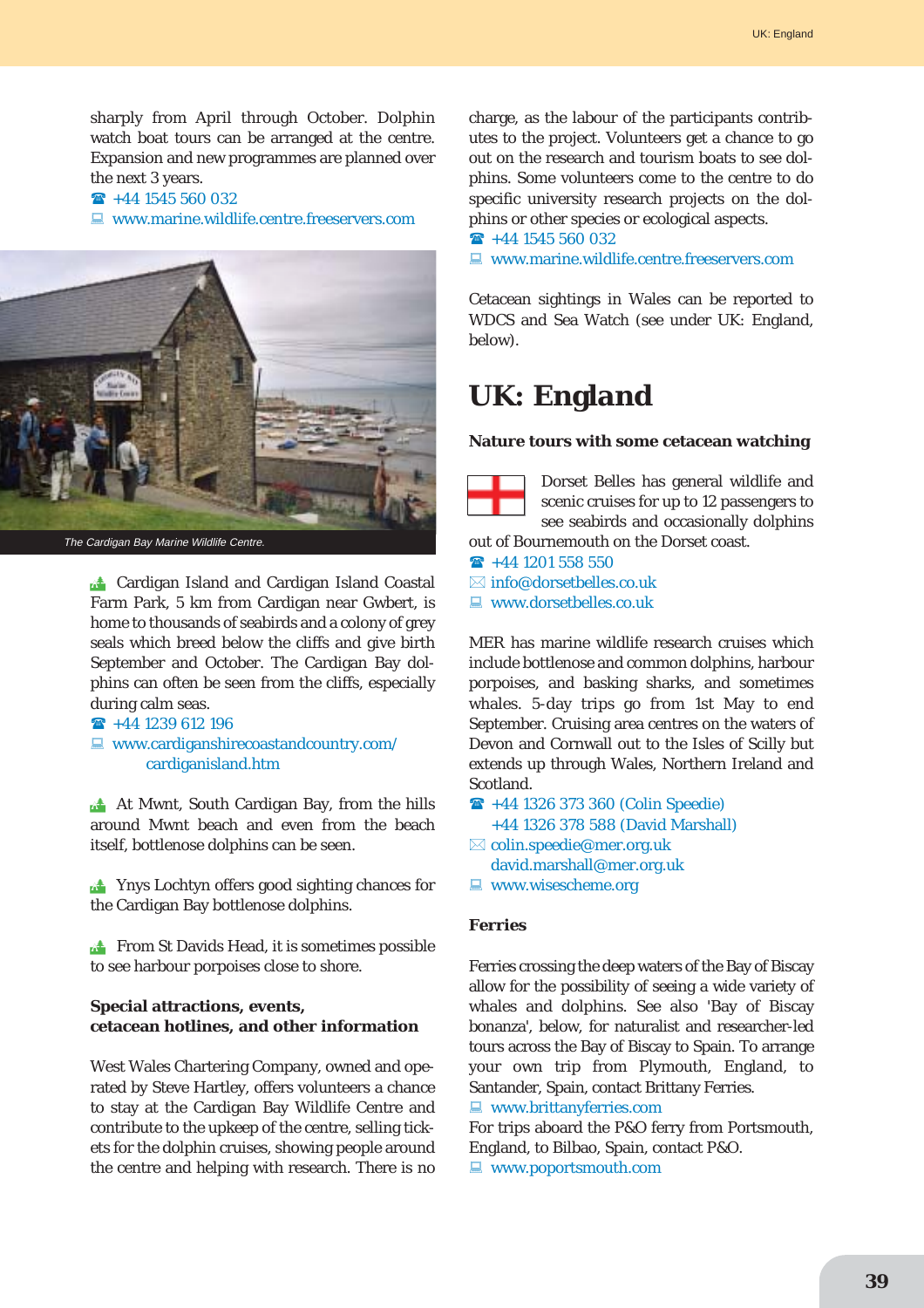#### **Lookouts and marine centres**

**14 Durlston Country Park and Marine Project, at** Durlston Head, south of Swanage, has a Visitor Centre where you can listen to bottlenose and other dolphins and porpoises live, as they pass by in the English Channel. The listening system has speakers hooked up to a mounted hydrophone offshore in Durlston Bay. The Durlston Marine Project conducts acoustic research using a towed hydrophone system to survey the area, as well as a device called the POD (POrpoise Detector) developed by Nick Tregenza which records sounds whenever echolocation clicks are heard (about once a month the unit is retrieved, the batteries changed and the information downloaded to PC). The POD can identify dolphin and porpoise presence at night and during stormy conditions. The dolphins can sometimes be seen, too; the best viewing spots are below the centre, accessible on foot. There is also good bird watching, and the area has been made a volunteer marine nature reserve.

 $\rightarrow$  +44 1929 424 443

 $\boxtimes$  info@durlston.co.uk

 $\Box$  www.durlston.co.uk



**The Silver Dolphin Centre is a new centre set** up in Porthleven by a dive operator and WDCS local co-ordinator, David Ball, with lectures and other educational programmes.

 $\rightarrow$  +44 1326 572 002

 $\boxtimes$  conservation@silverdolphin.freeserve.co.uk

 $\Box$  www.silverdolphinmarineconservationanddiving.co.uk

 $\mathbb{R}^4$  Bempton Cliffs has 5 view points along the 5 km sheer chalk cliffs from where it is possible to watch occasional harbour porpoises and seals, along with puffins, gannets and other seabirds between April and August. The visitor centre is open daily March to November; winter, weekends only. It is also the site of an RSPB Nature Reserve.  $\rightarrow$  +44 1262 851 179

**EXECUTE:** WDCS is hoping to open a cetacean centre in Porthleven in 2004, to be called the Cornish Marine Wildlife Centre which will focus on education, research and conservation in a variety of exhibits and programmes.

 $\boxtimes$  info@wdcs.org  $\blacksquare$  www.wdcs.org

# **Special attractions, events, cetacean hotlines, and other information**

WDCS has various cetacean events including an annual 'walk for whales', conferences, lectures in some areas of the UK and sponsored whale watches.

 $\boxtimes$  info@wdcs.org  $\blacksquare$  www.wdcs.org

Whale sightings for UK and all European waters can be reported to www.dolphinsightings.org. Fill out the easy on-line survey form, or print out the form and return it to WDCS; sightings can also be reported by telephone, fax or regular mail. Sightings will appear with your name on the WDCS website.

WDCS, the Whale and Dolphin Conservation Society, Brookfield House, 38 St Paul Street, Chippenham, Wiltshire SN15 1LJ England

- $\rightarrow$  +44 1249 449 500  $\approx +441249449501$
- $\boxtimes$  sightings@wdcs.org
- $\Box$  www.dolphinsightings.org

Sea Watch Foundation has a large ecological database for cetaceans around the UK and Ireland, based on sightings and photo-IDs. Sea Watch trains observers to help monitor whale and dolphin populations, their ecological characteristics, and the conservation threats they face. Sea Watch has a volunteer network of land- and boat-based cetacean observers who report sightings around Britain. The organisation also hosts a 'national cetacean sightings weekend' and conducts regular year-round surveys aboard several boats based in England, Wales and Scotland.

- $\rightarrow$  +44 1865 764 794
- $\boxtimes$  peter.evans@zoology.ox.ac.uk
- $\Box$  www.seawatchfoundation.org.uk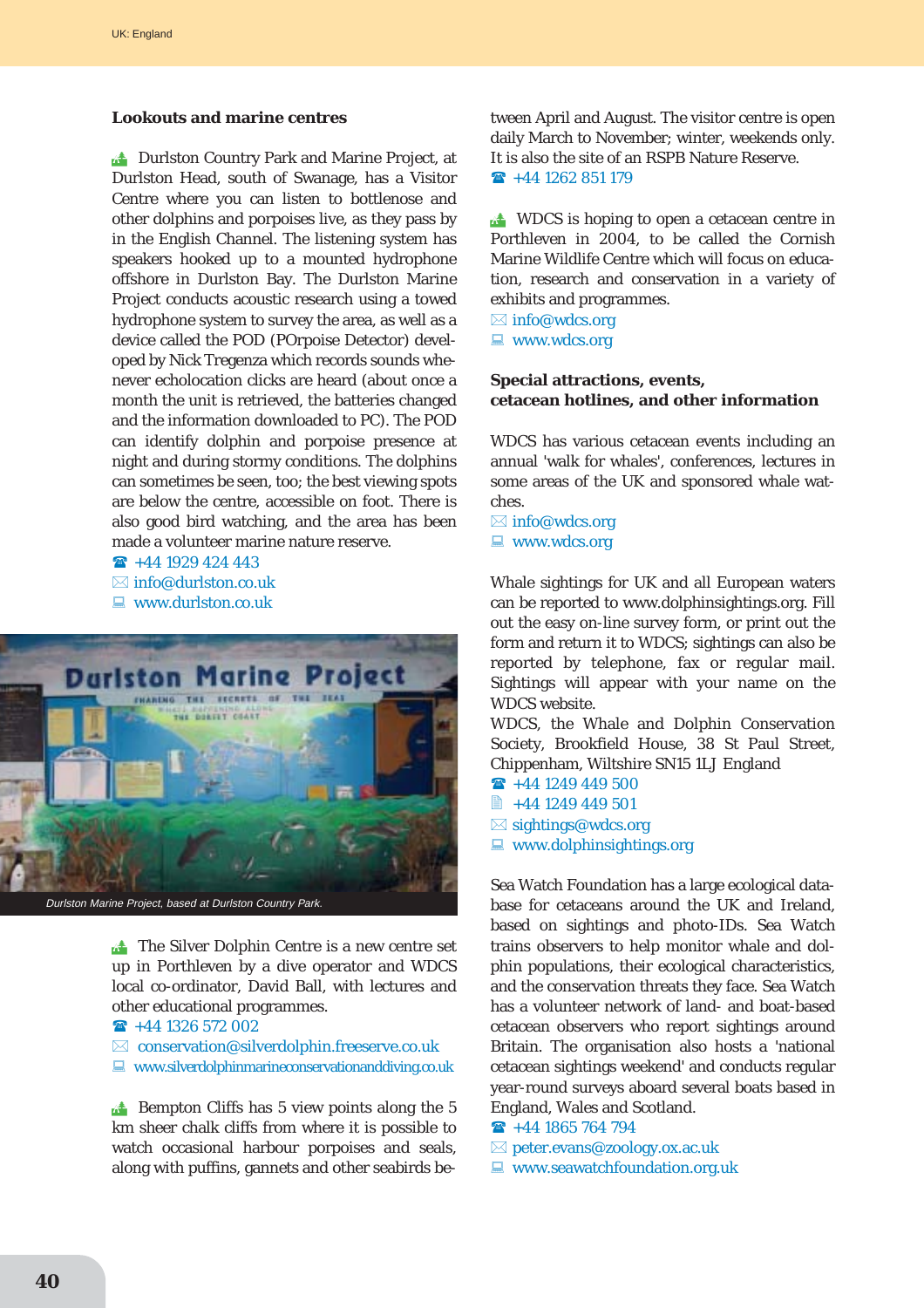

A new training and accreditation scheme for marine wildlife operators has been set up in southwest England. Long-time marine wildlife operator and researcher Colin Speedie has set up a partnership called MER whose first project is the WiSe scheme which has to date trained 35 existing and prospective operators using a wide variety of boats. The operators learn about species identification, life history and behaviour and how to record their sightings for use in scientific research. They must agree to abide by a code of conduct. The website will have links to all these operators after they go through the training scheme, organised by region (for Cornwall, Devon and Dorset).

- " +44 1326 373 360 (Colin Speedie) +44 1326 378 588 (David Marshall)
- $\boxtimes$  colin.speedie@mer.org.uk david.marshall@mer.org.uk
- $\Box$  www.wisescheme.org

# **UK: Northern Ireland**

#### **Lookouts and marine centres**

#### **County Antrim**

 $\mathbb{R}$  From the cliff-top trail along Benbane Head, above the Giants Causeway, harbour porpoises and sometimes bottlenose dolphins can be seen. There is parking in the National Trust car park and a marked trail.

**Ramore Head, Fair Head and Torr Head all** produce frequent harbour porpoise and occasional bottlenose and Risso's dolphins and minke whale sightings.

#### **County Down**

**18 St John's Point and Copeland Islands have fre**quent harbour porpoise sightings as well as occasional observations of bottlenose and Risso's dolphins and minke whales.

#### **County Derry**

**14 Lough Foyle mouth.** 

### **Special attractions, events, cetacean hotlines, and other information**

Cetacean sightings and strandings can be reported to the Irish Whale and Dolphin Group (IWDG).  $\text{ }$  +353 23 31911, +353 86 854 5450  $\blacksquare$  www.iwdg.ie

See additional listings for Ireland above.

# **Out of the blue - a new kind of whale watching company - all for conservation**

Out of the blue is a non-profit travel company operated by WDCS, the Whale and Dolphin Conservation Society. WDCS's expertise in whale and dolphin watching is acknowledged world-wide. WDCS has been closely involved in the whale watch industry through the monitoring of its growth and development, running training programmes for operators and naturalists, and advising on setting up guidelines and regulations. Through its network of researchers, it has a handle on the best places and times to visit, the best boats and local experts to use, and how to watch cetaceans responsibly. Groups are kept as small as possible to ensure that the experienced guides on every trip can give everyone attention, making the trips informative as well as fun. Best of all for the whales, the proceeds from all out of the blue trips go toward conservation work in the field. Out of the blue is the only non-profit travel company in the UK specialising in whale and dolphin watching.

Out of the blue trips include 3-night dolphin shortbreaks to the Moray Firth of Scotland and Cardigan Bay in Wales, combined whale and dolphin trips to Mull and the Moray Firth, as well as 8- to 9-night trips to watch cetaceans around Iceland and the Azores. Out of the blue has many other trips to destinations such as Canada, South Africa, Patagonia and the Maldives and is developing new trips all the time, so check the website or send for a brochure.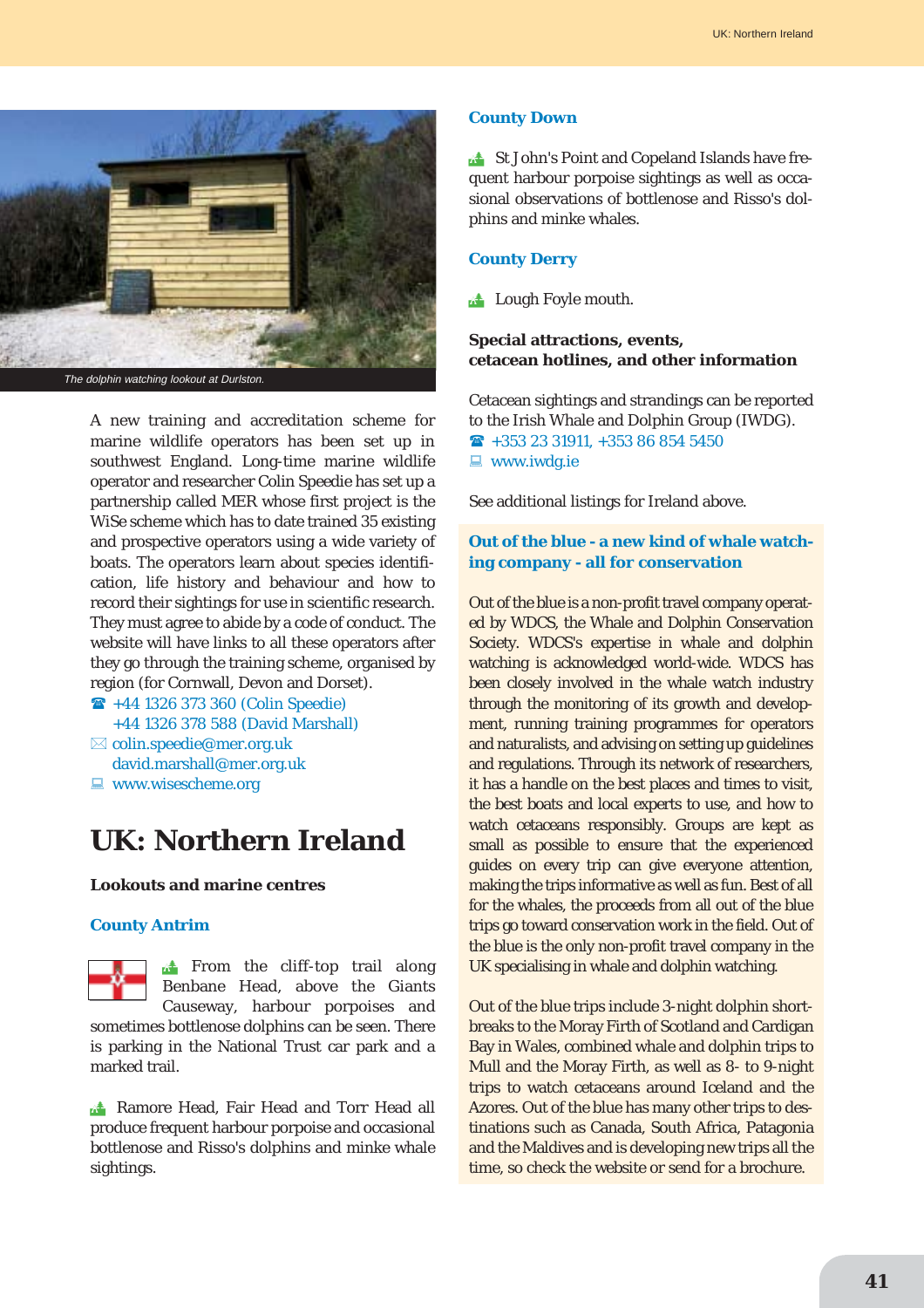- $\textbf{\textcircled{a}}$  +44 1249 449 500 (within the UK: 0870 870 0027)  $\boxtimes$  bluetravel@wdcs.org
- $\blacksquare$  www.wdcs.org/outoftheblue



Pilot whales 'logging' at the surface.

# **Bay of Biscay bonanza**

In summer 1995, a small group of researchers boarded the P&O and Brittany Ferries that regularly travel between England and Spain to do cetacean surveys from the deck. Some 14 cetacean species were seen on those early cruises and the idea of using a regular ferry to do scientific research, as well as to have fun whale watching, was born. Since then, because of their efforts, the Bay of Biscay has become one of the great cetacean spectacles in the world. All the more amazing is that the Bay of Biscay was where whaling first became commercial - the site of intensive early Basque whaling dating from around 1000 AD.

Some 20 cetacean species have been seen, including up to 10 on one day. July and August are the best months, but most species are also present in May, June and September. Rounding the Brittany coast, the researchers often meet bottlenose dolphins, harbour porpoises, minke whales and basking sharks, with common and striped dolphins and long-finned pilot whales appearing as the ship moves into deeper waters. The prime area for sightings of the mainly larger species begins roughly half way between the Brittany coast of France and northern Spain when the boat moves into very deep water above the abyssal plain and canyons, off the continental shelf. The species here include fin, sei, blue, sperm, short-finned pilot, and false killer whales; orcas; Risso's, Atlantic white-sided, and white-beaked dolphins; as well as beaked whale species including the northern bottlenose whale and Cuvier's, Sowerby's, and True's beaked whale. There are also ocean sunfish, basking shark, tuna and occasional swordfish sightings. The Company of Whales offers 2 basic trips, both of which depart Portsmouth, England, and include two 18- to 35-hour ferry crossings with excellent cetacean, seabird and marine nature watching and highly qualified naturalists and researchers. The main trips are the 3-day summer trips at a cost of £199 (EUR 287), which run on average once or twice a week from 21st June to 23rd September.

Participants stay on the ship and have full access to all the ship's facilities. There is a morning-long land-based excursion around Bilbao, Spain. The first 2 and the last summer trips offer participants the chance to learn cetacean survey techniques in addition to the usual sighting opportunities. Another offering 'Springtime in the Picos,' is a week-long trip given only from late April to early June, which costs £699 (EUR 1,007). This trip includes a few days' nature excursions in Spain. All cetacean records on the surveys are submitted to Organisation Cetacea (ORCA) (www.orcaweb.org) for an annual report on the distribution, ecology and conservation status of the Bay of Biscay cetaceans. In addition to supporting this research, the Company of Whales uses some of its profits to support the conservation and research projects of WDCS, the Whale and Dolphin Conservation Society (www.wdcs.org); the Marine Connection (www.marineconnection.org); and the Cetacean Section of La Société Guernesiaise (www.cidolphins.org.uk). For more Bay of Biscay trips, see under Spain.

- The Company of Whales
- $\rightarrow$  +44 1950 422 483
- $\approx$  +44 1950 422 430
- $\boxtimes$  info@companyofwhales.co.uk
- $\Box$  www.companyofwhales.co.uk

# **PORTUGAL**

**(República Portuguesa)**



The Sado Estuary, south of Lisbon, has resident inshore bottlenose dolphins. One of Europe's longeststudied dolphin populations (since

the early 1980s), the dolphins that habitually use the estuary number only 31 to 39 individuals. Occasionally, common dolphins and harbour porpoises are also seen. There are no whale watching regulations yet in Portugal but the dolphin watch boats aim to follow a code of conduct.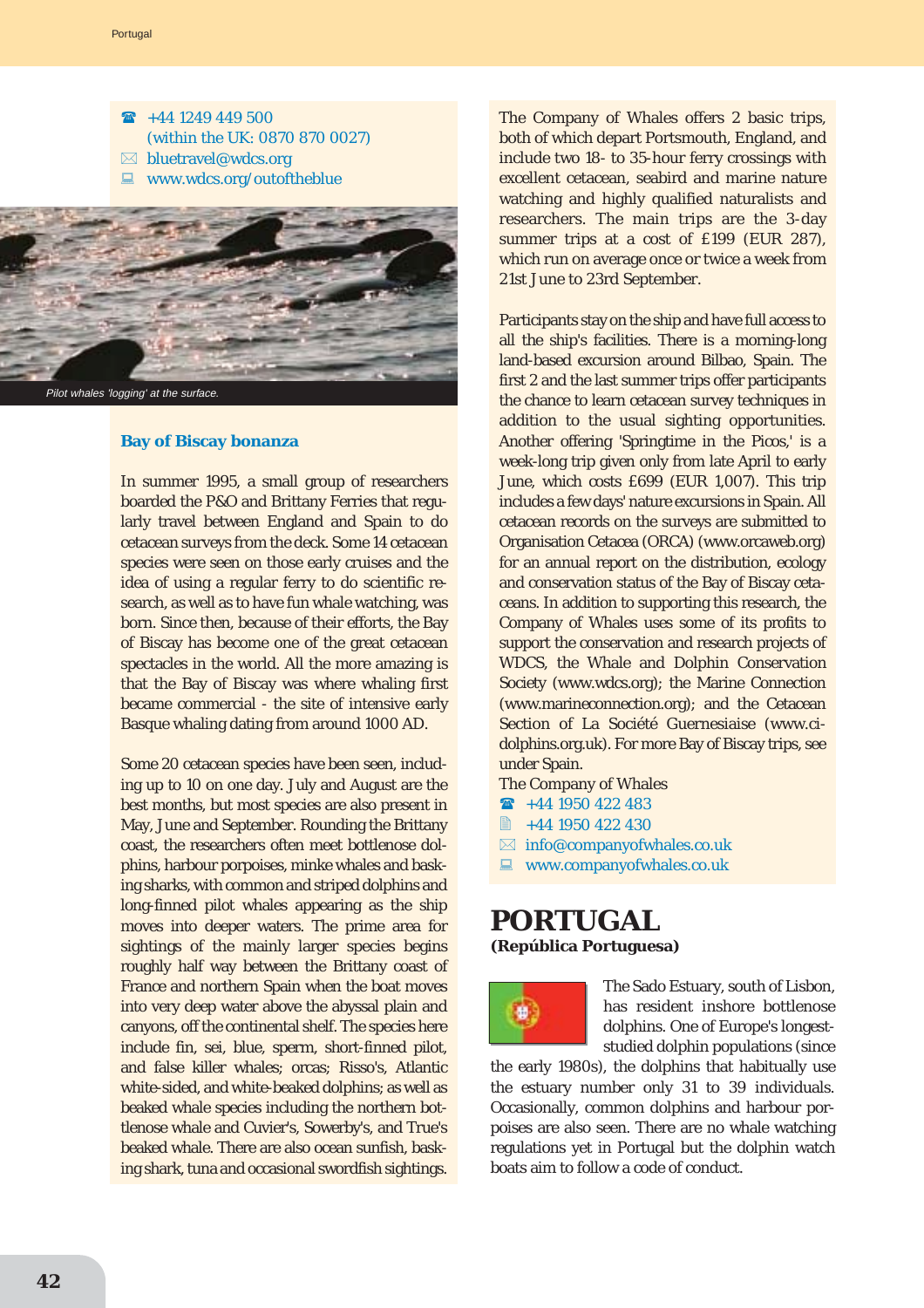#### **Whale and dolphin watch tours**

Vertigem Azul offers year-round 3-hour boat trips along the Sado Estuary and the Arrábida coast to see the resident bottlenose dolphins. The trips use a semirigid inflatable boat with a capacity of 20 passengers. The captain and an assistant guide provide the commentary. The dolphins are seen on 95% of all trips. This company also offers programmes for schools and sometimes carries researchers on the trips.

 $\hat{R}$  +351 265 238 000

- $\boxtimes$  vertigemazul@mail.telepac.pt
- $\blacksquare$  www.vertigemazul.com

#### **Ferries**

The short ferry from Setúbal to Tróia crosses the part of the estuary where dolphins are often seen.

#### **Lookouts and marine centres**

At the northern tip of Peninsula de Tróia, beside the ferry dock on the beach, looking back toward Setúbal, it is possible to see the resident bottlenose dolphins of the Sado Estuary.

# **MADEIRA (Portugal)**



Volcanic Madeira, off Morocco, northwest Africa, has inshore bottlenose dolphins and harbour porpoises and off-

shore sightings of sperm, pilot and other whales. In addition, Madeira has declared its entire waters the Madeiran Marine Mammal Sanctuary.

#### **International tour operators/ companies**

Naturetrek offers guided, multi-day package trips focusing on nature and culture and follows a responsible tourism policy. Their trips to Madeira are not cetacean-based but may include some cetacean sightings.

- $\rightarrow$  +44 1962 733 051
- $\boxtimes$  info@naturetrek.co.uk
- $\Box$  www.naturetrek.co.uk

#### **Lookouts and marine centres**

Ilhas Desertas, Ponta de S. Lourenço, and Ilhéu da Viúva are natural reserves and proposed marine protected areas that have regular bottlenose dolphin sightings in inshore waters.

# **AZORES (Açores)**

(Portugal)



In the Azores, whale watching started to flourish by boat and from land in 1989 - 2 years after the end of traditional whal-

ing in the islands. The 'vigias' or small watch towers, originally used by whalers to find whales, are being restored and some, such as the Vigia da Queimada, allow sightings on a clear day for up to 30 km. On offer is an astonishingly wide variety of cetaceans due to the islands' central Atlantic position on the mid-Atlantic Ridge and the sheer drop-off close to shore. Hunting in the canyons around the volcanic Azores are sperm, blue, fin and sei whales; northern bottlenose and other beaked whales including Cuvier's; bottlenose, spotted, common, Risso's and striped dolphins; false killer and pilot whales; and orcas. The season lasts from mid-April to mid-October. Whale watch permits are issued by the Dept. of Tourism and regulations have been developed but are not fully enacted. Hence, compliance is patchy, and the quality of whale watching - particularly the educational component - can vary.

#### **Whale and dolphin watch tours**

For the past decade, from April to October, Whale Watch Azores has sailed the waters around the Azores, consistently leading excellent trips combining research, education and fascinating insights into cetaceans and their world. Their 7- to 11-day excursions employ a new power catamaran which carries 12 guests and departs from Horta, Faial, Azores. There is also a land-based component. The company is building a research and education centre on São Jorge Island which will offer accommodation to trip participants beginning in 2005. Researchers Lisa Steiner and Chris Beer are on board as naturalists as well as scientists who do photo-ID of sperm whales, and bottlenose and Risso's dolphins. They also collect skin samples from the sperm whales for DNA studies, and tow a 100 m hydrophone for locating and recording cetaceans.

■ & ■ +44 1295 267 652  $\boxtimes$  info@whalewatchazores.com  $\Box$  www.whalewatchazores.com

Pico Sport, Blue Ocean Whale Watching Azores, has a field project based at Pico, Faial and São Jorge Island where a group of 6 marine biology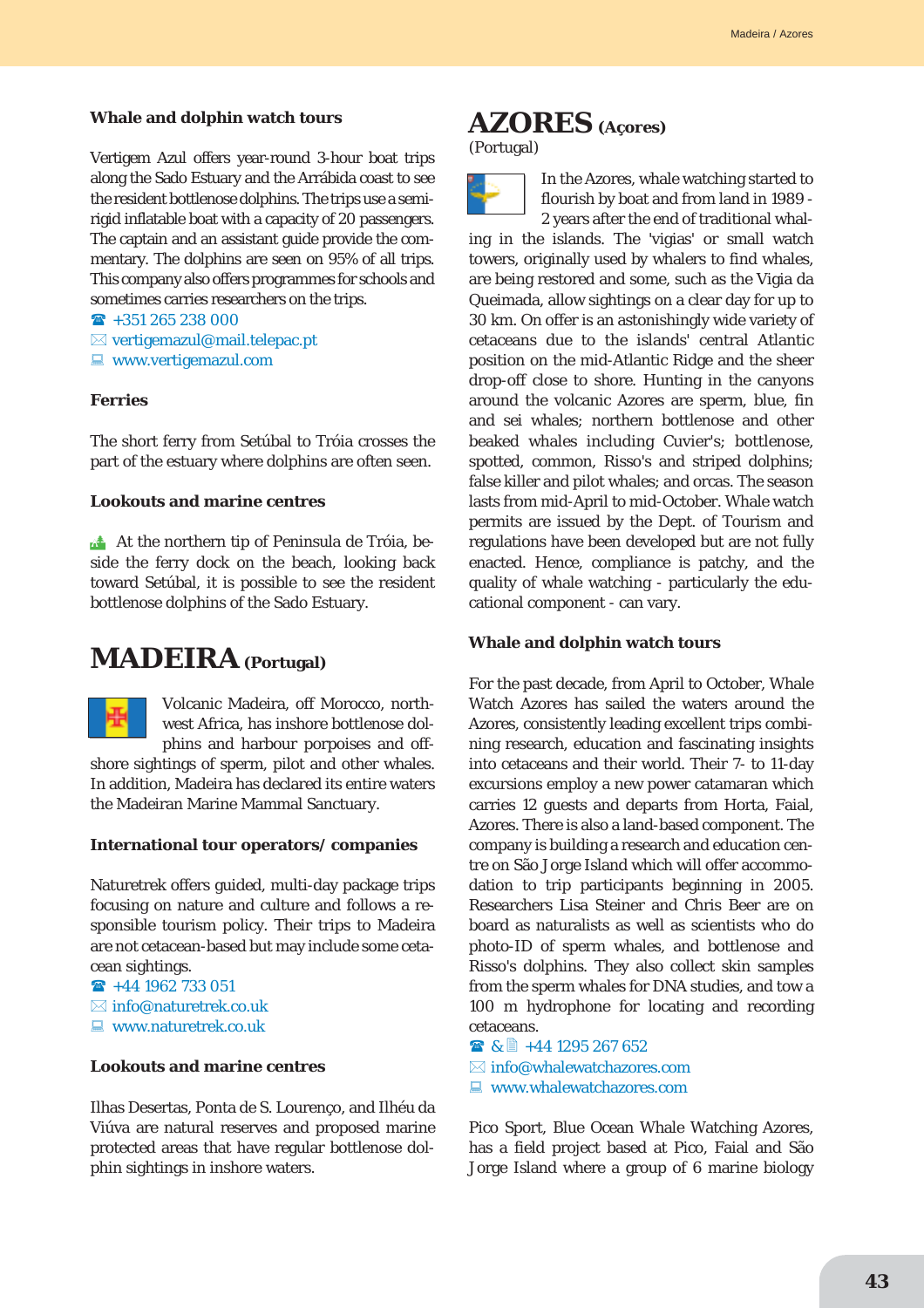students is guided by 2 marine biologists. They operate in a rotation system monitoring the sea from the land-based spotting towers or joining the boat tours to act as naturalist guides. For the past 5 years, Pico Sport has also run a 'dolphin school for kids' in the European summer holidays - a 2 week camping programme to learn about whales and dolphins and observe them from land. Trips depart from Madalena, Pico Island.

 $\textbf{F}$  +49 162 183 6064

- $\boxtimes$  whales@gmx.net
- $\Box$  www.whales-dolphins.net



Education and research has also been part of the 3- to 4-hour guided trips offered by Espaço Talassa. 10-12 passengers are carried on the trips which depart from Lajes do Pico on Pico Island; Horta on Faial Island; and Ponta Delgada on São Miguel Island. A hydrophone is carried.

 $\rightarrow$  +351 292 672 010  $\boxtimes$  espaco.talassa@mail.telepac.pt

 $\Box$  www.espacotalassa.com

Peter Café Sport offers guided 4-hour whale watch trips with the choice of a catamaran (capacity 12 passengers) or an inflatable boat (capacity 8), departing from Horta harbour, Faial. They carry hydrophones and offer free school and local group programmes.

- $\rightarrow$  +351 292 292 327
- $\boxtimes$  peter.pt@mail.telepac.pt
- $\blacksquare$  www.petercafesport.com

Futurismo Azores Whale Watching

- $\rightarrow$  +351 296 628 522
- $\boxtimes$  futurismo@mail.telepac.pt
- $\Box$  www.ciberacores.com/futurismo

#### Aquaaçores

 $\rightarrow$  +351 912 153 904 (mobile)

- $\boxtimes$  aquaacores@aquaacores.com
- $\blacksquare$  www.aquaacores.com

# Gaspar Ocean Adventures

 $\rightarrow$  +351 292 292 193

 $\Box$  www.gaspar-ocean-adventures.com

#### Horta Cetáceos

- $\hat{R}$  +351 292 293 076
- $\boxtimes$  informacoes@hortacetaceos.com
- $\Box$  www.hortacetaceos.com

### **Nauticorvo**

- $\rightarrow$  +351 292 596 287
- $\boxtimes$  nauticorvo@mail.telepac.pt

#### Norberto Diver

 $\rightarrow$  +351 292 293 891  $\boxtimes$  norbertodiver@mail.telepac.pt

Rota das Baleias  $\rightarrow$  +351 296 283 288

#### Sealine

 $\rightarrow$  +351 292 679 550  $\boxtimes$  sealine45@mail.telepac.pt

Searide Açores - Actividades Náuticas e Recreativas Lda  $\rightarrow$  +351 292 623 761  $\boxtimes$  searideacores@mail.telepac.pt

**Seawatch**  $\rightarrow$  +351 296 584 670

Toste Mendes, Lda  $\rightarrow$  +351 295 515 335  $\mu$  +351 962 813 059

- $\boxtimes$  joaotoste57@hotmail.com
- $\Box$  www.geocities.com/joaotoste57/index

#### **International tour operators/ companies**

From June to August, out of the blue, part of WDCS, runs its high quality, conservation-oriented 9-night trips in the Azores with Whale Watch Azores (see above), but they take their own naturalist as well. Profits go to conservation. Along with contributing research, talks and educational material in the effort to better understand Azorean cetaceans, WDCS has been working with a local school to create a special Azores research trip-holiday for them.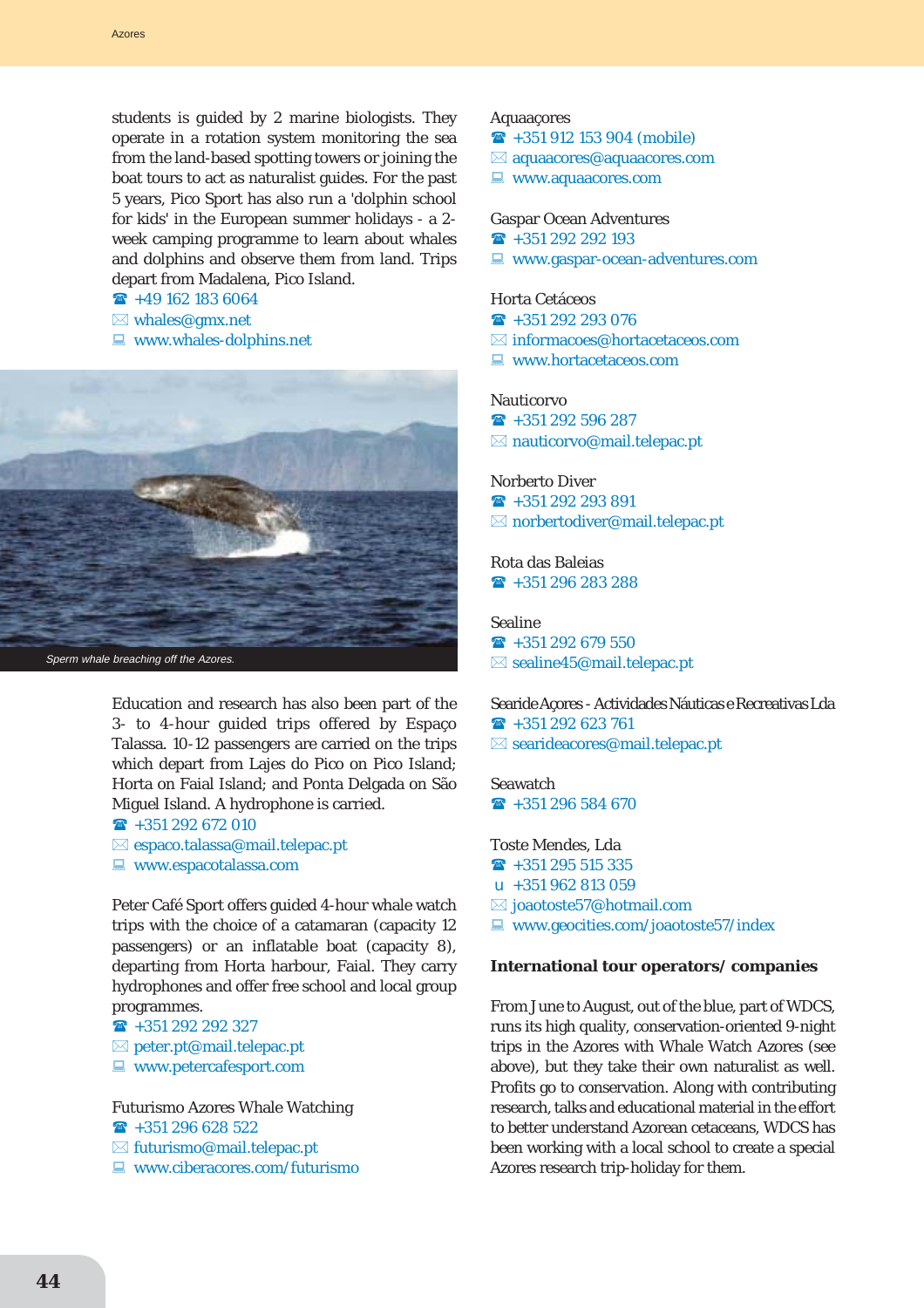$\rightarrow$  +44 1249 449 500 (within the UK: 0870 870 0027)  $\boxtimes$  bluetravel@wdcs.org  $\blacksquare$  www.wdcs.org/outoftheblue

The People's Trust for Endangered Species offers tours with Whale Watch Azores.  $\boxtimes$  enquiries@ptes.org

 $\blacksquare$  www.ptes.org

Whalespot, part of the Discover the World group, has 7-day sperm and other whale watching out of Pico Island, with departures from June to September, starting at £364 (EUR 525). The tours are naturalist-led and can be booked either from the boat departure point in the Azores or from the UK.

- $\rightarrow$  +44 1737 218 800
- $\boxtimes$  sales@whalespot.co.uk
- $\Box$  www.whalespot.com www.discover-the-world.co.uk

Kon-Tiki Tours offers whale watch tours through Futurismo.

 $\rightarrow$  +358 9 621 2525

 $\boxtimes$  kontiki@kontiki.fi

 $\Box$  www.kontiki.fi

Arcatour SA (Switzerland)  $\boxtimes$  arcatour@arcatour.ch

 $\Box$  www.arcatour.ch

Naturetrek offers guided, multi-day package trips focusing on nature and culture and follows a 'responsible tourism' policy.

 $\rightarrow$  +44 1962 733 051

- $\boxtimes$  info@naturetrek.co.uk
- $\Box$  www.naturetrek.co.uk



Searching for whales from a vigia on the Azores.

Explore Worldwide, which specialises in trekking, adventure and wildlife tours, offers 14-day walking trips, from May to September, covering various islands in the Azores with some whale watching.  $\rightarrow$  +44 1252 760 000

 $\blacksquare$  www.exploreworldwide.com

WildWings offers tours to the Azores in early August with Whale Watch Azores (see above).

- $\rightarrow$  +44 1179 658 333
- $\boxtimes$  wildinfo@wildwings.co.uk

 $\Box$  www.wildwings.co.uk

Whaqua, The Dolphin Experience, based in Germany, hosts week-long 'dolphin camps' to the Azores.

- $\rightarrow$  +49 471 941 8857
- $\boxtimes$  the-dolphin-experience@freenet.de
- $\blacksquare$  www.the-dolphin-experience.de

Colibri Umweltreisen (Germany)

- $\rightarrow$  +49 30 2839 0232
- $\boxtimes$  info@colibri-berlin.de
- $\blacksquare$  www.colibri-umweltreisen.de

Abenteuerteam.com (Germany)

- $\rightarrow$  +49 251 1445952
- $\boxtimes$  info@abenteuerteam.com
- $\Box$  www.abenteuerteam.com

#### **Lookouts and marine centres**

**the Conduct On Pico and Faial, various 'vigias', the lookouts** originally used by whalers to find the whales, have been restored by individual whale watch companies and are now used by the operators to spot whales; visiting whale watchers can watch from the vigias of the company they travel with.

**14 One vigia in Lajes on Pico, Vigia da Queimada,** is available for the use of tourists.

 $\triangle$  The national whaling museum is on the island of Pico.

Museu do Pico: Museu dos Baleeiros  $\rightarrow$  +351 292 672 276  $\boxtimes$  museupico@mail.telepac.pt

 $\triangle$  The MARE Project in the Azores is going to develop an interpretation centre in Faial that focuses on marine conservation with some emphasis on cetaceans.

 $\Box$  www.horta.uac.pt/projectos/life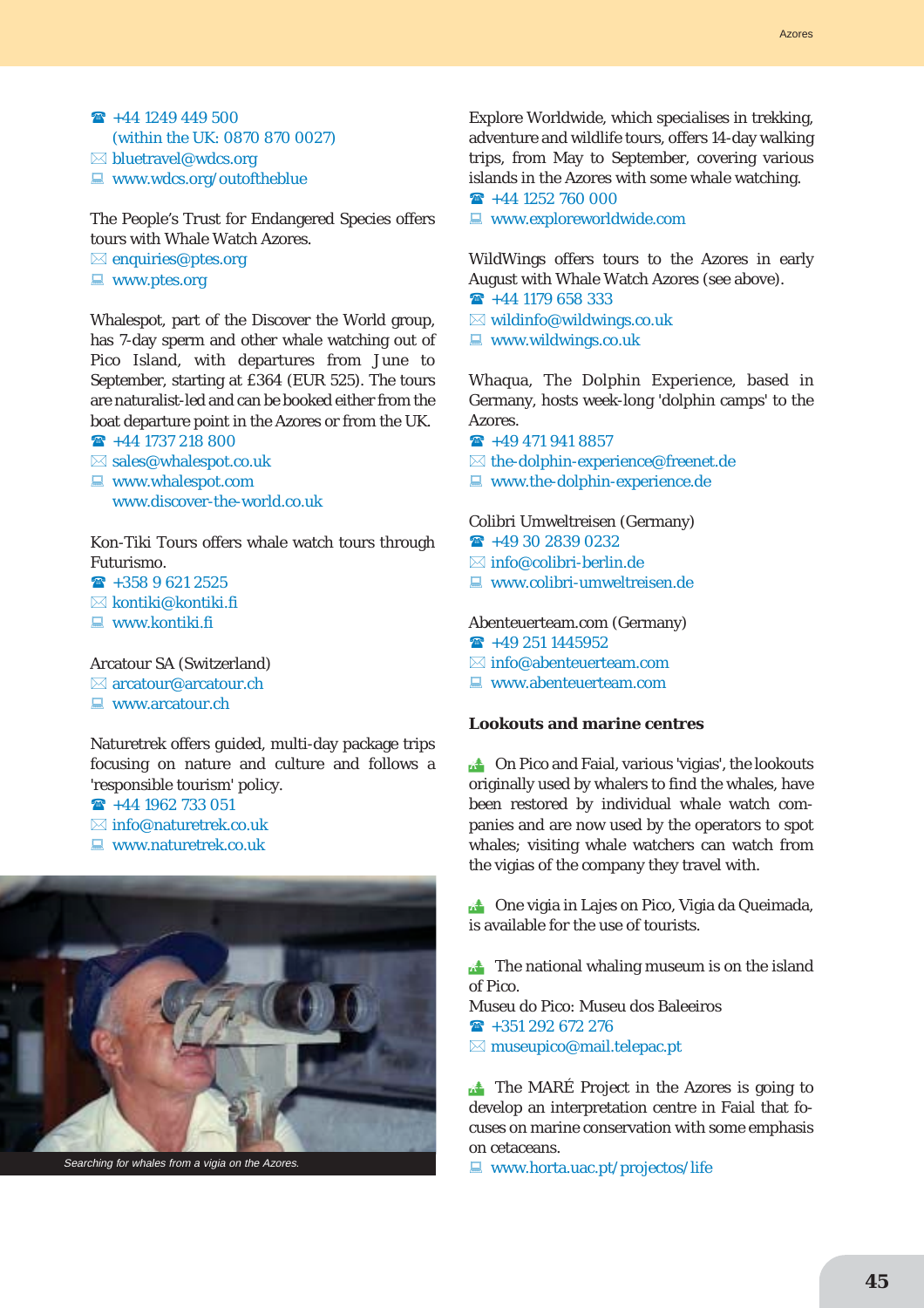# **Special attractions, events, cetacean hotlines, and other information**

In Lajes, on Pico, it is possible to take a marked 3 hour walk designed for whale watchers, which includes the Vigia da Queimada, the whaling museum, the old whalers' boat house and the whaling factory.

A biennial whale festival and conference promoting whale research and education, features whale watch trips, international speakers, workshops and events. The next one is autumn 2003. For more information, see:

www.virtualazores.com/baleias/en/default.html

Whale watch regulations, recently formulated, can be accessed at www.horta.uac.pt/species/Cetacea/Disclaimer.htm

There is no hotline for cetacean sightings but strandings can be reported to Rede de Arrojamento de Cetáceos dos Açores (RACA), Universidade dos Açores - Departamento de Oceonagrafia e Pescas, Horta Faial, Azores, Portugal

 $\rightarrow$  +351 292 292 988

Some operators in the Azores take participants to swim with whales. Please note that swimming with whales is illegal in Azorean waters, though it is permissible to swim with dolphins. WDCS, among other groups, does not encourage people to swim with any species of cetacean.



**GIBRALTAR** (UK)



In this British colony and outpost at the southern tip of Spain, dolphin watching began in 1980 when an ex-fisherman

found that common, striped, and sometimes bottlenose dolphins could be seen within a couple hours of port. The company, Dolphin Safari, is still going today. Dolphin watch regulations were drawn up several years ago. Some operators follow them but they are not enforced.

### **Whale and dolphin watch tours**

Dolphin Safari, the first Gibraltar whale watch company, offers some commentaries on its tours and has a glass-bottom viewing chamber on the boat.

- $\bullet$  +350 71914
- $\boxtimes$  dolphin@gibnet.gi
- $\Box$  www.dolphinsafari.gi

#### Dolphin Explorer

- $\textbf{R}$  +350 76378
- $\boxtimes$  dolpexplor@gibnynex.gi
- $\blacksquare$  www.dolphinexplorer.co.uk

Nautilus IV, Dolphin Bay Ltd  $\textbf{R}$  +350 73400

Dolphin Discovery Cruises  $\rightarrow$  +350 47333

Dolphin World  $\textbf{R}$  +350 5448 1000

Jolly Joevan  $\textbf{R}$  +350 74430

The Helping Hand (uses the 10 m Nimo)

- $\bullet$  +350 73719
- $\boxtimes$  helpinghand@gibnet.gi
- $\Box$  www.gibraltar.gi/helpinghand. (For calls to all Gibraltar numbers from Spain, substitute 9567 for 350.)

#### **International tour operators/ companies**

Whalespot, part of the Discover the World group, offers 4-day dolphin watching out of Marina Bay, Gibraltar, from May to October. The boat operator acts as a guide. The trips can be booked either from the UK or joined in Gibraltar.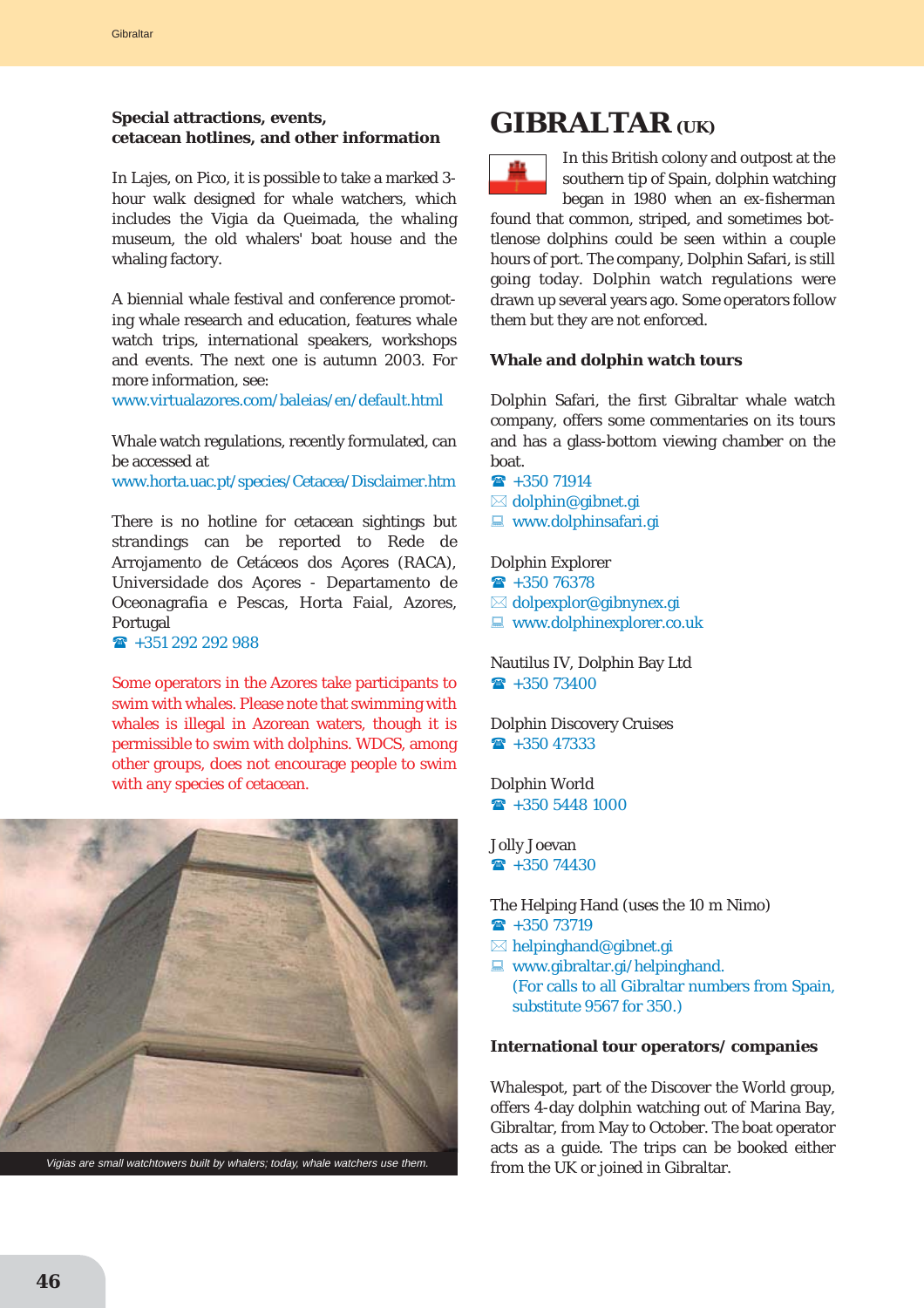### $\rightarrow$  +44 1737 218 800  $\boxtimes$  sales@whalespot.co.uk  $\Box$  www.whalespot.com www.discover-the-world.co.uk

Whaqua, The Dolphin Experience, based in Germany, offers week-long 'dolphin camps' to Gibraltar in June and August.

 $\rightarrow$  +49 471 9418857

- $\boxtimes$  the-dolphin-experience@freenet.de
- $\blacksquare$  www.the-dolphin-experience.de

#### **Lookouts and marine centres**

**Europa Point, at the southern tip of Gibraltar, is** a 15 m cliff overlooking a tide rip near the Mediterranean entrance to the Strait of Gibraltar. Most days, a pod of common dolphins will come in at some point to feed in the tide rip. About once a month, bottlenose dolphins appear. Some years, the spouts of young fin whales can be seen. However, in moderate to rough seas or if visibility is impaired by fog, the dolphins are impossible to see.

### **Special attractions, events, cetacean hotlines, and other information**

Cetacean sightings and strandings should be reported to the Spanish Cetacean Society.

- $\rightarrow$  +34 918 565 429
- $\boxtimes$  sec@cetaceos.com
- $\Box$  www.cetaceos.com

Some operators in Gibraltar take participants to swim with dolphins although it is against local guidelines. WDCS, among other groups, does not encourage people to swim with any species of cetacean.



# **SPAIN (Reino de España)**



Spain has at least 5 distinct regions for whale watching:

In the Bay of Biscay, from Gijón to San Sebastián, regular inshore sightings are made of common, striped and bottlenose dolphins, with offshore sightings of Risso's dolphins, orcas, and minke, fin, sperm, long-finned pilot and various beaked whales. (See Bay of Biscay bonanza, p. 42).

In Galicia (north-west Spain), bottlenose dolphins have been followed for more than a decade by researchers. Farther offshore, they also sometimes see striped, common, and Risso's dolphins, as well as minke, fin and long-finned pilot whales. Occasionally, they also see false killer whales, orcas, harbour porpoises, and Cuvier's beaked whales. However, these cetacean and other marine animals are being affected by the large coastal oil spill of 2002.

Out of Cádiz and Tarifa, on the Strait of Gibraltar, in south-west Spain, bottlenose, common and striped dolphins and pilot whales can be seen yearround. Sperm whales (April-July) and orcas (mainly July and August) can also be found, as well as sometimes fin whales (especially early summer).

The near-shore waters of the Alboran and western Mediterranean seas, from the Costa del Sol to the Costa Blanca, have some of the best areas in the Mediterranean for dolphins, particularly just east of the Strait of Gibraltar. Inshore, common, striped, and bottlenose dolphins can be seen, with Risso's dolphins, long-finned pilot, fin and sperm whales offshore.

From the Golfo de Valencia to the Costa Brava, including the Balearic Islands (Baleares), are additional possibilities for cetacean tourism. There are common, striped and bottlenose dolphins inshore, with longfinned pilot, fin and sperm whales offshore.

Regulations have been formulated for Spain, particularly to address the problems in the Strait of Gibraltar with the rapidly-growing whale watch industry and the background presence of considerable shipping, marine tourism, and fishing boat traffic.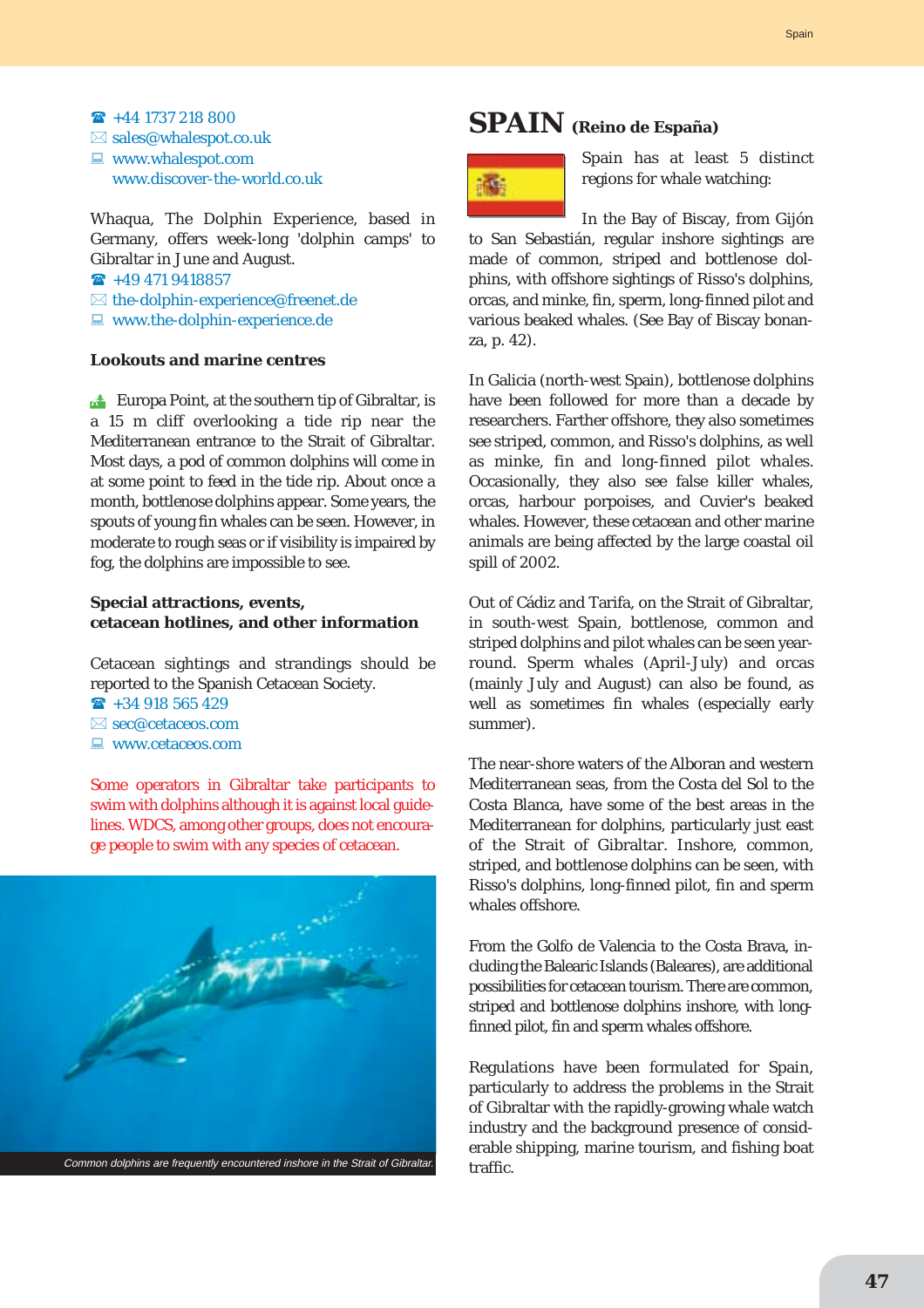#### **Whale and dolphin watch tours**

The research group CIRCE invites volunteers to help with orca and other cetacean research in the Strait of Gibraltar with 12-day stints from mid-July to mid-September. CIRCE (Conservación, Información y Estudio de Cetáceos - Conservation, Information and Research into Cetaceans). Cost is EUR 1,000 (not including accommodation and meals, except lunch). Besides orcas, CIRCE works with sperm, fin, and pilot whales, as well as bottlenose dolphins.

■ & ■ +34 956 679 181  $\boxtimes$  neus\_perez@terra.es  $\Box$  www.circe-asso.org



In Tarifa, west of Gibraltar, a Swiss group, FIRMM (Foundation for Information and Research on Marine Mammals), offers day trips as well as weeklong courses in marine mammals, in German, from April to October. They also do public education programmes in the schools and with local people, and have regular whale watch 'tourist' day trips, suitable for families, with briefings in 5 languages about Gibraltar Strait and the marine wildlife, focusing on whales and dolphins. On all cruises, they record sightings of animals, with number, behaviour, tide, weather and GPS position. The weeklong courses include land-based lectures about biology and threats to cetaceans, as well as trips to see them; cost is EUR 310 per person. The 2- 2 ½ hour boat trip uses a 12 m boat and costs EUR 27, with reduced rates for children.

 $\rightarrow$  +34 956 627 008 (Swiss offseason  $\mathbf{F} + 41 1 700 1521$ )

- $\boxtimes$  firmm98@aol.com
- $\blacksquare$  www.firmm.org

In Tarifa, Turmares operates year round with 2 boats carrying up to 12 and 200 persons. They have naturalists on every trip and contribute their cetacean sightings and other observations to the Spanish Cetacean Society and the research group CIRCE.

 $\boxtimes$  turmares@turmares.com, info@turmares.com  $\Box$  www.turmares.com

Whale Watch España is a non-profit association, based in Tarifa, which conducts educational trips with a good research background, and is careful around the whales. From April through July, it offers 2-hour trips to see dolphins and pilot whales. It is sometimes possible to find sperm whales, too. In July and August, 3-hour trips take people to see orcas. In September and October, more whales and dolphins can be seen with their new young of the year. Tours start at EUR 27 with reduced prices for children.

 $\hat{ }$  +34 639 476 544, +34 956 682 247  $\blacksquare$  www.whalewatchtarifa.com

Also in Tarifa, Mar de Ballenas has 2 boats, capacity 10 and 39, and focuses on dolphin trips of 2 ½ hours. In summer, special orca trips are organised which take 4 hours.

- $\rightarrow$  +34 956 682 253  $\boxtimes$  seaofwhales@nostracom.com mardeballenas@nostracom.com
- $\Box$  www.nostracom.com/seaofwhales

In La Línea, near the Gibraltar border, Dolphin Bay Cruises operates mainly to take short trips to see the dolphins  $(1 \frac{1}{2})$  hours to day trips). Boat departs from Puerto de Poniente, La Línea. The large boat carries up to 103 passengers and a small boat carries up to 26 passengers. Offered yearround except at Christmas. All sightings are logged and a naturalist guide is present.

- $\rightarrow$  +34 956 173 537
- $\boxtimes$  dolphin\_safari@yahoo.co.uk
- $\Box$  www.dolphinsafarispain.com

Since 1990, the Alnitak research group has brought groups of volunteers and students to do environmental investigations in the Mediterranean Sea using the historic 18 m ketch, Toftevaag. Since 1999, programmes have been sponsored through Earthwatch. For information about future programmes, contact Alnitak.

 $\rightarrow$  +34 619 108 797

- $\boxtimes$  alnitak@cetaceos.com
- $\Box$  www.geocities.com/tofte2000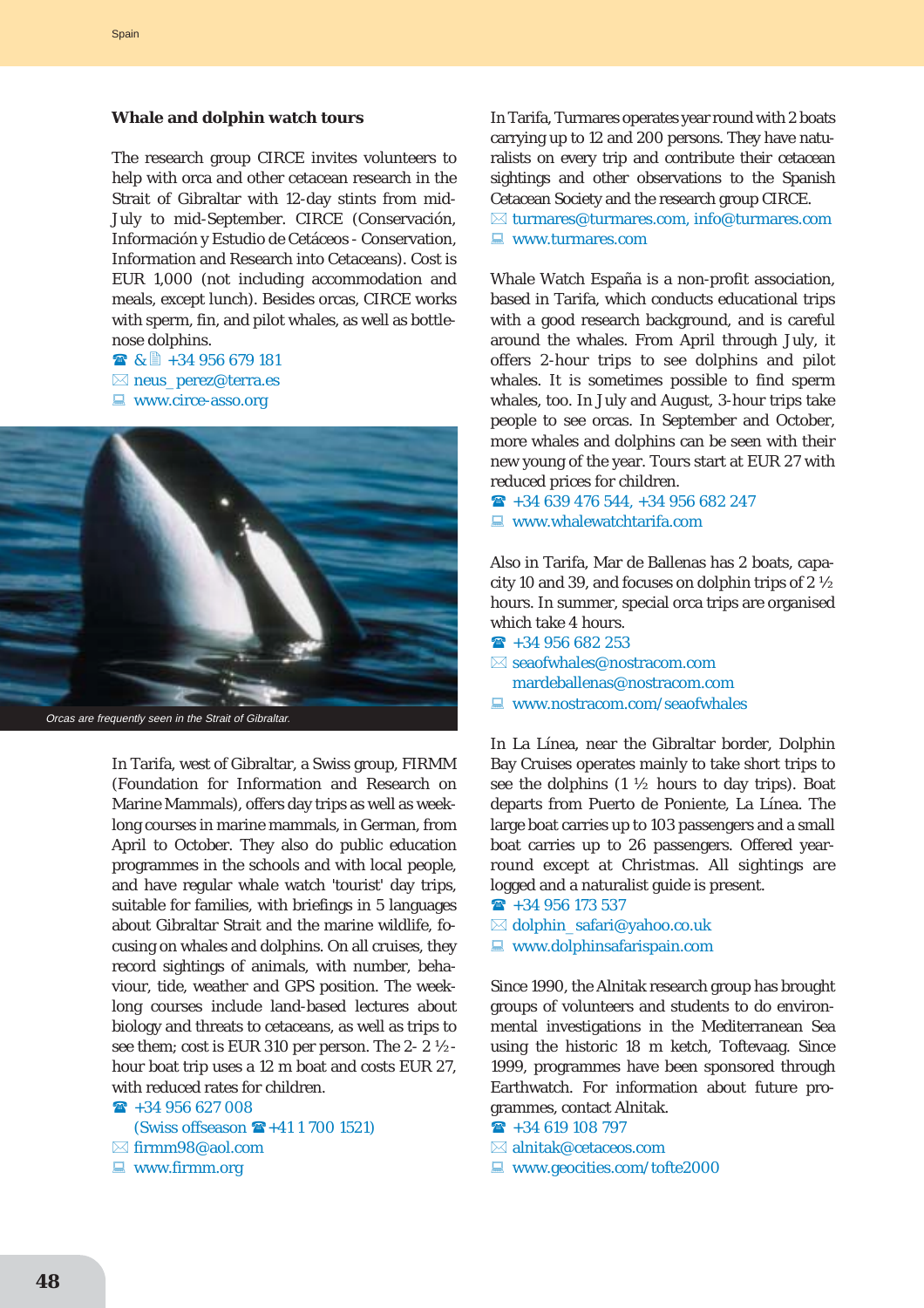#### **Ferries**

Ferries crossing the deep waters of the Bay of Biscay allow for the possibility of seeing a wide variety of whales and dolphins. See also 'Bay of Biscay bonanza', above, for naturalist and researcher-led tours across the Bay of Biscay to England. To arrange your own trip from Santander, Spain, to Plymouth, England, contact Brittany Ferries.

 $\Box$  www.brittanyferries.com

For trips aboard the P&O ferry from Bilbao, Spain, to Portsmouth, England, contact P&O.  $\blacksquare$  www.poportsmouth.com

#### **International tour operators/ companies**

Naturetrek has guided, multi-day package trips focusing on nature and culture and follows a 'responsible tourism' policy. It offers weekend, week and 11-day cruises and land-based trips that include some cetacean watching in the Bay of Biscay.  $\hat{ }$  +44 1962 733 051

 $\boxtimes$  info@naturetrek.co.uk

 $\blacksquare$  www.naturetrek.co.uk

WildWings tours across the Bay of Biscay, landand boat-based in August and early September, cost £199 (EUR 287). This is a ferry-based tour with excellent cetacean naturalists.

 $\rightarrow$  +44 1179 658 333

- $\boxtimes$  wildinfo@wildwings.co.uk
- $\Box$  www.wildwings.co.uk

The People's Trust for Endangered Species is planning guided Bay of Biscay tours.

 $\boxtimes$  enquiries@ptes.org  $\blacksquare$  www.ptes.org

#### **Lookouts and marine centres**

**From Punta del Carnero, at the western end of** the Bahía de Algeciras, at the Mediterranean entrance to the Strait of Gibraltar, there is a good lookout over the straight toward Ceuta, the Spanish territory bordering Morocco across the strait in Africa. There is the chance to see various dolphins as well as possibly fin and sperm whales. Nearby is an old whaling factory, as whaling was formerly done from this point.

From the castle in Tarifa, it is possible to look out over the Strait of Gibraltar at its narrowest point. Both fin whales and sperm whales have been seen passing through the Strait, sometimes fairly close to shore.

At Barbate, orcas often come close to shore while the fishing nets are taking red tuna from April through June.

### **Special attractions, events, cetacean hotlines, and other information**

Cetacean sightings and strandings should be reported to the Spanish Cetacean Society.

 $\rightarrow$  +34 918 565 429

 $\boxtimes$  sec@cetaceos.com

 $\Box$  www.cetaceos.com

# **CANARY ISLANDS**

**(Islas Canarías)** (Spain)



Some 500+ short-finned pilot whales as well as bottlenose dolphins resident to the waters off south Tenerife have made

this one of the world centres for whale watching. However, few of the hundreds of thousands who go whale watching from Tenerife each year realise that an abundance of other whale and dolphin species are found throughout these waters, just offshore - sperm whales, rare beaked whales, various tropical dolphins. This is also one of the few places in the world where whale watching is truly year-round. With some notable exceptions, the overall standard of whale watching, however, has been low with a lack of understanding about the potential impact on the animals as well as too few educational, scientific and conservation benefits for the community and for the visiting whale watchers. Regulations and some enforcement are now in place and things are improving, but more boats need to carry naturalist guides if Canary Islands whale watching is to meet the standards set in other parts of Europe. You can do your part by asking any operator, before you book the tour, if they carry a qualified naturalist guide.

#### **Whale and dolphin watch tours**

#### **La Gomera**

Half-day trips are offered aboard open Canarian fishing boats and a steel ketch for 5 to 11 passengers. Club de Mar carries biologists, while the cap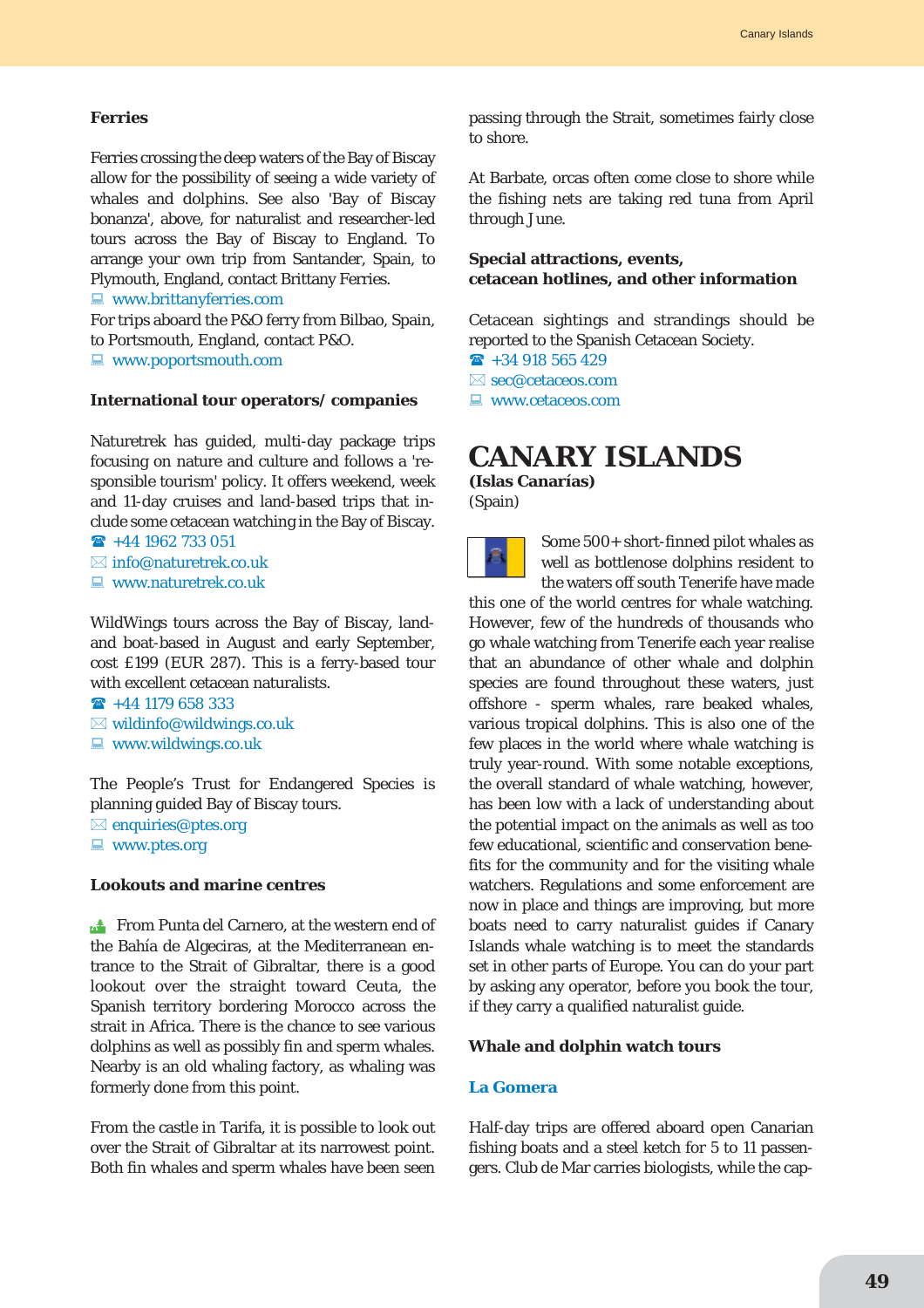tain acts as the guide. The pilot whales, Atlantic spotted and bottlenose dolphins are regularly seen, with the chance of common, striped and rough-toothed dolphins, beaked whales and, sometimes, large baleen whales.

 $\rightarrow$  +34 922 805 759  $\boxtimes$  gomeranews@arrakis.es

MEER, a German research and conservation group based in La Gomera, offers practical courses on behavioural biology of cetaceans for students and interested public for 2 months of the year. The group works with the local La Gomera operator, Club de Mar, in Valle Gran Rey (see above).

■ & ■ +49 30 8507 8755  $\boxtimes$  meer@infocanarias.com  $\blacksquare$  www.M-E-E-R.org

### **Lanzarote**

Tropical Delfin SL  $\rightarrow$  +34 928 512 323  $\boxtimes$  info@bluedelfin.com

# **La Palma**

Charter Maria, SL  $\rightarrow$  +34 609 531 376

# **Tenerife**

The 'Nostramo Group' has guided 3- to 4-hour trips out of Puerto Colón, Tenerife, on a choice of 3 large boats, including a catamaran with underwater viewing ports to see the whales and dolphins underwater.

 $\rightarrow$  +34 922 750 085

- $\boxtimes$  info@tenerifedolphin.com
- $\blacksquare$  www.tenerifedolphin.com



Atlántida Submarine SL  $\rightarrow$  +34 922 715 080

Blue Sea Cruiser SL  $\rightarrow$  +34 922 860 671

Exp. Blue Sea Cruiser SL  $\rightarrow$  +34 922 862 411

CB Excursiones Los Gigantes  $\hat{ }$  +34 922 860 671

Chartemar Tenerife SL  $\rightarrow$  +34 922 714 459

Eden Charter Sailing SL  $\hat{ }$  +34 660 452 045

Ensueño de Mar SL  $\rightarrow$  +34 922 862 120

European Waves SL  $\rightarrow$  +34 922 719 603

Fun y Gestión SL  $\rightarrow$  +34 922 714 459

Funbird de Gestión SL  $\rightarrow$  +34 922 715 780

Heiko Emer Kuschnik - Katrin  $\hat{ }$  +34 922 861 479

Jaime Ricardo Vergara Delgado - Travelin' Lady  $\rightarrow$  +34 922 798 015

José Antonio Hernández Martin - Bonadea II  $\hat{ }$  +34 922 794 638

Mare Nostrum Resort SL  $\rightarrow$  +34 922 757 549

Marítima Acantilados, trips with Nashira Uno from Los Gigantes.

 $\hat{ }$  +34 922 861 918

- $\boxtimes$  nashira@teleline.es
- $\Box$  www.losgigantes.com/nashira.htm

Marítima Ludomar SL  $\rightarrow$  +34 922 795 264

Nautisport SL  $\rightarrow$  +34 922 751 576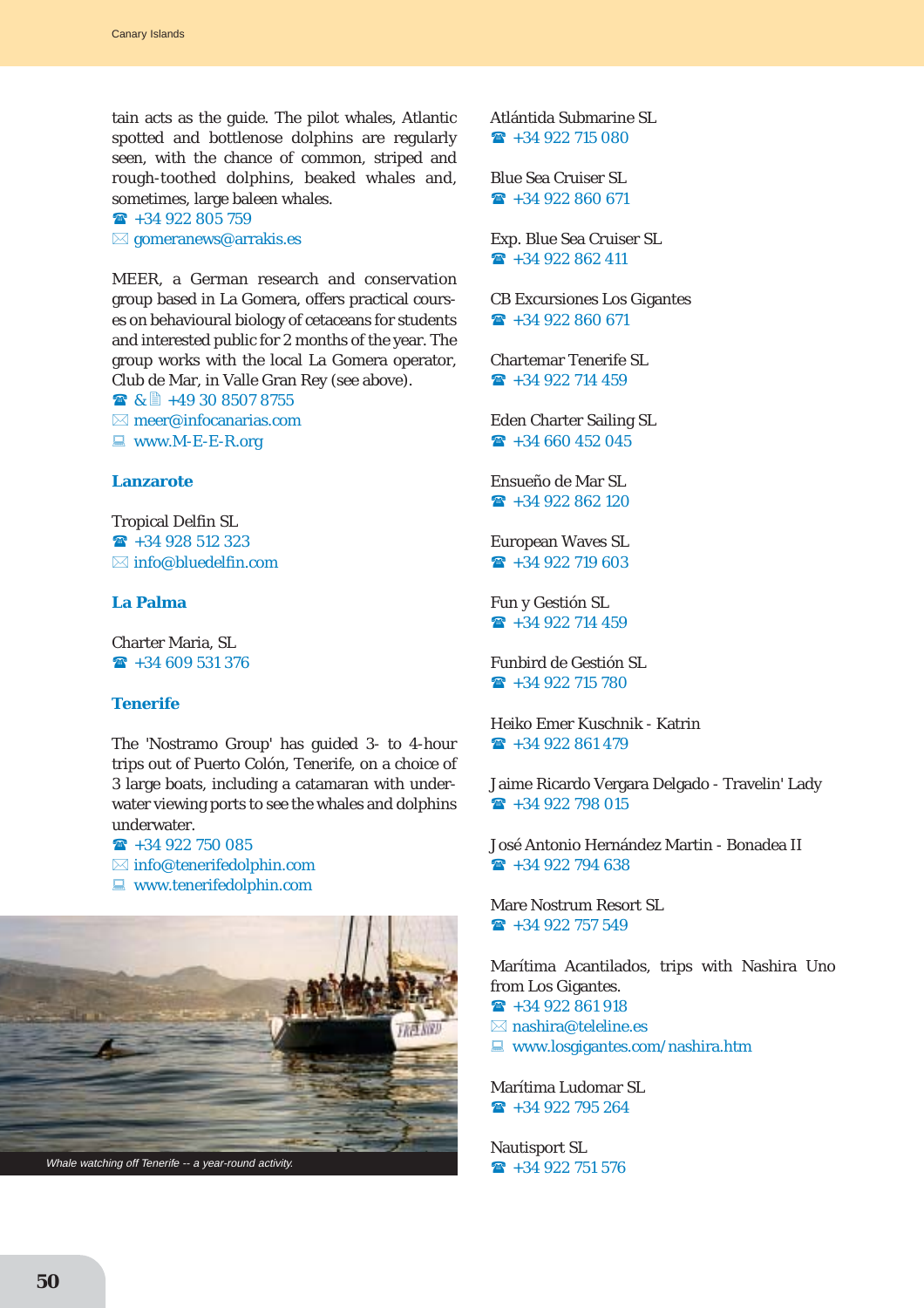Naviera Mar de Ons, SL  $\rightarrow$  +34 922 751 576

Promotora Avanti, SA  $\rightarrow$  +34 922 732 488

Puerto Costa SL  $\rightarrow$  +34 922 212 627

Sea Quest 99 SL  $\hat{ }$  +34 922 712 095  $\boxtimes$  seaquest@fastnetspain.net

Vision Submarine SL  $\rightarrow$  +34 922 752 416

Whales Sea, SL  $\rightarrow$  +34 922 751 576

#### **International tour operators/ companies**

TUI works with the La Gomera research trips established by MEER e.V. to bring participants from Germany. TUI and MEER have also jointly produced a brochure on sustainable whale watching for prospective whale watchers.

 $\rightarrow$  +49 511 5662202 ■ +49 511 5662222

 $\boxtimes$  andreas.koch@tui.de

 $\Box$  www.tui-umwelt.com

Sailing cruises around La Gomera in April and May, aboard a 13 m yacht, feature whale and dolphin encounters, including sperm and pilot whales, orcas, and various beaked whales and dolphins. These week-long trips are offered by the experienced, wildlife-friendly Oceanus, who formerly operated the Marguerite Explorer. Departs from La Gomera.

 $\rightarrow$  +44 1273 321 432

- $\boxtimes$  info@oceanus.uk.com
- $\Box$  www.oceanus.uk.com

Naturetrek offers guided, multi-day package trips focusing on nature and culture and follows a 'responsible tourism' policy.

 $\rightarrow$  +44 1962 733 051

- $\boxtimes$  info@naturetrek.co.uk
- $\Box$  www.naturetrek.co.uk

La Gomera research study trips in March and April focusing on human-cetacean interactions are also being marketed through Ecovolunteers. 77% of

what the participants pay goes directly to the project. The Ecovolunteer programme is directly available in the following countries: Belgium, Brazil, Germany, Spain, Italy, Hungary, Mongolia, the Netherlands, Austria, Russia, Switzerland and United Kingdom. Go to www.ecovolunteer.org and choose 'agents'.

 $\blacksquare$  www.ecovolunteer.org

Whaqua, The Dolphin Experience, based in Germany, offers 'dolphin camps' on La Gomera, working with MEER.

- $\textbf{R}$  +49 471 9418857
- $\boxtimes$  the-dolphin-experience@freenet.de
- $\blacksquare$  www.the-dolphin-experience.de

Wellenreiter Reisen offers dolphin watching out of La Gomera.

- $\rightarrow$  +34 922 805 717
- $\boxtimes$  info@wellenreiterreisen.de
- $\blacksquare$  www.wellenreiterreisen.de www.dolphinclick.de

Colibri Umweltreisen (Germany)

- $\rightarrow$  +49 30 2839 0232
- $\boxtimes$  info@colibri-berlin.de
- $\blacksquare$  www.colibri-umweltreisen.de

Abenteuerteam.com (Germany)

- $\rightarrow$  +49 251 144 5952
- $\boxtimes$  info@abenteuerteam.com
- $\Box$  www.abenteuerteam.com

### **Special attractions, events, cetacean hotlines, and other information**

Cetacean sightings and strandings should be reported to the Spanish Cetacean Society.  $\rightarrow$  +34 918 565 429

 $\boxtimes$  sec@cetaceos.com

- $\Box$  www.cetaceos.com
- 

Resident pilot whales are the main species attracting whale watchers in the Canary Islands.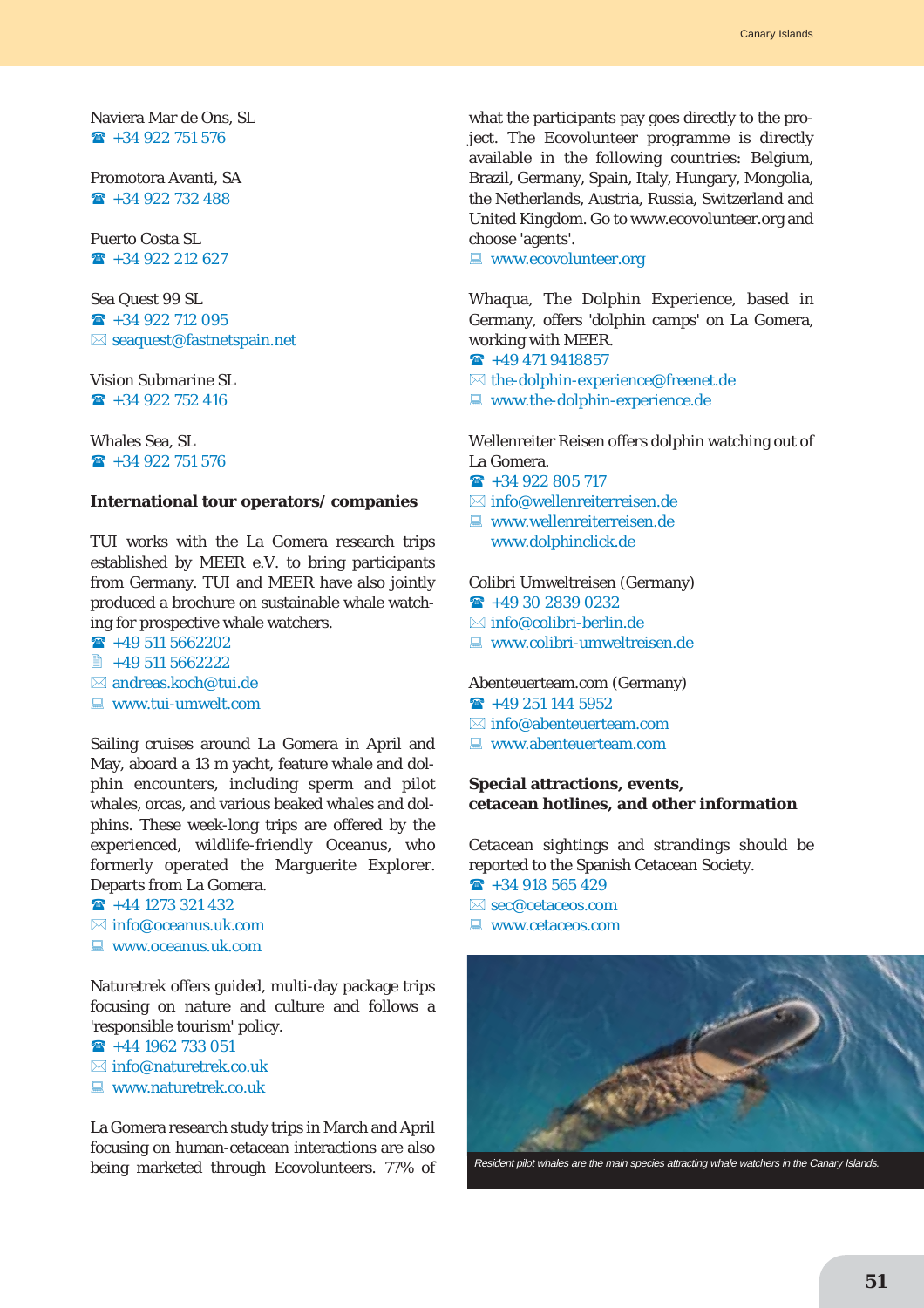The UK-based Atlantic Whale Foundation has worked closely with several operators in Tenerife to establish the Confederation of Whale Watching Boats of Tenerife. Through the confederation, the foundation promotes ethical whale watching and various other educational, research and conservation initiatives. It also sponsors the European Festival of the Whale which is held every July and August in Tenerife and includes parades, a world music concert, children's workshops, exhibitions, a cetacean conference and other activities. For information on whale watching in Tenerife, on participating in the European Festival of the Whale, on volunteering (yearround, minimum 2 weeks) and on assisting in various research projects, see the contact details below.

 $\boxtimes$  edb@huron.ac.uk  $\blacksquare$  www.whalefoundation.org.uk

On La Gomera, the research and conservation group MEER organises film and slide shows, lectures and other public events in Valle Gran Rey. They also help educate skippers of the whale watch tours.

 $\bullet$  &  $\uparrow$  +49 30 8507 8755  $\boxtimes$  meer@infocanarias.com  $\blacksquare$  www.M-E-E-R.org

Some operators in the Canary Islands take participants to swim with pilot whales and dolphins. WDCS, among other groups, does not encourage people to swim with any species of cetacean.

# **FRANCE (République Française)**



Bottlenose dolphins and harbour porpoises are found along the Brittany and Normandy coasts. Off the Atlantic coast of France,

the Bay of Biscay has a wide variety of cetaceans (see Spain). In the Mediterranean Sea in general and specifically in the Pelagos Mediterranean Sanctuary for Cetaceans in the waters of France, Monaco and Italy - bottlenose and striped dolphins can be seen reliably, sometimes close to shore, while farther out, fin, sperm, and longfinned pilot whales as well as Risso's and shortbeaked common dolphins can be seen fairly reliably. It is also possible to see Cuvier's beaked whales. Bottlenose dolphin sightings are also possible around Corsica.

# **Whale and dolphin watch tours**

The 'Whale and Dolphin Monitoring Project' is a Swiss research project to study the cetaceans off the Côte d'Azur and in the Pelagos Mediterranean Sanctuary for Cetaceans. The week-long cruises, which depart from St Raphaël on a 14 m sailing vessel, are open to 6 ecovolunteers per week from June to early August. Fee is CHF 1'500 (EUR 996) including all food and accommodation but exclusive of travel to the port. Main language on board is German. These cruises offer the interested public a chance to encounter cetaceans in their natural environment as well as to do something practical for cetacean conservation.

ASMS (Marine Mammal Protection) (Switzerland)  $\hat{ }$  +41 17 806 688

 $\boxtimes$  si.frey@bluewin.ch

 $\Box$  www.asms-swiss.org, www.swisswhales.org

'The Whales of the Mediterranean' is a programme giving ecovolunteers a chance to work with researchers from the Swiss Cetacean Society (SCS) on their study of the fin whale and other species in the Pelagos Mediterranean Sanctuary for Cetaceans. The study is a collaboration of French, Italian and other researchers. Nine 6-day stages are offered from late June through late August, with 4 to 6 ecovolunteers per stage. Data collection is supervised by specialised naturalists who work with established scientists at various Mediterranean research institutes. Trips depart Port de Saint-Mandrier (Toulon). Participants should speak French. Cost is CHF 1'100 (EUR 760).

 $\hat{ }$  +41 76 403 2114

 $\boxtimes$  cetacean@ip-worldcom.ch  $\Box$  www.oenology.ch/scs

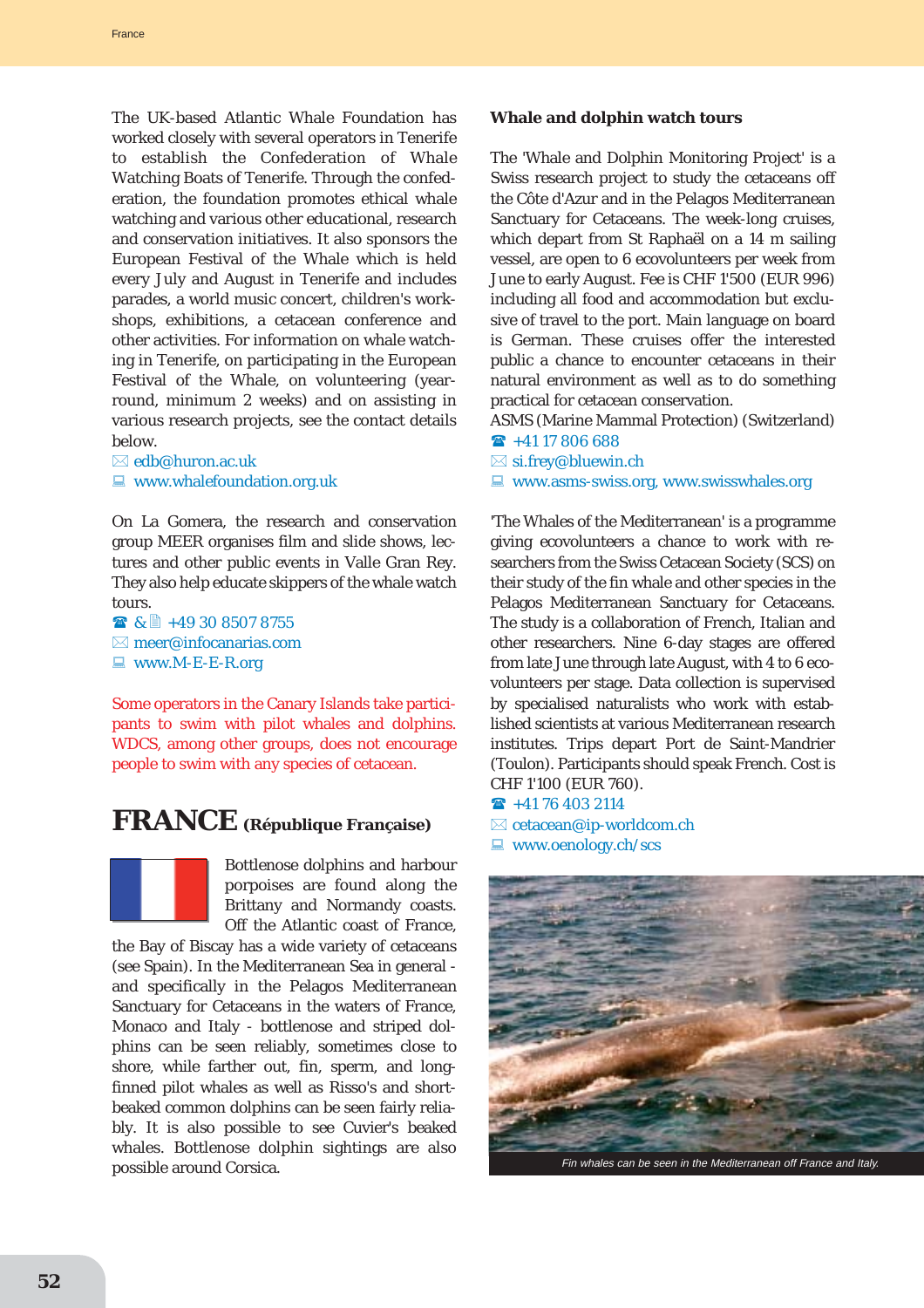The Swiss Cetacean Society (see above), also offers 6-day Côte d'Azur - Ligurian Sea sailing camps from late June to early July for 14- to 18 year-old French-speaking youths. The objective of 'Camp Mer SCS' is to study cetaceans as part of their environment in the Mediterranean, including an analysis of the methods of acquiring knowledge, the importance of scientific rigour, and the crucial impact of pollution and other human actions on the environment. As the organisers say, this is not a whale and dolphin watching safari but a chance to learn more about marine animals and to respect and admire them. Trips depart on the 25 m sailboat Jean-Dominique from Port de Saint-Mandrier (Toulon). Cost is CHF 1'100 (EUR 760).

 $\hat{ }$  +41 76 403 2114

- $\boxtimes$  cetacean@ip-worldcom.ch
- $\Box$  www.oenology.ch/scs

Cetus has set up 4 different kinds of programmes for families and children between early July and late August aboard a 14 m sailboat. The trips focus on teaching respect for cetaceans and all the marine environment. The trips last 3, 4 or 6 days. Trips are open to families, including children of various ages down to 1-3 years old. Adult price is EUR 100 per day, about half price for children. The ship carries field guides as well as a hydrophone for some trips.

 $\boxtimes$  cetus@association-cetus.com  $\Box$  www.association-cetus.com

Association Ophrys, a new conservation and scientific group at the University of Montpellier in France is developing a programme of whale watch trips for 30-50 people per trip. The 17-hour-long trips travel through the Golfe du Lion. All cetacean sightings and tracks are sent to the CIESM databank.

 $\textbf{R}$  +33 616303883, +33 467592928  $\boxtimes$  aophrys@yahoo.fr ⊠ flarrey@biotope.fr

#### **International tour operators/ companies**

The British-based Atlantic Whale Foundation offers extended sailing trips with a week-long stage in the Mediterranean including Corsica and the Pelagos Mediterranean Sanctuary for Cetaceans.

 $\boxtimes$  edb@huron.ac.uk

 $\Box$  www.whalefoundation.org.uk

#### **Special attractions, events, cetacean hotlines, and other information**

The CIESM Sightings data bank for cetaceans covers the Mediterranean Sea and Black Sea and contains more than 15,000 sightings. CIESM, the International Commission for the Scientific Exploration of the Mediterranean Sea, is a consortium of some 500 scientific institutes and 2500 researchers in 22 countries, with funds from all member states. Dating from 1910, CIESM's goal is to promote marine science for the protection of the Mediterranean Sea and the wellbeing of coastal residents. Along with various publications and activities, it also collects cetacean sightings. For more information about CIESM, see www.ciesm.org. For specific queries about the cetacean database, or to report sightings, contact Pierre Beaubrun, Secretary/ Manager, CIESM Cetacean Databank, Ecole Pratique des Hautes Etudes, Biogéographie et Ecologie des Vertébrés, Université Montpellier 2, Case 94, Place Eugène Bataillon, 34095 Montpellier cedex 5, France.  $\boxtimes$  beaubrun@univ-montp2.fr

Cetacean sightings in the Mediterranean Sea can also be reported to Tethys' Cetacean Sighting Database either on line or by printing out and sending the sighting form provided on the website.  $\Box$  www.tethys.org/index\_e.htm

# **MONACO**



Whale watch trips organised in France and Italy sometimes depart from Monaco to watch fin whales and various dolphins in the sanc-

tuary (see The Pelagos Mediterranean Sanctuary for Cetaceans). Species that can be seen include bottlenose and striped dolphins, sometimes close to shore, while farther from shore are fin, sperm, longfinned pilot and Cuvier's beaked whales as well as Risso's and short-beaked common dolphins.

#### **Whale and dolphin watch tours**

Various French and Italian trips work off Monaco and sometimes use the port (see France, above, and Italy, below).

#### **International tour operators/ companies**

See Italy, below.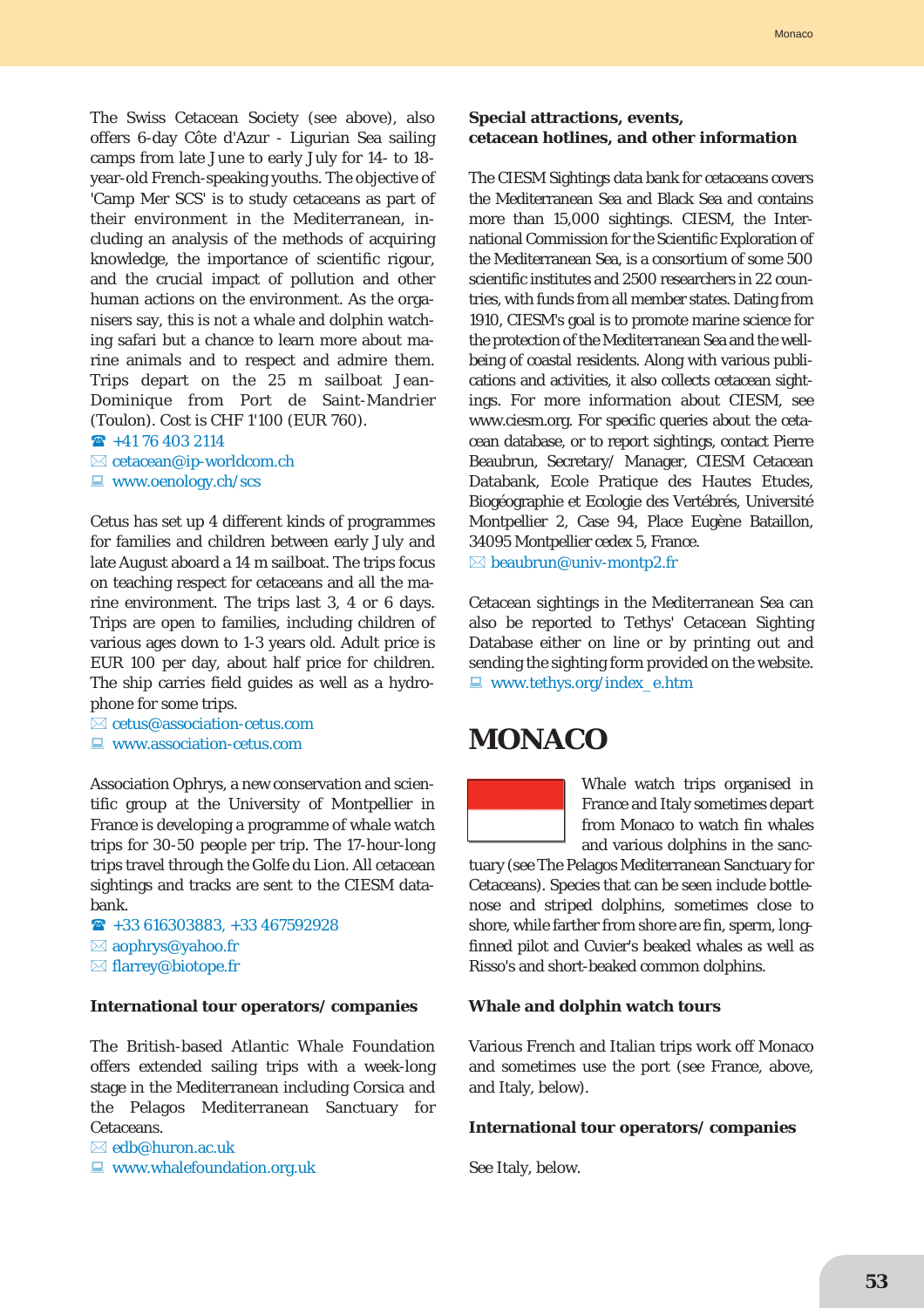# **Special attractions, events, cetacean hotlines, and other information**

Cetacean sightings in the Mediterranean Sea can be reported to Tethys' Cetacean Sighting Database either on line or by printing out and sending the sighting form provided on the website.

 $\Box$  www.tethys.org/index\_e.htm

# **ITALY (Repubblica Italiana)**



With its unique central position protruding into the Mediterranean Sea, and the longest coastline of any southern European country,

Italy is well situated for watching a variety of cetaceans:

From the north-west, the Ligurian Sea has fin, sperm, long-finned pilot and Cuvier's beaked whales, as well as striped, short-beaked common and Risso's dolphins. In the Tyrrhenian Sea are bottlenose dolphins especially in summer, along with striped dolphins, long-finned pilot and fin whales, among others. In the Adriatic Sea, off eastern Italy, are mainly bottlenose dolphins in the northern part and striped and Risso's dolphins in the south. Around Sardinia are resident bottlenose dolphins, along with, offshore, short-beaked common, Risso's and striped dolphins, and fin and sperm whales.

Italian researchers, along with researchers from other Mediterranean countries, have helped formulate whale watch regulations as part of the ACCO-BAMS agreement but the regulations have yet to come into force in Italy.



one of the resident species of the new Pelagos Mediterranean Sanctuary for Cetaceans.

# **Whale and dolphin watch tours**

Working in the Mediterranean since 1987, the Tethys Research Institute has developed a special blend of field study cruise and high-quality marine nature tourism. Participants pay to accompany the scientists and help out on exciting research cruises. These cetacean field-study tours resemble Earthwatch programmes but are less formal and there is more flexibility for individual participants. Tethys field study tours take visitors to the Ligurian Sea as well as to other areas in the Mediterranean. In past years they have also sponsored excursions to study dolphins in Croatia and Greece, and pilot whales in the Canary Islands and various other cetaceans in the Caribbean.

The 'Cetacean Sanctuary Research' course focuses on the various cetaceans of the Ligurian Sea in 2 different habitats. The first is the pelagic area where fin whales are found in summer between the French-Italian coast and Corsica. Here, participants join the Mediterranean Fin Whale Programme which has focused on the ecology and the behaviour of fin whales since 1990. The other habitat is the coastal continental slope area where toothed whales feed on squid and other species. The Squid Loving Odontocete Project (SLOPE) includes assorted mainly squid eaters: the sperm, Cuvier's beaked and long-finned pilot whales, as well as Risso's, short-beaked common and bottlenose dolphins. Project participants are given lectures on cetaceans and marine biology. Together with the researchers, they participate in all field activities, including photo-ID work, sound recording, suction-cup tagging, and sighting shifts day and night; they may also be involved in friendly 'cooking competitions'. If weather conditions are poor, the participants take inland trips and visit local towns and museums including San Remo, and the Monte-Carlo Oceanographic Museum.

 $\rightarrow$  +39 02 72001947  $\boxtimes$  tethys@tethys.org  $\blacksquare$  www.tethys.org

Tethys Research Institute also has 'training courses,' or specialised training workshops, for more serious participants and prospective researchers. The Cetacean Sanctuary Research Workshop is highly recommended for students and those considering a career studying marine mammals but it is not suitable for tourists looking for a casual whale watch trip.

- $\rightarrow$  +39 02 72001947
- $\boxtimes$  tethys@tethys.org
- $\blacksquare$  www.tethys.org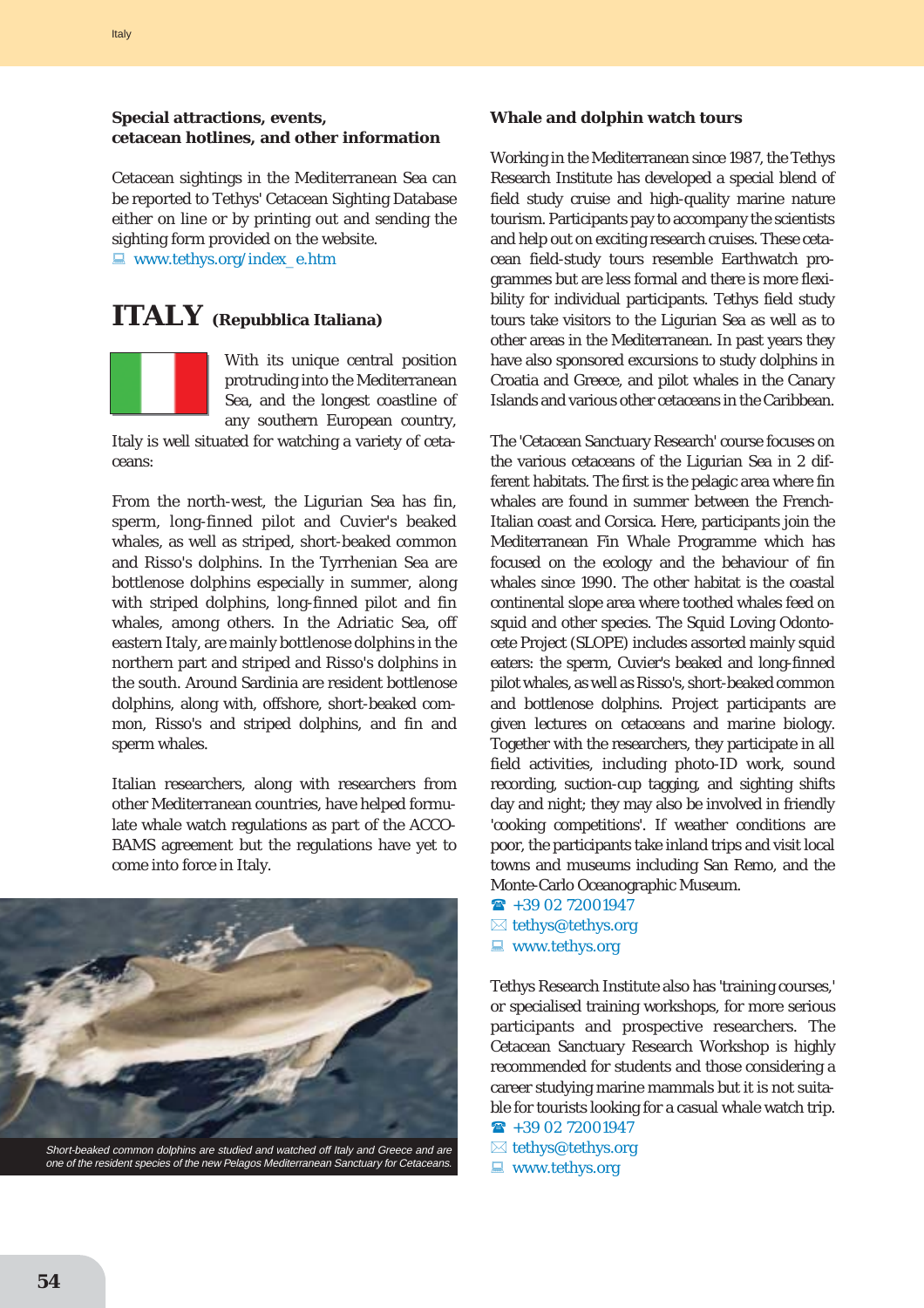The Ischia Dolphin Project is a field course operated by StudioMare in collaboration with Tethys Research Institute around the islands of Ischia and Ventotene and along the deep Cuma Canyon in the Gulf of Napoli and the southern Tyrrhenian Sea. StudioMare is an Italian research and conservation group founded in 1991; since 1997 they have been working on the photo-ID of about 100 resident short-beaked common dolphins. They also have sightings of striped, bottlenose and Risso's dolphins, as well as fin and long-finned pilot whales. Participants learn about cetacean conservation, evolution, ecology, classification and bioacoustics, through a combination of instruction and first-hand experience.

- $\rightarrow$  +39 02 72001947
- $\boxtimes$  tethys@tethys.org
- $\blacksquare$  www.tethys.org

For commercial whale watching, bluWest has used Tethys naturalists and scientists and has been developed to a high standard. Departing from Imperia and Andora, they offer 5-hour trips for up to 200 people to the Ligurian Sea, the Pelagos Mediterranean Sanctuary for Cetaceans. They carry hydrophones.

 $\textbf{R}$  +39 0183 769 364  $\boxtimes$  bluwest@uno.it  $\blacksquare$  www.whalewatch.it

Whale watch trips out of San Remo from June to September to the Pelagos Mediterranean Sanctuary for Cetaceans are offered by Sanremo Navigazione. The 5 ½-hour trips take up to 130 passengers and are guided by a marine biologist. Cost is EUR 30 (half price for children). A new educational programme is planned.

 $\rightarrow$  +39 0184 505055

- $\boxtimes$  rivieraline@rosenet.it
- $\Box$  www.rivieraline.it

#### **International tour operators/ companies**

The Tethys dolphin research trips are also handled by the Whale and Dolphin Conservation Society in Germany.

 $\rightarrow$  +49 89 6100 2395

- $\boxtimes$  jneider@wdcs.org
- $\blacksquare$  www.wdcs-de.org

**Special attractions, events, cetacean hotlines, and other information** Cetacean sightings in the Mediterranean Sea can be reported to Tethys' Cetacean Sighting Database either on line or by printing out and sending the sighting form provided at the site.

Tethys Research Institute

■ www.tethys.org/index\_e.htm

# **ACCOBAMS - help for cetaceans in the Mediterranean Sea and Black Sea**

ACCOBAMS is an agreement which covers all aspects of marine conservation between countries bordering the Mediterranean Sea, Black Sea and the contiguous Atlantic. Signed in 1996, ACCO-BAMS came into force in 2001. Whale watching is one of the concerns of the ACCOBAMS agreement and, during the 'first meeting of the parties' preliminary guidelines were produced as part of 'Cetaceans of the Mediterranean and Black Seas: State of Knowledge and Conservation Strategies.' These guidelines will be refined at future meetings of the parties. The agreement calls for the range states and the European Community to put in place conservation measures regarding marine habitats in the ACCOBAMS region. ACCOBAMS is highly regarded and could be a good model for marine and other agreements in other parts of the world.

 $\Box$  www.accobams.org www.accobams.mc www.accobams.org/index\_science.htm

### **The Pelagos Mediterranean Sanctuary for Cetaceans**

The Pelagos Mediterranean Sanctuary for Cetaceans, established in late 1999 by Italy, France and Monaco, is a landmark achievement. Informally referred to as the Ligurian Sea sanctuary, it is located both in the national waters and on the high-seas off Italy, France and Monaco (see map, p. 30). The sanctuary has also been entered into the list of Special Protected Areas of Mediterranean Interest (SPAMI) under the Barcelona Convention. Protecting cetacean habitat in the Mediterranean is important as is the worldwide significance of the international high-seas designation and the implications for other potential areas in terms of co-operation between countries.

The motivation for creating the Pelagos Mediterranean Sanctuary for Cetaceans - originally called the Pelagos Project - came from the regular research cruises of the Tethys Research Institute. At the same time, through the 1990s, pelagic drift-net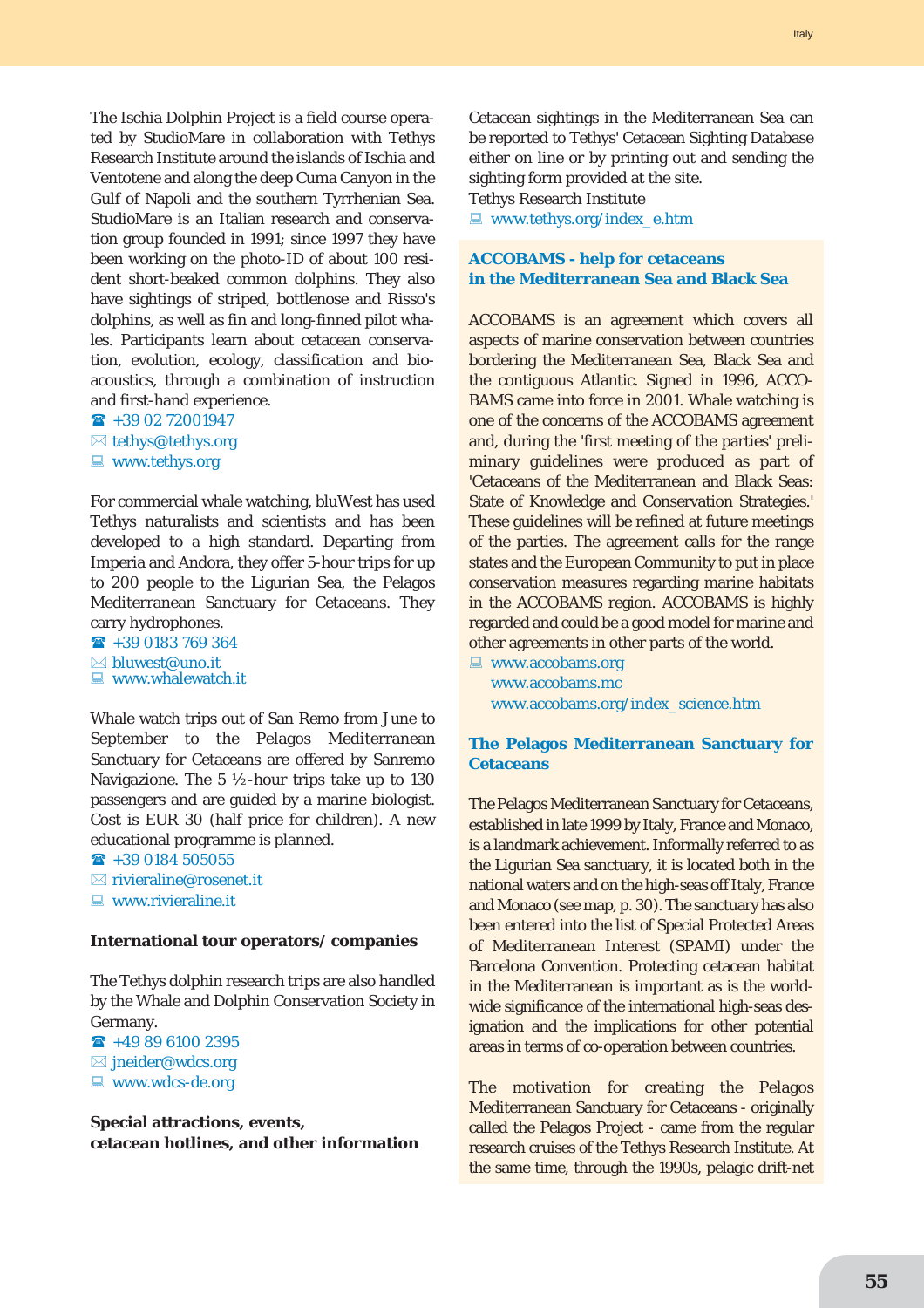fishing was shown to be a big problem because of the large number of species that were being accidentally caught and killed. Tethys' cruises revealed the presence of substantial cetacean concentrations within the area, resident populations of striped and other dolphins, Cuvier's beaked and sperm whales, as well as seasonal concentrations of fin whales. The cruises also found a conspicuous variety of other pelagic species such as tunas, swordfish, sunfish, sharks and occasionally sea turtles and devil rays - a high degree of marine diversity in a productive ecosystem with a large krill and other zooplankton biomass.

The pelagic drfitnet fishing in the area was banned by the European Union as of January 2002. However, French fishermen are now using a new kind of oceanic drift-net to catch tuna - controversial because they claim it is not a drift-net and some try to anchor it to the seafloor with rocks to prove the point - but it is a drift-net and it has a bycatch of cetacean and other marine life. A key part of the new economic mandate for the sanctuary will be whale watching and marine ecotourism. This is also crucial for the public education and research components of the sanctuary.

In 2001, an inventory of biological, cultural and other features was prepared for the area, which is now on file with the secretariat of ACCOBAMS the agreement between Mediterranean Sea and Black Sea countries on marine conservation. For more information about the sanctuary, contact Tethys Research Institute.

- $\rightarrow$  +39 02 72001947
- $\boxtimes$  tethys@tethys.org
- **E www.tethys.org. ACCOBAMS can be accessed** at www.accobams.org



# **CROATIA (Republika Hrvatska)**



A strong candidate marine protected area in the waters surrounding the wooded offshore islands of Cres and Losinj is home

to a resident population of bottlenose dolphins. Researchers from Tethys worked here for most of the past decade. Since 2001, the project's management has been passed to the Croatian organisation Blue World. Blue World now offers dolphin tours during the peak season of June through September, following a code of conduct.



### **Whale and dolphin watch tours**

12-day dedicated bottlenose dolphin research tours are offered by Blue World to Veli Losinj, Croatia. The trips are led by researchers from the Adriatic Dolphin Project who act as naturalists and present special lectures. Participants travel in a 6 m rubber inflatable or 5.2 m plastic boat, each carrying up to 8 passengers. GPS, hydrophones, and binoculars are available. Research on the project includes work on population dynamics through the monitoring of population size, genetic analyses and acoustic work. The dolphin researchers regularly present lectures in schools, universities, hotels and to community groups.

 $\boxtimes$  adp@blue-world.org  $\Box$  www.blue-world.org

#### **International tour operators/ companies**

The Blue World dolphin research trips are also offered by the Whale and Dolphin Conservation Society in Germany.

 $\rightarrow$  +49 89 6100 2395  $\boxtimes$  jneider@wdcs.org  $\blacksquare$  www.wdcs-de.org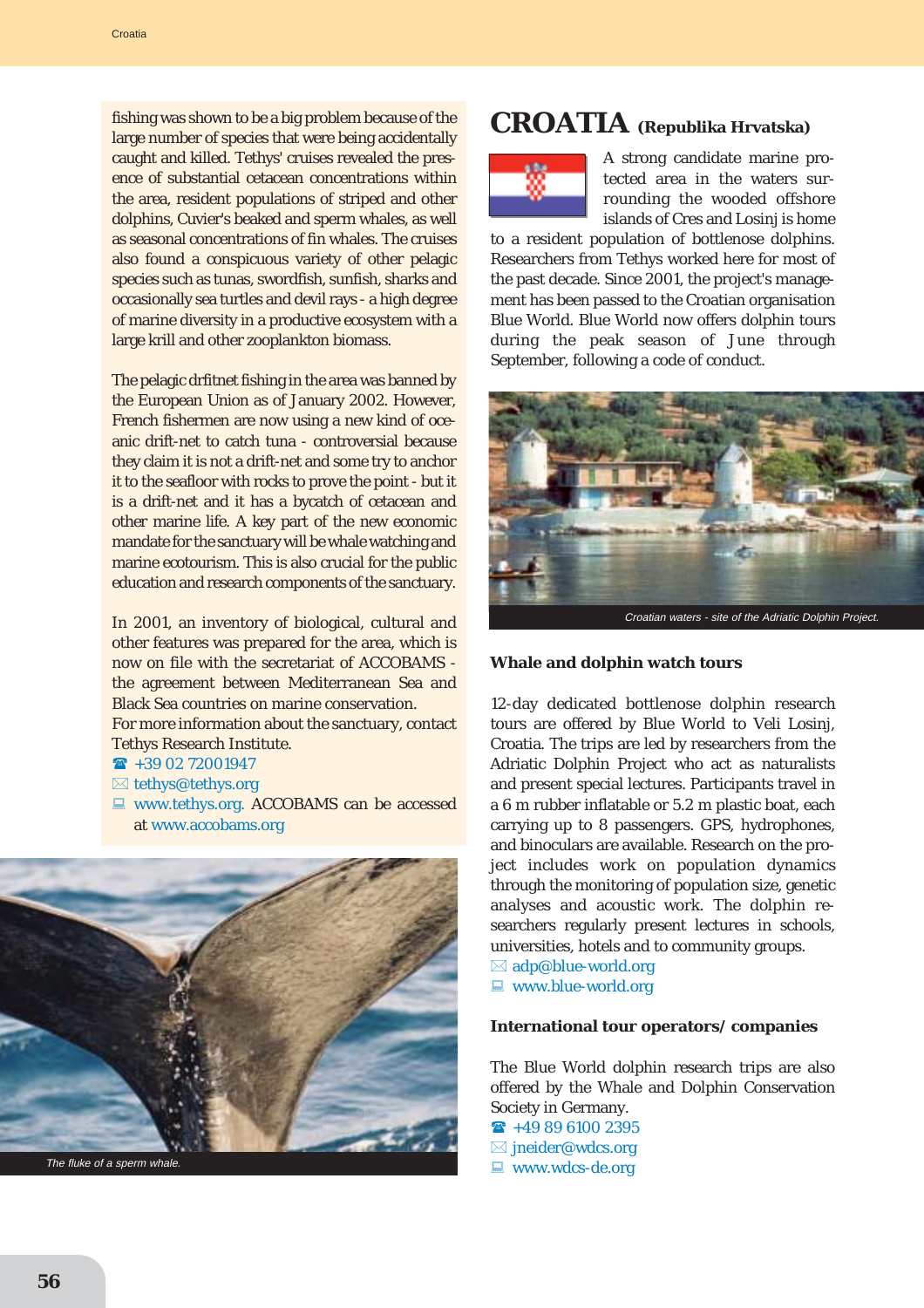#### **Lookouts and marine centres**

 $\mathbb{R}^*$  In 2003, a new Marine Education Centre is to be opened on the island, with full-time office, exhibition and lecturing facilities. The Adriatic Dolphin Project plans to present lectures each night in Croatian, Italian, German, and English according to the audience.

 $\boxtimes$  adp@blue-world.org

 $\Box$  www.blue-world.org

#### **Special attractions, events, cetacean hotlines, and other information**

Cetacean sightings in the Mediterranean Sea can be reported to Tethys' Cetacean Sighting Database either on line or by printing out and sending the sighting form provided at the site.

 $\Box$  www.tethys.org/index\_e.htm

# **GREECE (Elliniki Dimokratia)**



Aristotle first observed and wrote about dolphins in the Greek islands more than 2,000 years ago; today, it is still possible find bottlenose

and common dolphins here as well as sperm whales.

#### **Whale and dolphin watch tours**

Working in the Mediterranean since 1990, the Tethys Research Institute has pioneered a special blend of field study cruise and marine nature tourism. Participants pay to accompany the scientists and help out on exciting research trips. These cetacean fieldstudy tours resemble Earthwatch programmes but are less formal and there is more flexibility for individual participants. Tethys field study tours take visitors to the Ligurian Sea as well as to other areas in the Mediterranean Italy. In past years they have also sponsored excursions to study dolphins in Croatia and in the Canary Islands. Prices range from EUR 630 to 850, depending on length and type of trip. The Greek trips - the Ionian Dolphin Project - focus on bottlenose and short-beaked common dolphins around the island of Kalamos, Greece, in the eastern Ionian Sea. The project is land-based, with daily surveys on inflatable boats, and participants live in a comfortable Greek-style house.

 $\rightarrow$  +39 02 72001947

- $\boxtimes$  tethys@tethys.org
- $\blacksquare$  www.tethys.org

Tethys Research Institute also has 'training courses,' or specialised training workshops, for more serious participants and prospective researchers. The Ionian Dolphin Project Workshop is highly recommended for students and those considering a career studying marine mammals but it is not suitable for tourists looking for a casual whale watch trip. These 6-day workshops, held in July, are based at the Ionian Dolphin Project field station in Kalamos, Greece. Both bottlenose and short-beaked common dolphins are studied. Participants learn the basics of studying dolphins with a conservation approach. Highly recommended. Cost is EUR 850, which includes room and board but not transportation to the field station.

 $\rightarrow$  +39 041 2750206  $\boxtimes$  tethys@tethys.org  $\blacksquare$  www.tethys.org

#### **Nature tours with some cetacean watching**

Nidri Travel has marine nature day-trips for families sailing through the Ionian islands which include some dolphin watching. Marine biologist is on board for part of the trip.

 $\textbf{a}$  +30 2645 093116

 $\boxtimes$  enquiries@uniqueexcursions.com

 $\blacksquare$  www.uniqueexcursions.com

#### **International tour operators/ companies**

The Tethys dolphin research trips are also on the programme offered by the Whale and Dolphin Conservation Society in Germany.

- $\rightarrow$  +49 89 6100 2395
- $\boxtimes$  jneider@wdcs.org
- $\Box$  www.wdcs-de.org

#### **Special attractions, events, cetacean hotlines, and other information**

Greece has a national sighting and stranding archive. The Pelagos Cetacean Research Institute is eager to receive both sighting and stranding reports, but they must be accompanied by photographs or video which allow confirmation of identification. These photos can also be valuable for photo-identification of individuals. In a few cases, sperm whale fluke photographs sent in by the public have allowed important comparisons to existing photo-IDs. Send images together with details of the sighting and stranding to: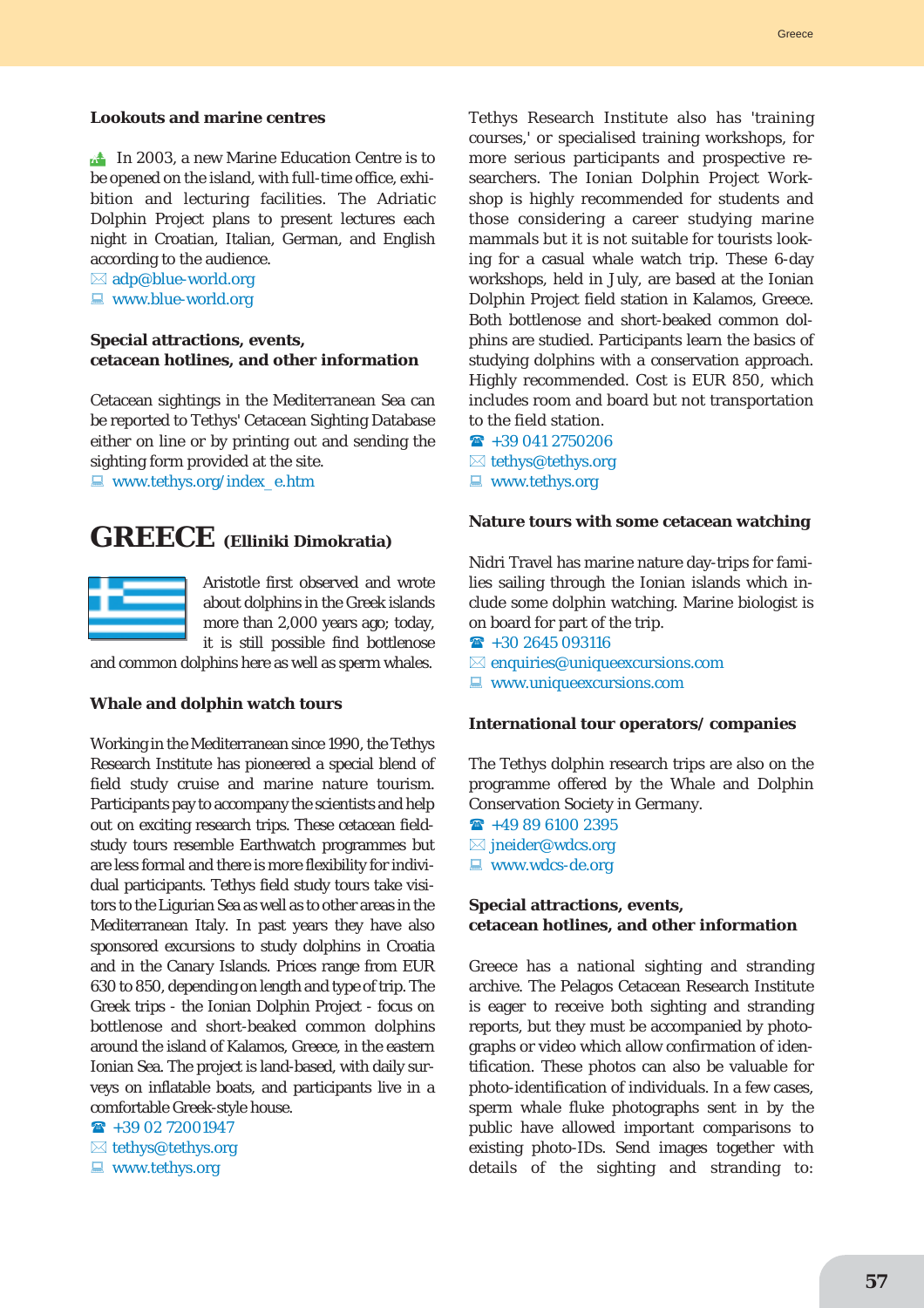Alexandros Frantzis, Pelagos Cetacean Research Institute, Terpsichoris 21, 16671 Vouliagmeni, Greece.

- $\bullet$  &  $\uparrow$  +30 210 8960108
- $\boxtimes$  afrantzis@otenet.gr
- $\blacksquare$  www.pelagosinstitute.gr

Cetacean sightings in the Mediterranean Sea can also be reported to Tethys' Cetacean Sighting Database either on line or by printing out and sending the sighting form provided on the website.  $\Box$  www.tethys.org/index\_e.htm

# **OTHER EUROPEAN COUNTRIES**

Various coastal European countries are not listed in this guide including several in the Baltic Sea (Finland, Sweden, Estonia, Latvia, Lithuania, and Poland), the North Sea (Belgium and the Netherlands), the Black Sea (Bulgaria, Romania, Ukraine, and Georgia) and the Mediterranean Sea (Malta, Albania, Slovenia, Bosnia-Herzogovina, Yugoslavia and Cyprus). Most of these countries have historic or somewhat offshore and inaccessible populations of whales, dolphins and porpoises, but none of these countries currently offers commercial or educational whale watch opportunities. Finland, for example, has records of porpoises and even larger whales and dolphins, but has no currently known population in its waters. The Black Sea countries of Bulgaria, Romania, Ukraine, Georgia, as well as Turkey and Russia, however, do have, despite formerly intense exploitation, populations of bottlenose and common dolphins, as well as harbour porpoises, yet at present there is no commercial whale watching. It is our hope that this guide will stimulate the growth of new high quality whale watch opportunities in some of these countries. To prospective whale watch operators, as well as readers of this publication, we ask you to please tell us about these efforts as they develop in new countries so that we can help with technical expertise and suggestions as needed.

#### Erich Hoyt

 $\boxtimes$  ehoyt@compuserve.com Nicolas Entrup (Germany)  $\boxtimes$  nentrup@wdcs.org Vanessa Williams (UK)  $\boxtimes$  vanessa.williams@wdcs.org

# **BOOKS ABOUT WHALES AND DOLPHINS - ESPECIALLY IN EUROPE**

& Berrow, Simon and Sarah Ferriss. 2001. *The Shannon Dolphins*. Shannon Dolphin and Wildlife Foundation, Kilrush, Ireland, 31 pages.

& Butler, Jay and Anna Levin. 1998. *Was it a whale?* A handy guide to the marine mammals of the Hebrides. Brown & Whittaker, Tobermory. 20 pages. & Carwardine, Mark. 2003. *Whale Watching in Britain and Europe*: An Essential Guide to Where to Go and What to See. New Holland, London. 192 pages.

& Carwardine, Mark and Erich Hoyt (eds.) 1998. *Whales & Dolphins: The Ultimate Guide to Marine Mammals*. HarperCollins, London. 288 pages. (This book is also available in German, Spanish, Italian and Danish.)

& Carwardine, Mark. 1995 (revised 2002). *Whales Dolphins and Porpoises*. Dorling Kindersley, London, 256 pages.

& Evans, Peter. 1987. *The Natural History of Whales and Dolphins*. Christopher Helm, London, 343 pages.

& Frohoff, Toni and Brenda Peterson (eds.) 2003. *Between Species: Celebrating the Dolphin-Human Bond*. Univ. of California and Sierra Club Books, San Francisco. 352 pages.

& Hoyt, Erich. 1998. *Seasons of the Whale*. Whale and Dolphin Conservation Society, Bath, UK, 104 pages.

& Hoyt, Erich. 2000. *Meeting the Whales*. Firefly, Toronto and NY. 72 pages.

& Hoyt, Erich. 1992. *Riding with the Dolphins*. Camden House, Toronto and Vermont. 64 pages.

& Klinowska, Margaret. 1991. *Dolphins, Porpoises and Whales of the World*. The IUCN Red Data Book, IUCN, Cambridge, UK, 429 pages. & May, John (Ed.) 1990. *The Greenpeace Book of Dolphins*. Century Editions, London, 160 pages. & Perrin, William F., Bernd Würsig and J.G.M. Thewissen (eds.) 2002. *Encyclopedia of Marine Mammals*. Academic Press, San Diego, CA. 1414 pages.

& Reeves, Randall R., Brent S. Stewart, Phillip J. Clapham, James A. Powell and Pieter A. Folkens. 2002. *Guide to Marine Mammals of the World*. Chanticleer Press/ Knopf, New York. 527 pages.

& Thompson, Paul and Ben Wilson. 1994. *Bottlenose Dolphins*. Colin Baxter Photography, Grantown-on-Spey, Scotland, 72 pages.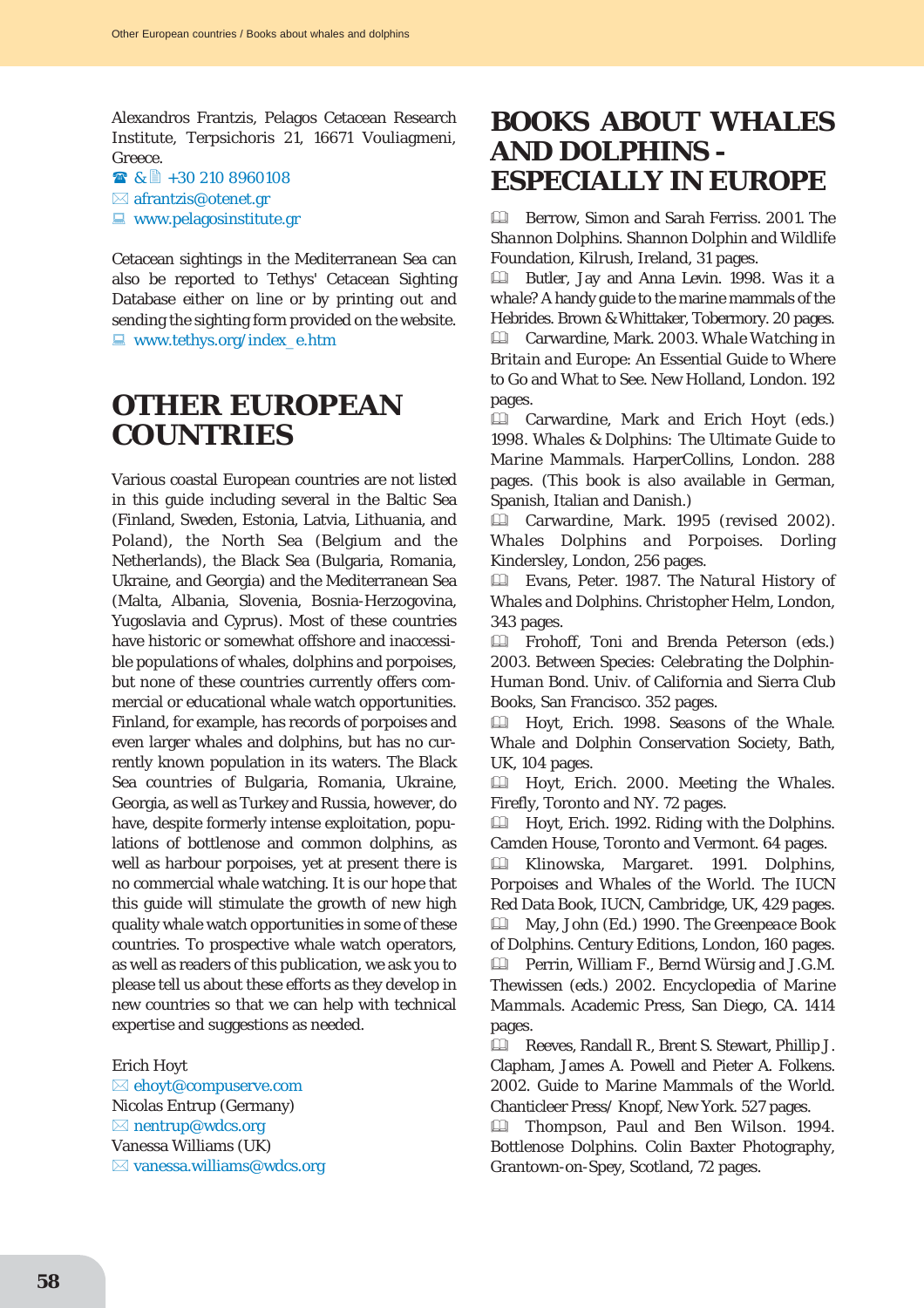# **Reporting and accessing whale and dolphin sightings in Europe**

A number of scientific and conservation groups in various countries have schemes for reporting whale and dolphin sightings. In addition, the WDCS website is set up to handle sightings for all European countries. Sightings can be reported by any member of the public, students, people who go on whale watch holidays or who make casual sightings, as well as WDCS supporters. Sightings can be reported to the website www.dolphinsightings.org by filling out the easy on-line survey form, or printing out the form and returning it to WDCS. Sightings can also be reported by telephone or regular mail. A brief summary of your sighting information will appear with your name on the WDCS website. It is possible to browse all the sightings collected to date from all parts of Europe.

> WDCS, the Whale and Dolphin Conservation Society Brookfield House, 38 St Paul Street, Chippenham Wiltshire SN15 1LJ England tel: +44 (0)1249 449 500 fax: +44 (0)1249 449 501 email: sightings@wdcs.org web: www.dolphinsightings.org

If you are reporting sightings without using the form, please remember to include:

- your name, address, plus the date and exact location of the sighting,
- duration of sighting and distance of the animal from you (metres),
- species seen (please note if definite, probable or possible),
- number of animals in the group, including any calves,
- behaviour if known (feeding, resting, active, travelling),
- any distinguishing features (eg. obvious deformities), and
- other vessels or wildlife in the area.

#### **Note to all operators of whale watching and marine nature tours in Europe**

Things change. If you are listed in this guide and your contact or other details have changed, please let us know. Contact ehoyt@compuserve.com, and please cc: nentrup@wdcs.org and vanessa.williams@wdcs.org. Similarly, if you operate high-quality whale watching trips in Europe and have not been featured, please send us your brochure and other supporting information about your trips for future editions of this guide and for other publications. If your company or group is already featured on the whale watch pages of the WDCS website (www.wdcs.org), you may also want to update your listing. If you are not currently featured on the website but would like to be considered, please email info@wdcs.org to receive a questionnaire.

Over the years, WDCS has received numerous reports, positive and negative, from its supporters about whale watching operators and tours. Common complaints include lack of a good naturalist-guide, too many boats, and boat operators driving too aggressively toward cetaceans or approaching too close. Of course, many others write to us to tell us about the trip of a lifetime.

WDCS's primary aim, through this guide, is to celebrate and support high-quality whale watching with a trained naturalist present on every trip - whale watching which contributes to education and research as well as to the conservation of cetaceans around Europe. WDCS believes that high-quality whale watching is best not only for the whale watch customer, but also for operators, as well as the whales and dolphins themselves. Let's make every whale watch trip a potential trip of a lifetime!

Photo credits: 4-5, 23, 42, 51, 52, 54, 56 (left): COER/Schoßleitner; 7, 56 (right): Tethys; 8, 21 (right), 47, 48: Ingrid Visser; 9 (top): Hal Sato; 9, 10 (bottom), 11 (top), 22:William Rossiter; 10 (top), 27 (bottom): Hal Whitehead; 11 (bottom): John Y.Wang; 13, 14, 18, 36, 37: COER/Schacherl; 15: The Húsavík Whale Centre; 16, 17: Fernando Ugarte/Whale Centre Andenes, Norway; 19: GREMM; 20: Graeme Cresswell; 21 (left): Bob Talbot; 24: Alison Gill; 25, 26, 32 (bottom right), 32 (top right), 33 (right), 34 (left): Aberdeen University; 27 (top): Charlie Phillips; 28: Colin Wood; 29 (left), 33 (left), 39: WDCS; 29 (right): M. de Boer; 32 (left), 35: Paul Thompson; 34 (right): Peter Thomas; 37: Mark Carwardine; 38: Per Berggren; 40, 41: Durlston Country Park; 44: Frank Wirth - Pico Sport; 45, 46: Whale Watch Azores; 50: Alison Wood